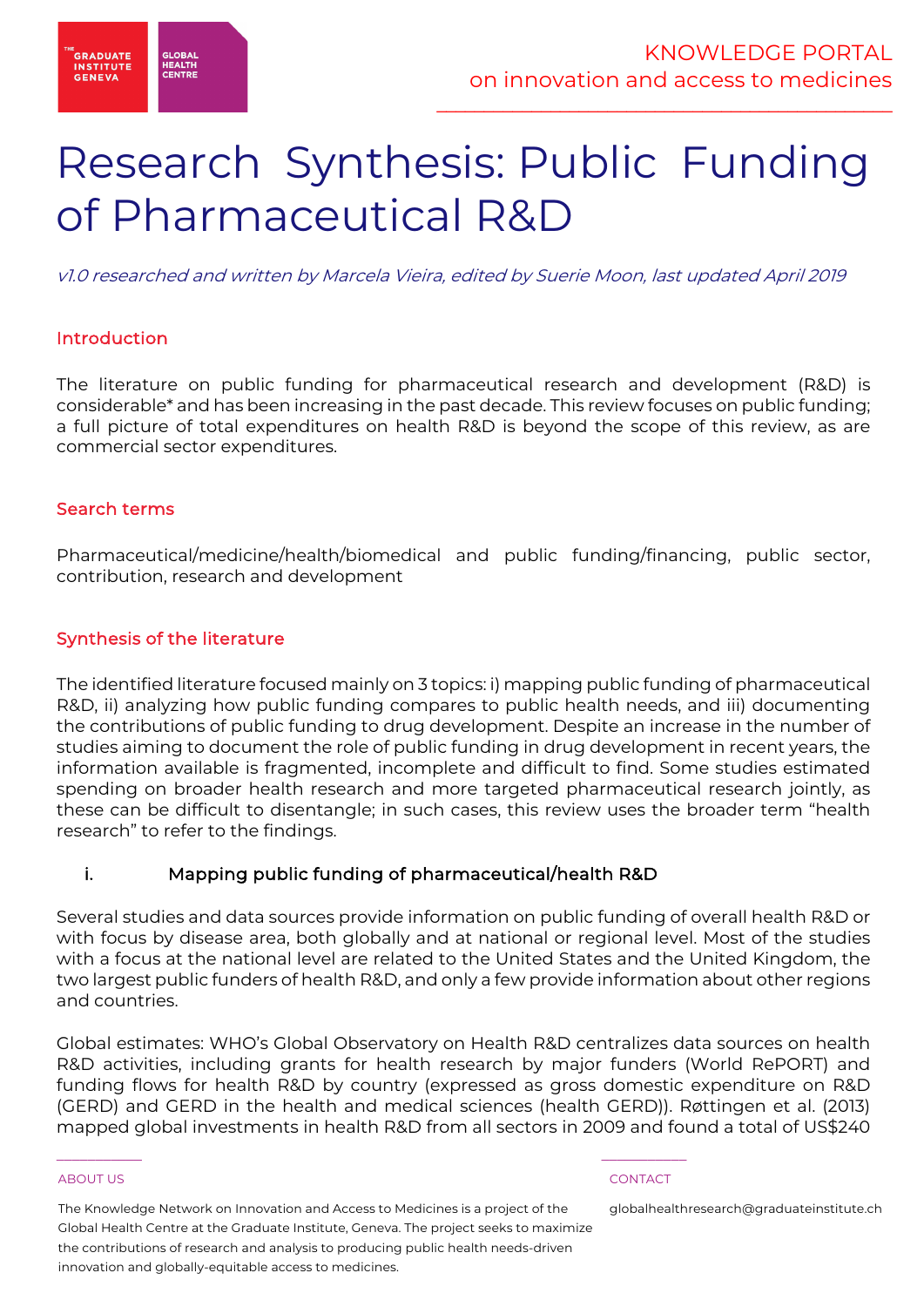

billion spent, out of which 89% (US\$214 billion) was invested in high-income countries. Of this total, 60% came from the commercial sector, 30% from the public sector, and about 10% from other sources (including the philanthropic sector).

Viergever and Hendriks (2016) identified 55 major public and philanthropic funders of health research globally that together spent \$93 billion, of which 40% (\$37 billion) was spent by the 10 largest funding organizations. The largest funder was the United States National Institutes of Health (\$26.1 billion), followed by the European Commission (\$3.7 billion), and the United Kingdom Medical Research Council (\$1.3 billion). The largest philanthropic funder was the Wellcome Trust (\$909.1 million), and the largest multilateral funder was the World Health Organization (\$135.0 million).

Estimates by disease area: Policy Cures Research's G-FINDER project has conducted since 2008 an annual survey mapping global public, private, and philanthropic R&D expenditures for neglected diseases, defined as: "those predominantly affecting developing countries, for which products are needed but there is an insufficient commercial incentive to stimulate R&D". The last survey conducted in 2017 included R&D investments in 33 diseases from 197 organizations, amounting to a total of \$3.5 billion of which \$2.3 billion (65%) came from the public sector, \$692m (19%) from philanthropic funders and \$554m (16%) from the private sector.

The Resource Tracking for HIV Prevention R&D Working Group (RTWG) has tracked R&D investments for biomedical HIV prevention options since 2000. In 2017, total investment was \$1.13 billion, with the US public sector contributing \$830 million (73.5%) and the philanthropic sector \$164 million (14.5%).

The Treatment Action Group (TAG, 2018) mapped trends in global research funding for tuberculosis (TB) from 2005–2017, tracking how much public, private, philanthropic, and multilateral institutions spend across six areas of research: basic science, diagnostics, drugs vaccines, operational research, and infrastructure/unspecified projects. Findings show total global investment in TB research over the 13 years adds up to \$7.8 billion. In 2017, 66% (\$510 million) came from public sources, 19% (\$145 million) from philanthropies, 11% (\$85 million) from private industry, and 4% (\$32 million) from multilateral entities. Tomlinson and Low (2019) mapped research funding for tuberculosis in South Africa from domestic and foreign sources. They found that the South African government invested more than most countries in TB research as a percentage of GDP or GERD, even though it was low in absolute terms and still much lower than its share of the global TB burden.

Simpkin et al. (2017) identified the major international, European Union, US and UK public and philanthropic funding programs for antibiotic R&D. The study found that most funding was available for basic science and preclinical research, while there was limited late-stage funding of clinical development, and almost no funding for the transition of products from early clinical phases to commercialization.

Estimates by country: In the US, a US Government Accountability Office (GAO, 2017) study on the drug industry covering global spending on R&D by the private and public sectors from 2008 to 2014 found that in 2014 company-reported R&D spending amounted to \$89 billion while US federal government spending was around \$28 billion. Most of the companies' spending was directed to drug development and most of the federal spending was directed to basic research.

# ABOUT US CONTACT AND RESERVE THE RELEASE OF THE RELEASE OF THE RELEASE OF THE RELEASE OF THE RELEASE OF THE RELEASE OF THE RELEASE OF THE RELEASE OF THE RELEASE OF THE RELEASE OF THE RELEASE OF THE RELEASE OF THE RELEASE O

The Knowledge Network on Innovation and Access to Medicines is a project of the Global Health Centre at the Graduate Institute, Geneva. The project seeks to maximize the contributions of research and analysis to producing public health needs-driven innovation and globally-equitable access to medicines.

 $\frac{1}{2}$  , and the set of the set of the set of the set of the set of the set of the set of the set of the set of the set of the set of the set of the set of the set of the set of the set of the set of the set of the set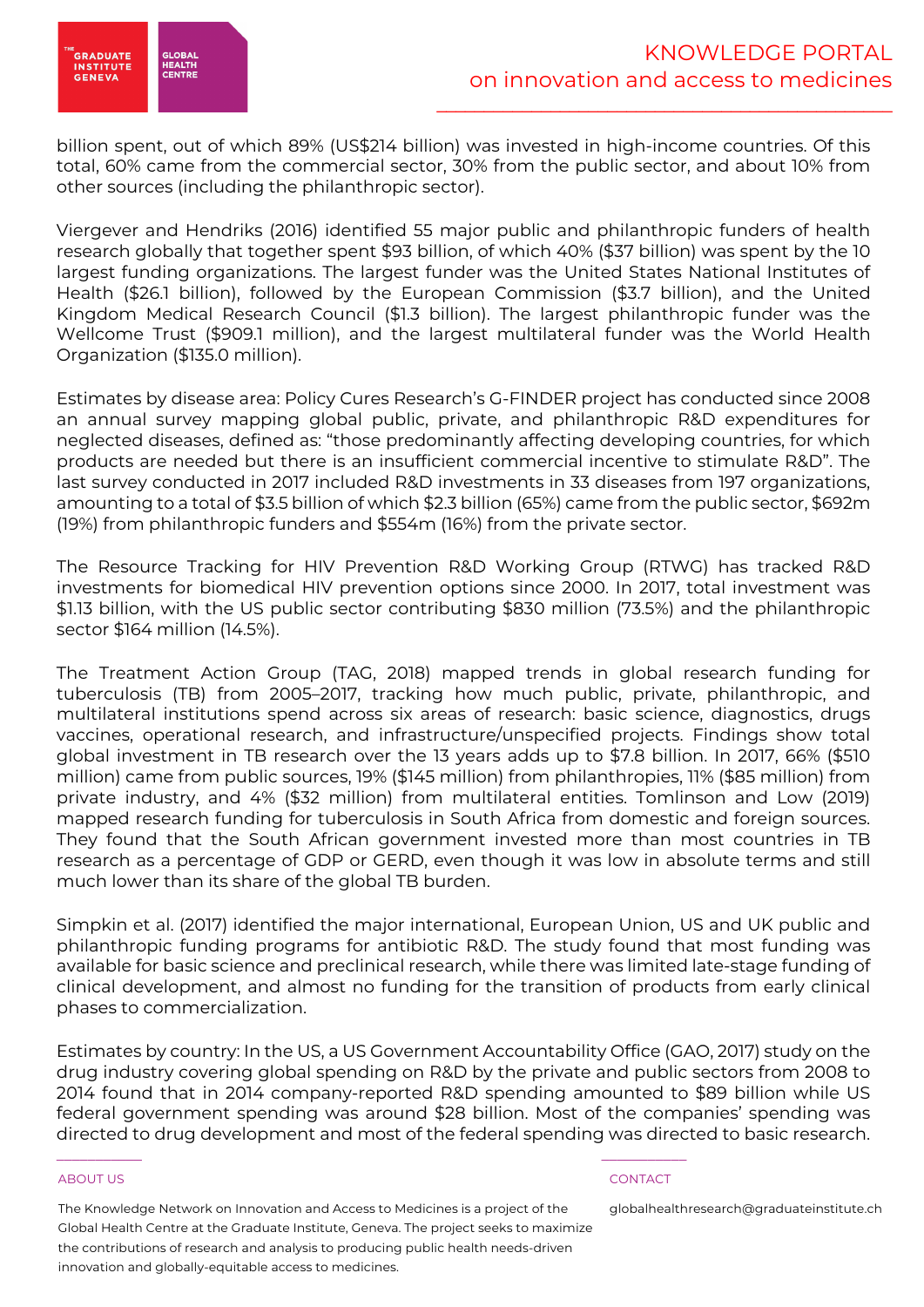

.<br>GRADUATE<br>INSTITUTE **SLOBA HEALTH**<br>CENTR GENEVA

Research America (2018) mapped investments in health R&D from all sectors in the US from 2013 to 2017 and found that in 2017 the total amount was \$182.3 billion, with the private sector accounting for 67% of total spending, followed by the federal government at 22%. GHTC and Policy Cures Research (2017) analyzed US government funding for global health R&D and the health impact and economic returns from these investments, including their contributions to the development of new health technologies. They found that the US government invested \$14 billion in R&D for global health between 2007 and 2015, helping advance 42 new technologies approved since 2000 and supporting 128 promising products in late-stage development.

In the UK, Cooksey (2006) provided an overview of UK health research funding and highlighted gaps to ensure UK health priorities are considered through all types of research and in the translation of health research to practice, concluding with a set of recommendations to address these gaps. The UK Clinical Research Collaboration (2015, 2012 and 2006) published three reports on health research in the UK, providing an overview of health research activity across all areas of health and disease funded by the largest government and philanthropic health-related research funders. Results show that in 2014, 64 public and philanthropic funding organizations spent £3bn (£2bn directly on research projects and £1bn on infrastructure), out of an estimated total of £8.5bn spent on health R&D in the UK. Sussex et al. (2016) estimated the effect of government and philanthropic biomedical and health research expenditure in the UK on subsequent private pharmaceutical sector R&D expenditure and found that a 1% increase in public sector expenditure is associated with a 0.81% increase in private sector expenditure.

A few studies provide information related to other countries in Europe. Salud Por Derecho (2019) analyzed public funding of biomedical R&D in Spain and the transfer of knowledge from the public to the private sector. The findings show that expenditures in health R&D in Spain in 2014 amounted to a total of 2.5 billion euros and were overall higher in the public and philanthropic sector (62%) than in the private sector (38%). Van Hecke and Gils (2019) provided an overview of publicly funded biomedical research in Belgium, which amounted to 575 million euros in 2015 in direct funds, most of which was directed to Belgium universities, with industry receiving 59 million euros. The authors also provided information about tax incentives for the industry, which amounted to 872 million euros in 2016, and also included the reimbursement of purchase of medicines by the public health system as a public contribution to pharmaceutical R&D, which represented a total of 4.32 billion euros in 2017. Viergever and Hendriks (2014) provided information on funding programs issued by the Netherlands Organisation for Health Research and Development (ZonMw), amounting to an average of 215 million euros annually. They highlighted that the allocation of public funds is targeted to areas where new knowledge or products are needed, especially when these areas are not considered profitable for the private sector.

In Asia, Dondona et al. (2017) estimated the total annual funding available for health research in India in 2011-12 at US\$ 1.42 billion, including 0.02% from the public sector and 79% by the Indian pharmaceutical industry. Dara and Sangamwar (2014) provided a landscape of patents related to various drug therapeutic targets and anticancer technologies from 10 Indian publicly-funded research organizations over a period of 13 years (1990 - 2013). Qiu et al. (2014) investigated public funding and private investment into Chinese pharmaceutical R&D from 2002-2010, finding that the vast majority of R&D investment was from private sources and public funding was invested in less developed provinces. Chen et al. (2015) provided data regarding rare disease biomedical research in China related to 366 projects (involving 32 rare diseases) funded by the National

# ABOUT US CONTACT AND RESERVE THE RELEASE OF THE RELEASE OF THE RELEASE OF THE RELEASE OF THE RELEASE OF THE RELEASE OF THE RELEASE OF THE RELEASE OF THE RELEASE OF THE RELEASE OF THE RELEASE OF THE RELEASE OF THE RELEASE O

The Knowledge Network on Innovation and Access to Medicines is a project of the Global Health Centre at the Graduate Institute, Geneva. The project seeks to maximize the contributions of research and analysis to producing public health needs-driven innovation and globally-equitable access to medicines.

 $\frac{1}{2}$  , and the set of the set of the set of the set of the set of the set of the set of the set of the set of the set of the set of the set of the set of the set of the set of the set of the set of the set of the set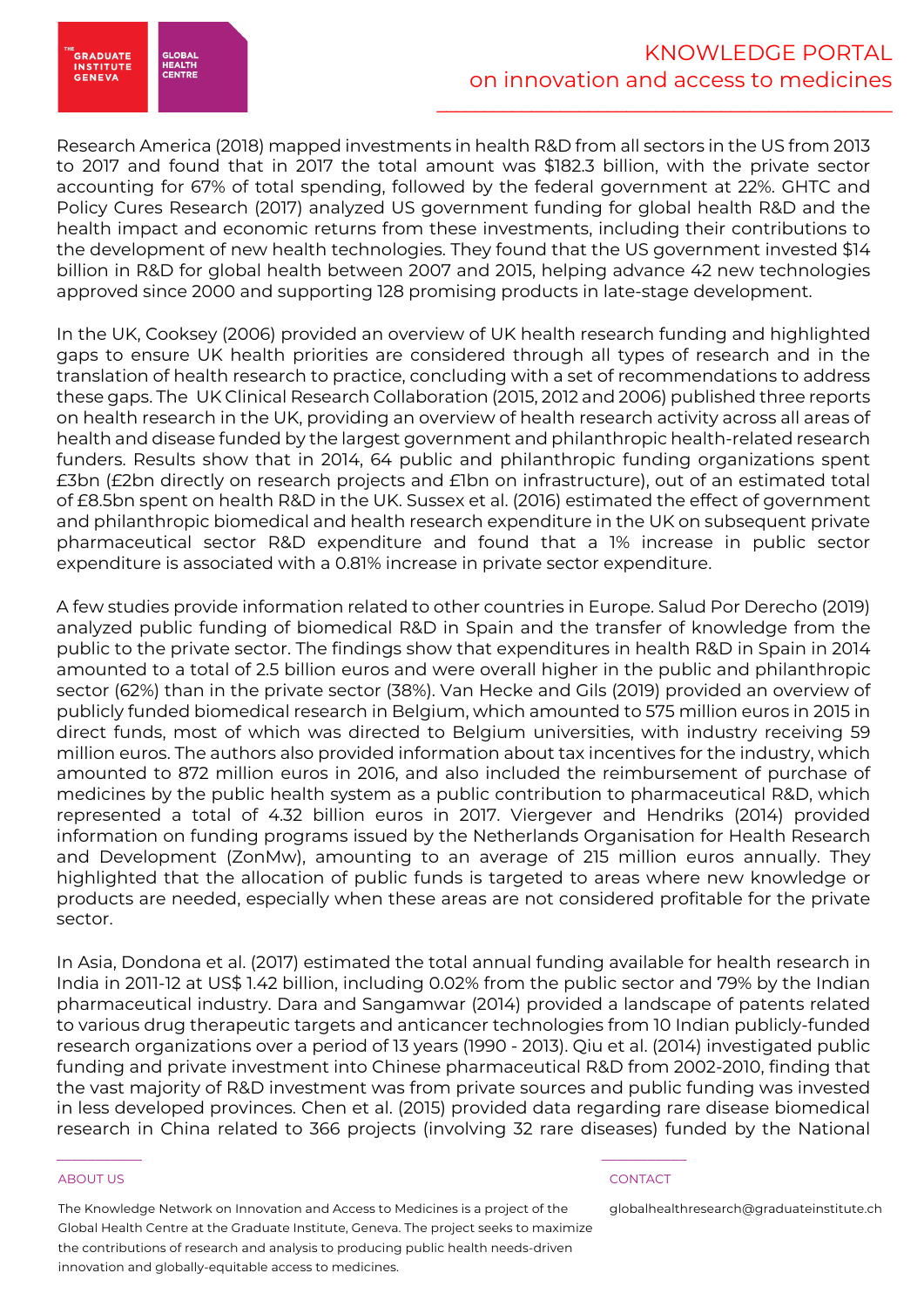

Natural Science Foundation of China (NSFC) from 1999 to 2007, with annual funding of about 10 million RMB. The authors compared the data to government-funded biomedical research programs for rare diseases the USA, EU, and Japan, showing that the expenditures in China represented about 10% of similar funding in the USA. Hsieh and Löfgren (2009) conducted an analysis of biopharmaceutical innovation and industrial development in South Korea, Singapore, and Taiwan and found that "governments employ a range of industrial policies to promote the biopharmaceutical industry, including public investment in biomedical hubs, research funding, and R&D tax credits." The authors concluded that "the most important feature of the biopharmaceutical industry in these countries is the dominant role of the public sector."

In Africa, Kebede (2014) conducted a survey to map the expenditures on health research by 847 research institutions in 42 sub-Saharan African countries for the biennium 2005–2006, which amounted to a total of US\$ 302 million. Most were external funders, followed by government ministries, non-profit institutions, and industry.

ii. Analyzing how public funding of health R&D compares to public health needs The allocation of public funding in comparison to the disease burden has been a long-standing issue in the literature, with most of the identified papers focusing their analysis in the US, especially in relation to NIH funding, and a few in the UK. It should be noted that there are discussions about other criteria to take into consideration when discussing the allocation of public research funds, such as complementarity with funding by others, but it falls beyond the scope of this review.

At global level, the above-mentioned study by Røttingen et al. (2013) also analyzed total health R&D investments across diseases and how it aligns to the global disease burden, concluding that only about 1% of all health R&D investments were allocated to neglected diseases in 2010.

In the US, Sampat et al. (2013) conducted an analysis of the allocation of NIH funding across diseases, highlighting that previous empirical studies had been significantly hindered by data constraints. The NIH had recognized these shortcomings and in 2008 created a data system in response. The authors analyzed data from this new system to assess the relationship between NIH funding and deaths and hospitalizations in the US associated with 107 diseases, and found a strong relationship. Hanna (2015) analyzed the NIH allocation of public research funding among 29 diseases and concluded that NIH's allocation of research funding is disproportionate to the disease burden in the US, with results showing that infectious diseases are overfunded, and lifestyle/environmental health conditions are underfunded. Another study by Karimkhani et al. (2014) analyzed grants from the National Institute of Arthritis and Musculoskeletal and Skin Diseases (NIAMS) for 15 skin conditions and how they compared to global disease burden, concluding that grant funding was well- matched for 5 of the 15 studied skin diseases, while 2 skin diseases were over-represented and 7 were under-represented.

In the UK, Head et al. (2016) conducted a systematic analysis of research funding for infectious diseases from public and philanthropic organizations between 1997 and 2013 and compared the investments with global mortality, disability-adjusted life years (DALYs) and years lived with disability (YLD), finding that acute hepatitis C, leishmaniosis and African trypanosomiasis received comparatively high levels of funding while pneumonia, shigellosis, pertussis, cholera, and syphilis were poorly funded. Ward et al. (2013) compared the national burden of disease with R&D funding from public and philanthropic sectors in the UK, and concluded that disease areas

# ABOUT US CONTACT AND RESERVE THE RELEASE OF THE RELEASE OF THE RELEASE OF THE RELEASE OF THE RELEASE OF THE RELEASE OF THE RELEASE OF THE RELEASE OF THE RELEASE OF THE RELEASE OF THE RELEASE OF THE RELEASE OF THE RELEASE O

The Knowledge Network on Innovation and Access to Medicines is a project of the Global Health Centre at the Graduate Institute, Geneva. The project seeks to maximize the contributions of research and analysis to producing public health needs-driven innovation and globally-equitable access to medicines.

 $\frac{1}{2}$  , and the set of the set of the set of the set of the set of the set of the set of the set of the set of the set of the set of the set of the set of the set of the set of the set of the set of the set of the set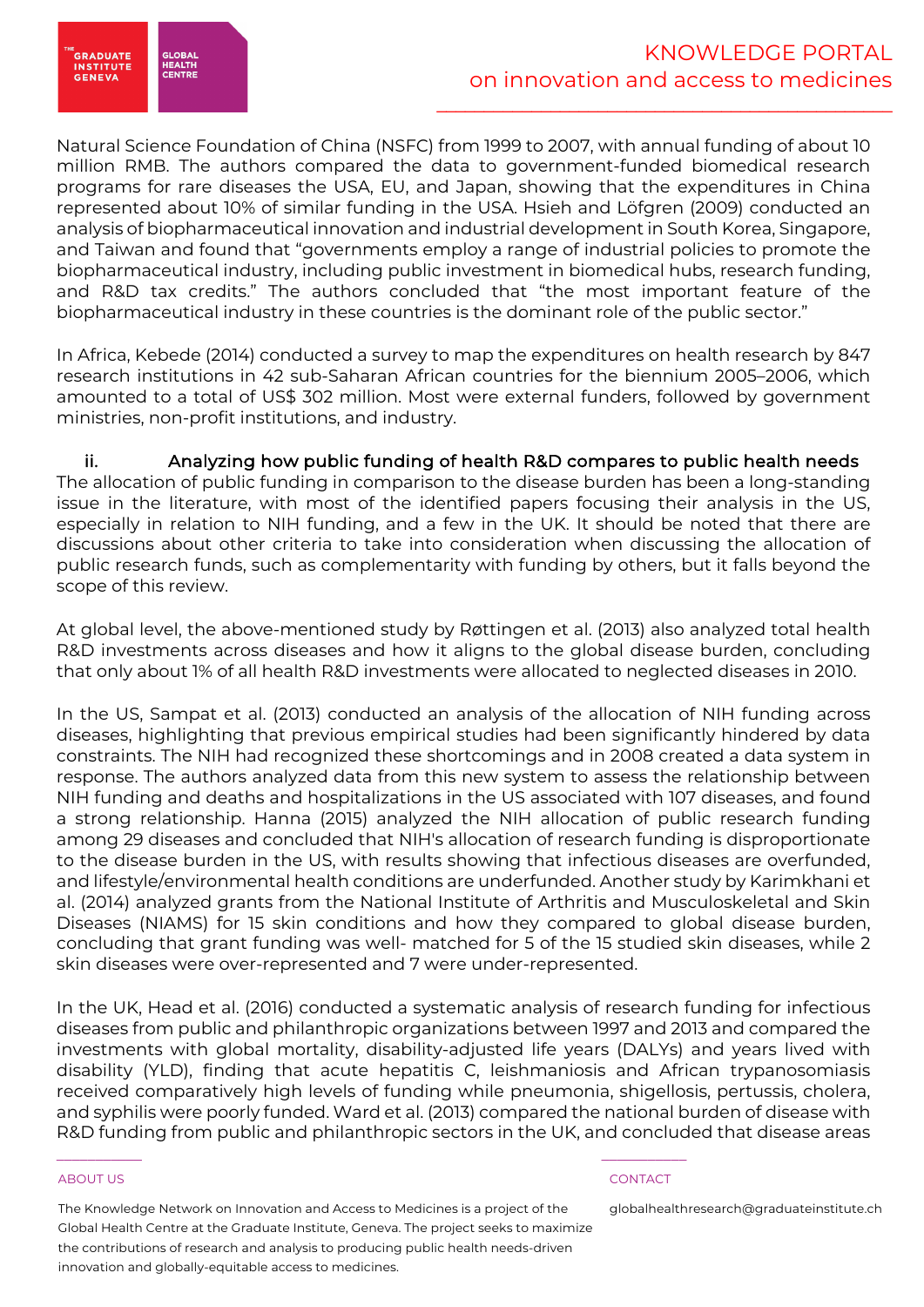

representing the biggest burden were generally associated with the most funding and research output.

Beyond the US and the UK, the above-mentioned study by Dondona et al. (2017) concluded that public funding for health research in India was extremely small and had considerable mismatches with the major causes of disease burden in the country. Kinge et al. (2014) analyzed the correlation between the Norwegian investment in health research and the burden of disease, using both Norwegian and global burden of disease estimates and concluded that Norwegian research investments appeared aligned with the Norwegian disease burden, while the correlation with the global disease burden was much lower.

In Latin America, Martinez et al. (2012) analyzed the funding between 2003 and 2010 of Mexico's national health research agency (National Council on Science and Technology - CONACYT), and compared it with two indicators of the national disease burden - number of deaths and DALYs to conclude that they were weakly correlated with the funding for health research. Maceira et al. (2010) described the national public health research systems in five Latin American countries (Argentina, Bolivia, Chile, Paraguay, and Uruguay), highlighting that none of them had explicit mechanisms for prioritization of health research. The authors concluded that problems such as nutrition, environment, violence and accidents received little attention in most countries, despite accounting for a significant amount of the health burden. Paraje (2010) assessed the allocation of public funds for health research in Chile between 2002 and 2006 and concluded that the funding allocation was not prioritizing the disease burden in the country.

# iii. Documenting the contributions of public funding to drug development and conditions attached to public funding

Another main topic discussed in the identified literature is the contribution of public funding to drug development. Most of the identified papers focused their analysis in the US and the UK, with few but an increasing number of studies covering other countries.

Generally, Mazzucato and Semieniuk (2017) questioned common perceptions related to the role of the public sector in innovation by discussing evidence from different fields of the economy. They showed that public funding is strongly present across the entire innovation chain, not only in basic research. They also argued that public actors take an "entrepreneurial and lead investor role… willing and able to take on extreme risks," including in funding early-stage start-ups, questioning the perception that it is private venture capital that takes most of the risk. In the health sector, the authors discussed the evidence related to US NIH funding for health R&D and how it has enabled the biotechnology revolution and the development of most innovative drugs approved by the FDA over the years.

With a focus on the US, Cleary et al. (2018) examined the contribution of NIH funding to drug development and found that it contributed to every one of the 210 new molecular entities (NMEs) approved by the FDA from 2010-2016, concluding that the NIH contribution to research associated with new drug approvals is greater than previously appreciated. Blume-Kohout (2012) investigated the relationship between expenditures from the NIH and pharmaceutical innovation from 1975 to 2006 and found that a 10% increase in targeted, disease-specific NIH funding produced a 4.5% increase in the number of related drugs entering clinical testing (phase I trials), but found no evidence that it increased the number of related treatments investigated in late-stage (phase III) trials.

# ABOUT US CONTACT AND RESERVE THE RELEASE OF THE RELEASE OF THE RELEASE OF THE RELEASE OF THE RELEASE OF THE RELEASE OF THE RELEASE OF THE RELEASE OF THE RELEASE OF THE RELEASE OF THE RELEASE OF THE RELEASE OF THE RELEASE O

The Knowledge Network on Innovation and Access to Medicines is a project of the Global Health Centre at the Graduate Institute, Geneva. The project seeks to maximize the contributions of research and analysis to producing public health needs-driven innovation and globally-equitable access to medicines.

 $\frac{1}{2}$  , and the set of the set of the set of the set of the set of the set of the set of the set of the set of the set of the set of the set of the set of the set of the set of the set of the set of the set of the set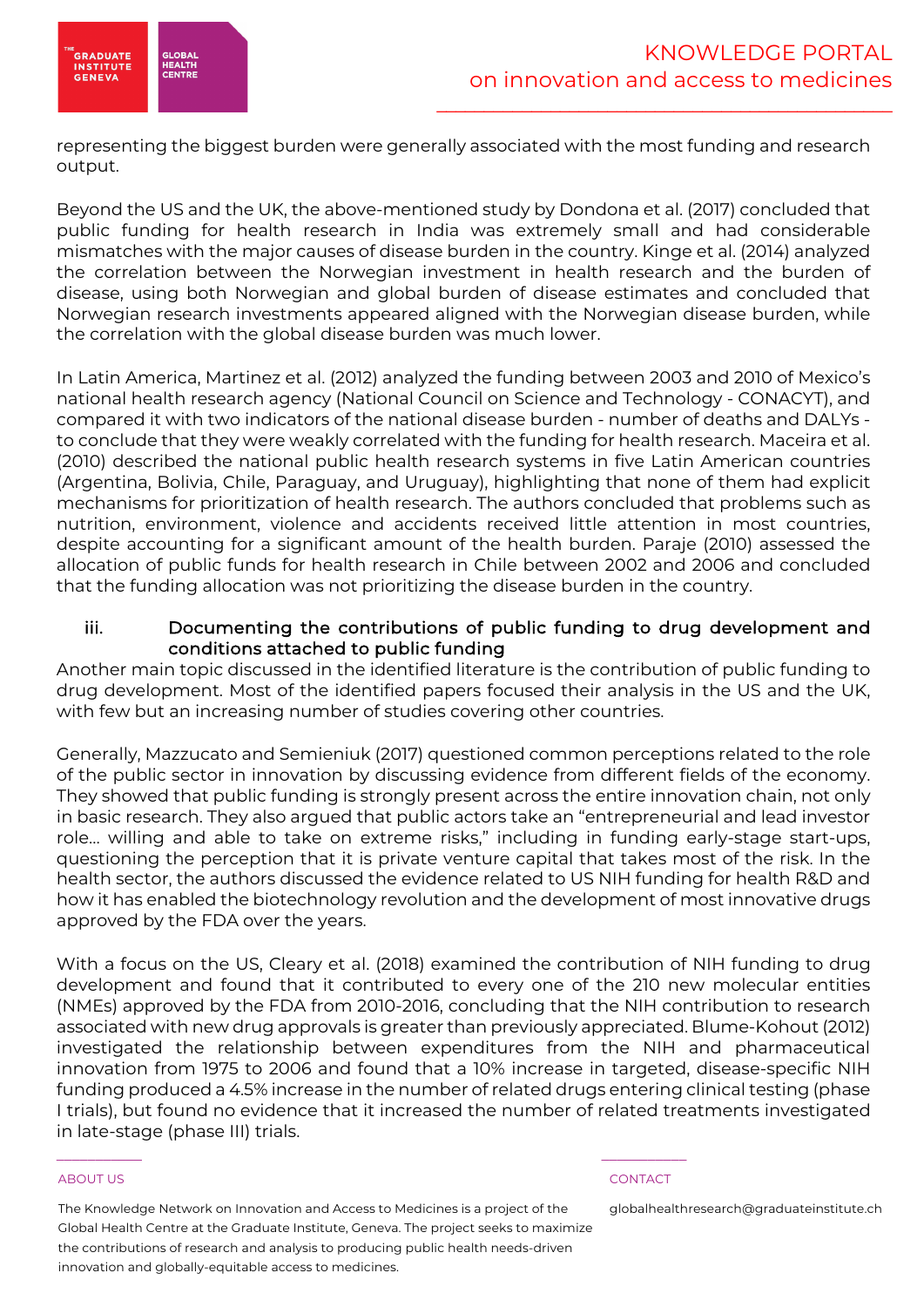

Azoulay et al. (2019) measured the commercial output associated with publicly funded research, analyzing information contained in patents in the US. The authors used the information to explicitly link NIH grants with the publications they supported and the patents that cited those publications. They measured the impact of NIH research funding on patenting by biopharmaceutical companies from 1980 to 2012 and concluded that NIH funding spurred the development of private-sector patents: a \$10 million boost in NIH funding led to a net increase of 2.7 patents. Results also showed that "half of the patents resulting from NIH funding were for disease applications distinct from the one that funded the initial research," adding information about the "cross-disease spillover effects of NIH funding." The authors then conclude that "by looking only within the same disease area when measuring impact, the prior literature in this area appears to have missed almost half of the total impact of basic research funding."

Sampat and Lichtenberg (2011) analyzed the role of public and private sectors in pharmaceutical innovation and provided empirical data on the contribution of the US federal government to drug development "linking data on drug approval, patents, and consumers' drug spending to information on publications and patents emanating from public-sector research." Overall, the authors found that direct government funding was more important in the development of "priority-review" drugs (described as the most innovative new drugs) than for "standard-review" drugs. The study also showed that government funding also played an indirect role by funding basic underlying research in almost half of the drugs approved and in almost two-thirds of priority-review drugs.

In addition, several studies analyzed the role of public funding related to the development of medicines identified as particularly important. Chakravarthy et al. (2016) investigated the publicand private-sector contributions in the US to the research and development of the 25 "most transformational" drugs in the past 25 years and found that only 4 drugs were almost completely researched and developed by the private sector. For the others, there were contributions from both sectors, with one sector or the other dominating particular phases of the R&D continuum; for example, 54% of basic science milestones were achieved predominantly by the public sector and 27% by the private sector. Kesselheim et al. (2015) studied the developmental histories of 26 drugs or drug classes approved by the US FDA between 1984 and 2009 that were judged to be transformative (defined as pharmaceuticals that are both innovative and have groundbreaking effects on patient care) and found that many were based on discoveries made by academic researchers who were supported by federal government funding; others were jointly developed in both publicly funded and commercial institutions; and the fewest number of drugs had originated solely within pharmaceutical industry research programs.

The NIH (2000) analyzed the effectiveness of its funding of biomedical research for product development; it investigated 5 top-selling drugs and concluded that NIH-funded research played a critical role in the development of each of them, complementing industry investments. Reichert and Milne (2002) performed an assessment of the relationship between private and public sector expenditures in the discovery and development of 21 "impact" drugs in the US and concluded that due to mixed methods and incomplete data, previous attempts to measure the relative contribution of the public and private sectors to the R&D of therapeutically important drugs were flawed. Cockburn and Henderson (1996) examined the relationship between public and private funding for drug development in the US using data from authorship of publications related to the development of 21 drugs. Their findings showed a "significant reciprocal

### ABOUT US CONTACT AND RESERVE THE RELEASE OF THE RELEASE OF THE RELEASE OF THE RELEASE OF THE RELEASE OF THE RELEASE OF THE RELEASE OF THE RELEASE OF THE RELEASE OF THE RELEASE OF THE RELEASE OF THE RELEASE OF THE RELEASE O

The Knowledge Network on Innovation and Access to Medicines is a project of the Global Health Centre at the Graduate Institute, Geneva. The project seeks to maximize the contributions of research and analysis to producing public health needs-driven innovation and globally-equitable access to medicines.

 $\frac{1}{2}$  , and the set of the set of the set of the set of the set of the set of the set of the set of the set of the set of the set of the set of the set of the set of the set of the set of the set of the set of the set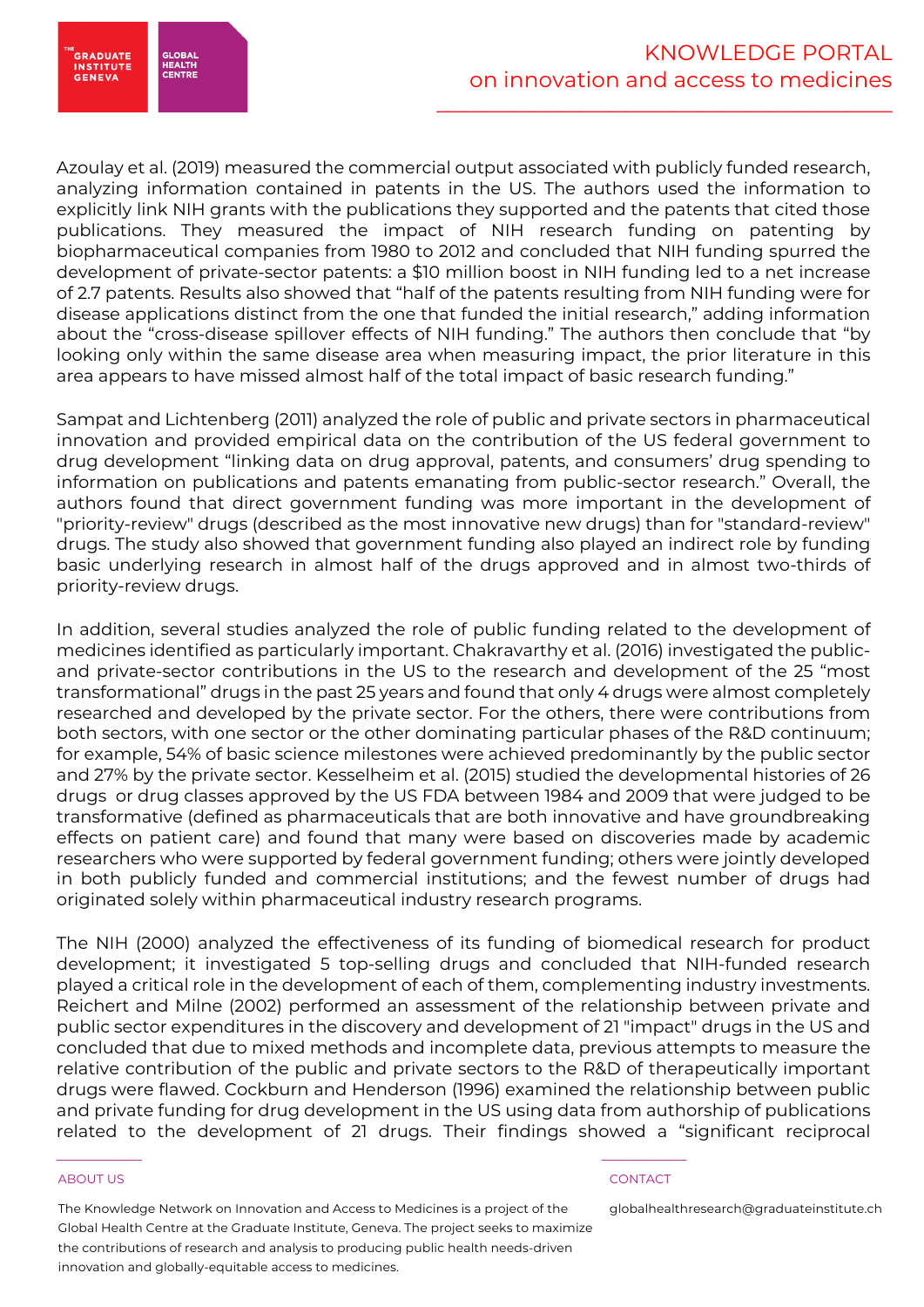

interaction" between authors from public and private institutions and the authors conclude by rejecting a "simple 'linear' dichotomous model in which the public sector performs basic research and the private sector exploits it." Cockburn and Henderson (2001) also evaluated the impact of US public funding of health R&D on the pharmaceutical industry by analyzing data from academic studies showing that "public sector science creates new knowledge and new tools, and produces large numbers of highly trained researchers, all of which are a direct and important input to private sector research." The authors concluded that "measured quite narrowly in terms of its effect on private sector R&D, the rate of return to public funding of biomedical sciences may be as high as 30% per year."

With a focus on applied research, Stevens et al. (2011) analyzed the direct role of the public sector in the applied-research phase of drugs and vaccines over the past 40 years and identified 153 new FDA-approved drugs, vaccines, or new indications for existing drugs that were discovered through research carried out by public-sector researchers, more than half of which were used in the treatment or prevention of cancer or infectious diseases. The authors concluded that drugs discovered by public sector researchers were expected to have a disproportionately large therapeutic effect and that public-sector research had a more immediate effect on improving public health than was previously realized.

Focusing on a specific medicine, the Treatment Action Group (TAG, 2018) mapped public and philanthropic funding in the development of bedaquiline (a TB treatment). While the total amount invested in R&D for bedaquiline was not disclosed by the originator company Janssen, the study listed public and philanthropic investments that contributed to the clinical development and uptake of the medicine, as well as financial incentives from which Janssen benefited to develop the drug. Garber et al. (1992) investigated the US federal public and private roles in the development of alglucerase therapy for Gaucher disease, a rare disease, and concluded that the government supported or performed much of the research that made it possible to develop the treatment, while removing much of the risk for pharmaceutical companies.

In the EU, Lincker et al. (2014) investigated the profile and geographical origin of the organizations involved in the recent development of new medicines in the European Union (EU). They analyzed data from 94 medicinal products approved containing a new active substance (NAS) between 2010 and 2012 and found that large or intermediate-sized pharmaceutical companies accounted for 49% of the products (large, 28%; intermediate-sized, 21%), SMEs for 27%, academic/public bodies/PPPs accounted for 17%, and private–private collaborations accounted for 7%. The respective figures for orphan products revealed a higher proportion (61%) of SMEs as originators, with large or intermediate-sized pharmaceutical companies accounting for 22%, and academic/public bodies/PPPs accounting for 11%. With regard to the region where the innovative research resulting in these products occurred, 45% of the originators were based in North America and 37% in Europe. International projects, the majority of which were transatlantic collaborations, accounted for 8%, and other countries (Japan, China, Israel, and Australia) accounted for the remaining 10%. There were no apparent major differences in the geographical origin of orphan versus non-orphan products.

In the UK, Head et al. (2015) conducted a systematic analysis of public funding for infectious disease research studies in the UK from 1997–2010, amounting to a total investment of £2.6 billion, of which £76.9 million (3.0%) was directed towards viral hepatitis, the focus of the study.

### ABOUT US CONTACT AND RESERVE THE RELEASE OF THE RELEASE OF THE RELEASE OF THE RELEASE OF THE RELEASE OF THE RELEASE OF THE RELEASE OF THE RELEASE OF THE RELEASE OF THE RELEASE OF THE RELEASE OF THE RELEASE OF THE RELEASE O

The Knowledge Network on Innovation and Access to Medicines is a project of the Global Health Centre at the Graduate Institute, Geneva. The project seeks to maximize the contributions of research and analysis to producing public health needs-driven innovation and globally-equitable access to medicines.

 $\frac{1}{2}$  , and the set of the set of the set of the set of the set of the set of the set of the set of the set of the set of the set of the set of the set of the set of the set of the set of the set of the set of the set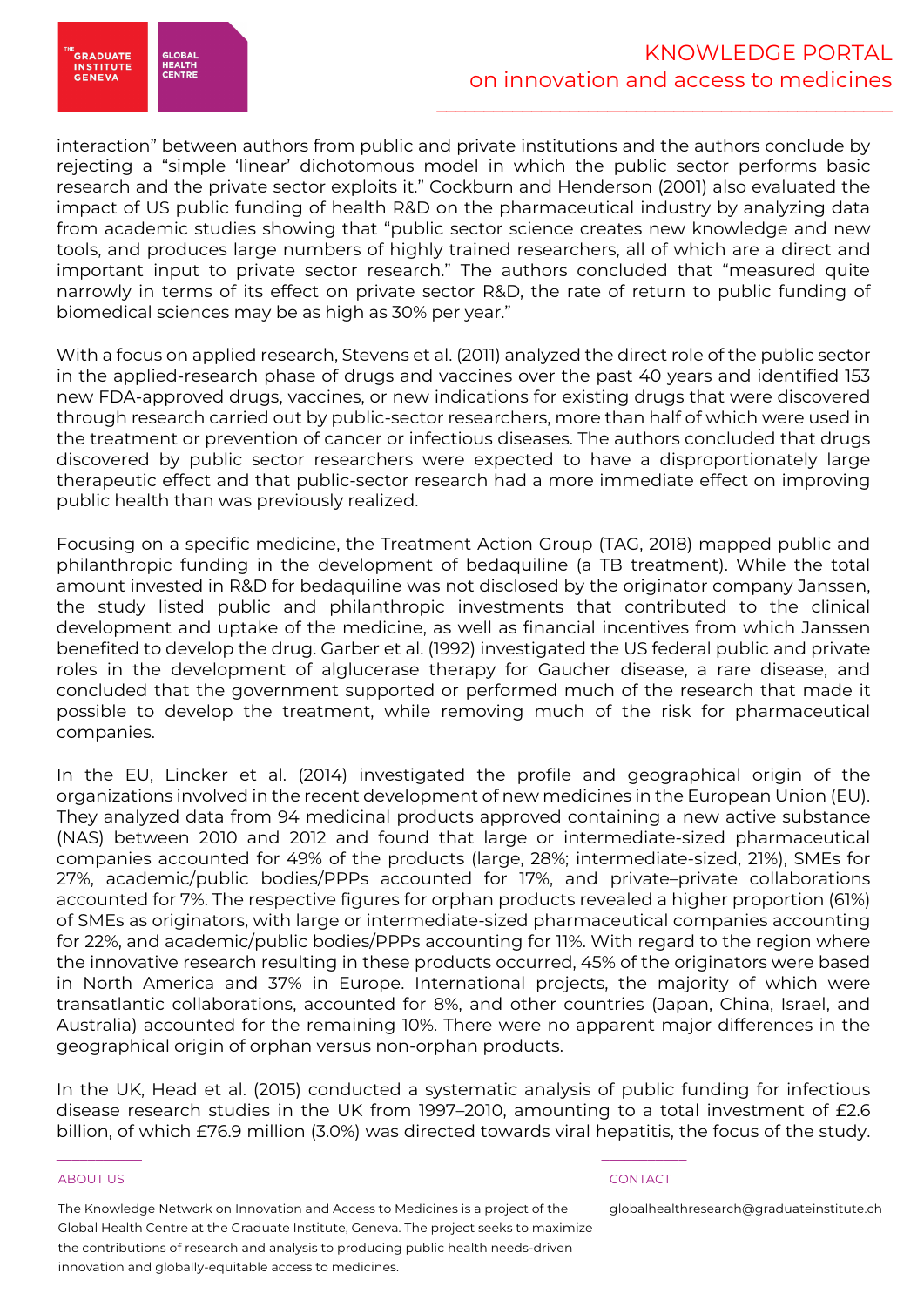

# KNOWLEDGE PORTAL on innovation and access to medicines

\_\_\_\_\_\_\_\_\_\_\_\_\_\_\_\_\_\_\_\_\_\_\_\_\_\_\_\_\_\_\_\_\_\_\_\_\_\_\_\_\_\_\_\_\_\_\_\_

Preclinical research received £50.3 million (65.4%), whilst implementation and operational research received £19.4 million (25.3%). Stopaids and Global Justice Now (2017) analyzed UK government health R&D spending and the contribution to the development of many medicines, arguing that the public is paying twice: first through the substantial funding of health R&D which amounted to £2.3 billion in 2015, and second through the purchase of the medicines by the public health system (NHS), which spent more than £1bn in 2016 alone on medicines developed with significant reliance on UK public research funding. The study detailed the UK public funding of specific medicines, i.e. abiraterone (an effective drug for treating advanced prostate cancer) and the whole class of monoclonal antibodies (MABs), including alemtuzumab, adalimumab, and infliximab.

A few studies addressed the issue of conditions attached to public funding of health R&D. The main condition identified in the literature is related to the dissemination of the findings in open access publications. McElfish et al. (2018) presented an overview of the policies and requirements of 11 major health research agencies in the US regarding dissemination of results to academic and lay communities and the participants of the research. They found that several agencies have policies for academic dissemination but only a few have the same for dissemination to research participants and the lay communities. Tschider (2014) analyzed the implementation of the condition of "open access publication" of the results of publicly funded research in US NIH funding agreements and found that principal investigators have partially complied with this depository requirement, and the NIH have signaled an intent to enforce grant agreement terms and conditions by stopping funding deposits and engaging in legal action. Bakker et al. (2017) also analyzed the condition of "open access publication" present in public funding of health research in Canada focusing on compliance and barriers to open access publishing (mainly costs of publishing) using as a case study the research for multiple sclerosis.

The above-mentioned report by Tomlinson and Low (2019) also focused on the access conditions placed on products resulting from publicly funded research in South Africa. The authors concluded that "while funding agreements typically include provisions on access and affordability, these provisions are not always clear and may turn out to be hard to enforce." The above-mentioned article by Van Hecke and Gils (2019) analyzed the conditions applied to public funding in Belgium and found that there are few conditions set, the main being with regard to open access publications and no conditions with regard to availability and affordable pricing of medicines. The above-mentioned report by Stopaids and Global Justice Now (2017) also analyzed the conditions on UK public funding for R&D and concluded there is an absence of safeguards to ensure the accessibility and affordability of medicines that derive from publicly funded R&D.

A KEI (2018) briefing note analyzed provisions in the US related to obligations for federal contractors, including: i) requirement to disclose inventions discovered with federal funding; ii) requirement of local production, that is, that the invention be manufactured substantially in the United States; iii) requirement of practical application of the invention, specifically that "its benefits are available to the public on reasonable terms", iv) March-In Rights and the Royalty-Free Right. Treasure et al. (2014) analyzed petitions presented to the NIH to exercise its marchin rights related to products developed with government funding since 1980, especially to address exceedingly high prices or inadequate supply of interventions whose development was based heavily on government funding, particularly pharmaceutical products and medical devices. They found that in the 33 years since the passage of Bayh-Dole, such march-in rights

# ABOUT US CONTACT AND RESERVE THE RELEASE OF THE RELEASE OF THE RELEASE OF THE RELEASE OF THE RELEASE OF THE RELEASE OF THE RELEASE OF THE RELEASE OF THE RELEASE OF THE RELEASE OF THE RELEASE OF THE RELEASE OF THE RELEASE O

The Knowledge Network on Innovation and Access to Medicines is a project of the Global Health Centre at the Graduate Institute, Geneva. The project seeks to maximize the contributions of research and analysis to producing public health needs-driven innovation and globally-equitable access to medicines.

 $\frac{1}{2}$  , and the set of the set of the set of the set of the set of the set of the set of the set of the set of the set of the set of the set of the set of the set of the set of the set of the set of the set of the set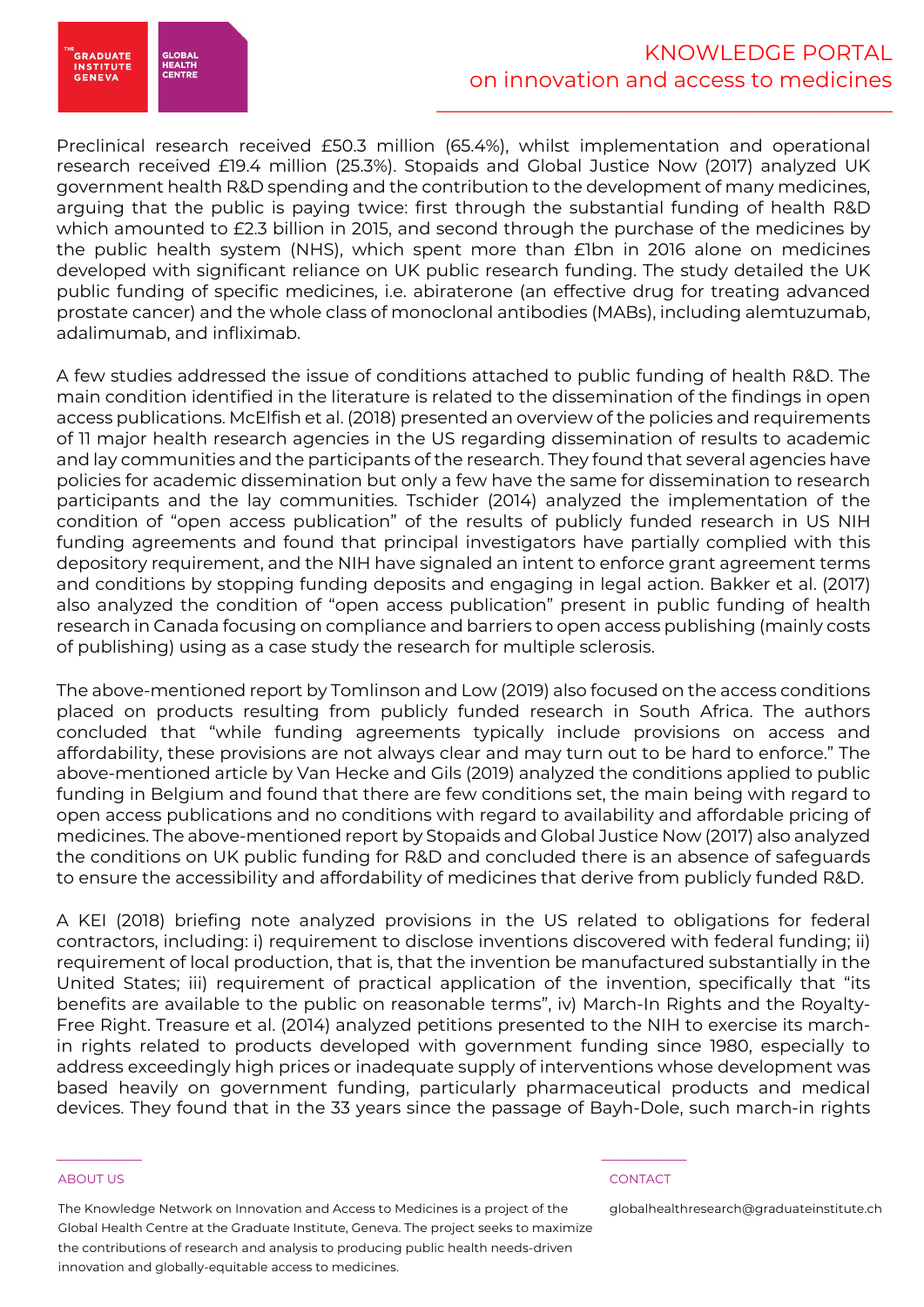

petitions to the NIH had been seriously considered for only 4 products and were rejected each time.

The UCL Institute for Innovation and Public Purpose (2018) published a policy report with a section on "Achieving public return through conditionality", in which the authors mentioned a few examples of conditions that could be attached to public funding to achieve a more just sharing of the rewards, such as "reinvesting a greater share of profits from innovative products to support future R&D; a commitment to share knowledge and fully disclose data related to R&D, including expenditures and data from failed clinical trials; the possibility of the public retaining a golden share from intellectual property rights (and on occasion equity of profits); and a requirement that manufacturers supply treatments on reasonable terms." So et al. (2008) analyzed 30 years of experience in the US with the implementation and shortcomings of the Bayh-Dole Act of 1980 to make a series of recommendations to other countries seeking to implement similar legislation, highlighting the need to adopt policies and safeguards serving the public interest that could be attached to government-supported research. Among the options, they suggested: i) transparency in the patenting and licensing of publicly funded research; ii) no exclusive licensing unless necessary for commercialization; iii) government authority to issue additional licenses; iv) government use rights and v) ensuring consumer access to end products.

Conditionality was also raised in several United Nations reports. The report of the WHO Fair Pricing Forum (2017) suggested that governments should attach conditions to research funding so that public funding is explicitly taken into account in pricing discussions and the results are made publicly available. The final report of the United Nations Secretary General's High-level Panel on Access to Medicines (2016) mentioned explicitly that data sharing and data access should be conditions on public funding and recommended the adoption of other conditions to promote availability and affordability. The final report of the WHO Consultative Expert Working Group on Research and Development: Financing and Coordination - CEWG (2012) suggested that funders or research organizations adopt licensing conditions that permit non-exclusive licensing or prescribe a low target price for a product, especially where the public sector has funded most of the R&D. The WHO Global Strategy and Plan of Action on Public Health, Innovation and Intellectual Property (2011) recommended promoting public access to the results of government-funded research by publication in open access databases and further dissemination of publicly- or donor-funded inventions and know-how.

# Research gaps

- Information on national policies for innovation and public R&D investment, particularly in advanced economies with established R&D activity.
- More information on public spending in health R&D beyond the US and EU

Information on any conditions attached to public funding of R&D (e.g. relating to affordability or availability of end products), including in laws, policies or contracts, and compliance with or enforcement of such conditions

# ABOUT US CONTACT AND A RESERVE AND LODGED AT A RESERVE AND LODGED AT A RESERVE AND LODGED AT A RESERVE AND LODGED AT A RESERVE AND LODGED AT A RESERVE AND LODGED AT A RESERVE AND LODGED AT A RESERVE AND LODGED AT A RESERVE

The Knowledge Network on Innovation and Access to Medicines is a project of the Global Health Centre at the Graduate Institute, Geneva. The project seeks to maximize the contributions of research and analysis to producing public health needs-driven innovation and globally-equitable access to medicines.

 $\frac{1}{2}$  , and the set of the set of the set of the set of the set of the set of the set of the set of the set of the set of the set of the set of the set of the set of the set of the set of the set of the set of the set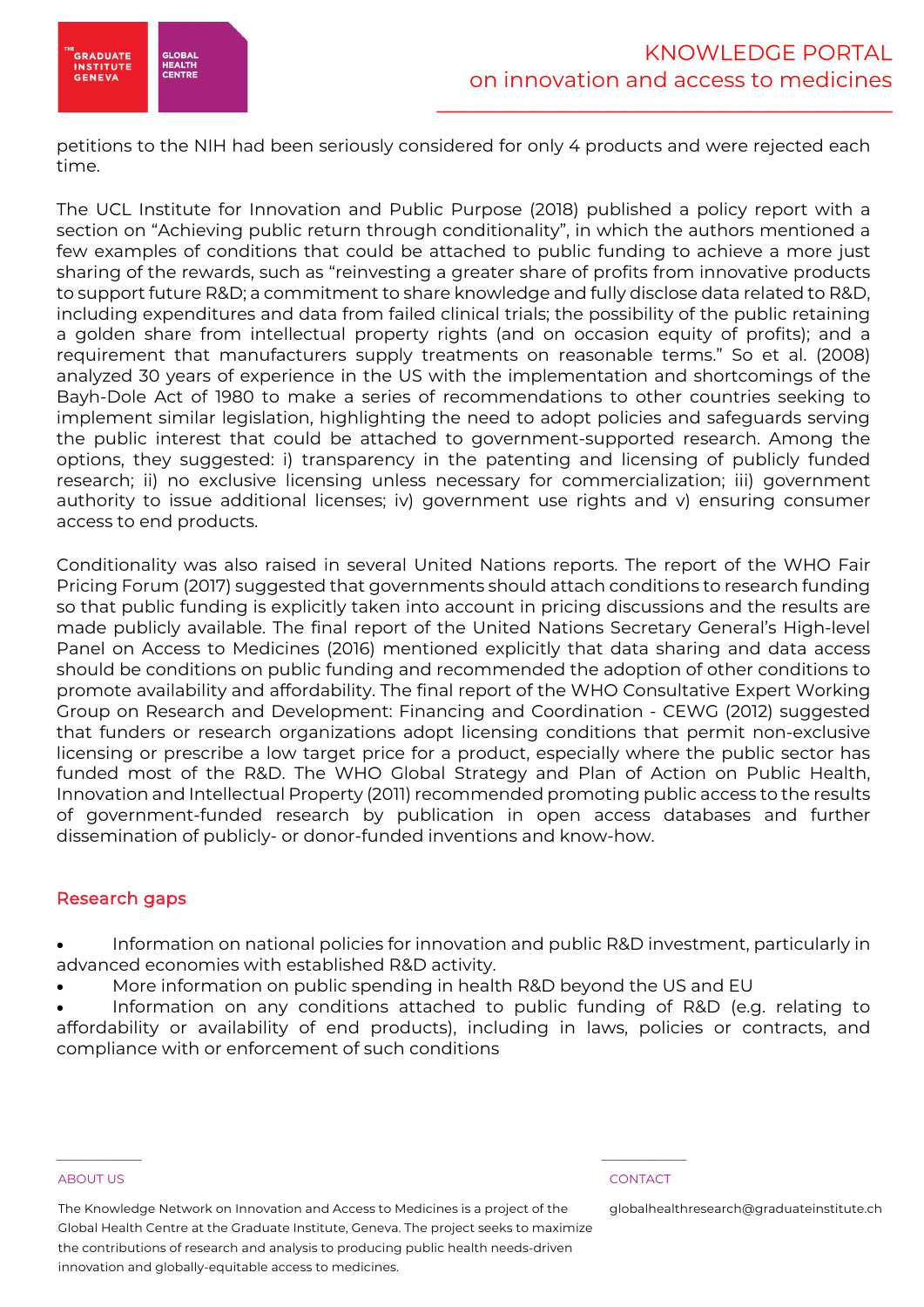

# Cited papers with abstracts

Azoulay, Pierre, Joshua S Graff Zivin, Danielle Li, and Bhaven N Sampat. 2019. "Public R&D Investments and Private-Sector Patenting: Evidence from NIH Funding Rules." The Review of Economic Studies 86 (1): 117–52. https://doi.org/10.1093/restud/rdy034.

Abstract: We quantify the impact of scientific grant funding at the National Institutes of Health (NIH) on patenting by pharmaceutical and biotechnology firms. Our article makes two contributions. First, we use newly constructed bibliometric data to develop a method for flexibly linking specific grant expenditures to private-sector innovations. Second, we take advantage of idiosyncratic rigidities in the rules governing NIH peer review to generate exogenous variation in funding across research areas. Our results show that NIH funding spurs the development of private-sector patents: a \$10 million boost in NIH funding leads to a net increase of 2.7 patents. Though valuing patents is difficult, we report a range of estimates for the private value of these patents using different approaches.

Bakker, Caitlin, Carol Stephenson, Erin Stephenson, and Debbie Chaves. 2017. "Public Funding and Open Access to Research: A Review of Canadian Multiple Sclerosis Research." Journal of Medical Internet Research 19 (2): e52. https://doi.org/10.2196/jmir.6250.

Abstract: Background: Multiple sclerosis (MS), a progressive demyelinating disease of the brain and spinal cord, is the leading cause of nontraumatic neurological damage in young adults. Canada has one of the highest reported incidents of MS, with estimates between 55 and 240 per 100,000 individuals. Between 2009 and 2014, the MS Society of Canada provided over Can \$90 million to researchers and, since 2013, has encouraged researchers to make both current and previous research products openly available. Objective: The goal of the study was to determine the open access (OA) cost implications and repository policies of journals frequently used by a sample of MS researchers. This study benchmarked current publishing preferences by MS Society of Canada researchers by examining the OA full-text availability of journal articles written by researchers funded between 2009 and 2014. Methods: Researchers were identified from the 2009 to 2014 annual MS Society of Canada Research Summaries. Articles were identified through searches in Web of Science, Scopus, Medline and Embase (both via OVID). Journal level analysis included comparison of OA policies, including article processing charges (APCs) and repository policies. Data were analyzed using descriptive statistics. Results: There were 758 articles analyzed in this study, of which 288 (38.0%) were OA articles. The majority of authors were still relying on journal policies for deposit in PubMed Central or availability on publisher websites for OA. Gold OA journals accounted for 10.2% of the journals in this study and were associated with significantly lower APCs (US \$1900) than in hybrid journals (US \$3000). Review of the journal selfarchiving options highlighted the complexity of stipulations that authors would have to navigate to legally deposit a version of their article. Conclusions: This study found that there are currently researcher- and publisher-imposed barriers to both the gold and green roads to OA. These results provide a current benchmark against which efforts to enhance openness can be measured and can serve as a reference point in future assessments of the impact of OA policies within this field. With funding agencies worldwide releasing OA mandates, future success in compliance will require changes to how researchers and publishers approach production and dissemination of research.

### ABOUT US CONTACT AND A RESERVE AND LODGED AT A RESERVE AND LODGED AT A RESERVE AND LODGED AT A RESERVE AND LODGED AT A RESERVE AND LODGED AT A RESERVE AND LODGED AT A RESERVE AND LODGED AT A RESERVE AND LODGED AT A RESERVE

The Knowledge Network on Innovation and Access to Medicines is a project of the Global Health Centre at the Graduate Institute, Geneva. The project seeks to maximize the contributions of research and analysis to producing public health needs-driven innovation and globally-equitable access to medicines.

 $\frac{1}{2}$  , and the set of the set of the set of the set of the set of the set of the set of the set of the set of the set of the set of the set of the set of the set of the set of the set of the set of the set of the set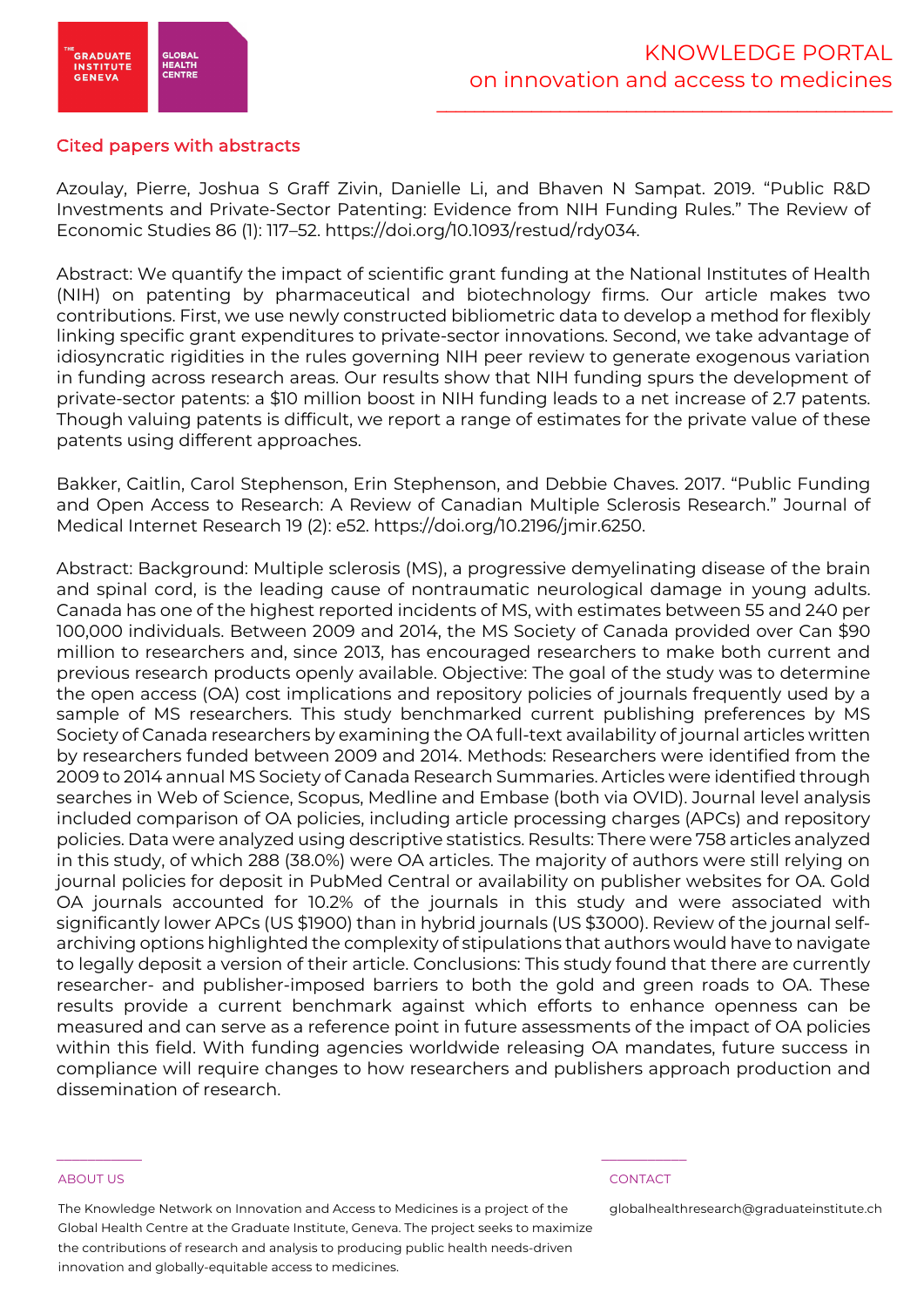

Blume-Kohout, Margaret E. 2012. "Does Targeted, Disease-Specific Public Research Funding Influence Pharmaceutical Innovation?" Journal of Policy Analysis and Management: [The Journal of the Association for Public Policy Analysis and Management] 31 (3): 641–60. http://www.jstor.org/stable/41653819.

Abstract: Public funding for biomedical research is often justified as a means to encourage development of more (and better) treatments for disease. However, few studies have investigated the relationship between these expenditures and downstream pharmaceutical innovation. In particular, although recent analyses have shown a clear contribution of federally funded research to drug development, there exists little evidence to suggest that increasing targeted public research funding for any specific disease will result in increased development of drugs to treat that disease. This paper evaluates the impact of changes in the allocation of U.S. National Institutes of Health (NIH) extramural research grant funding across diseases on the number of drugs entering clinical testing to treat those diseases, using new longitudinal data on NIH extramural research grants awarded by disease for years 1975 through 2006. Results from a variety of distributed lag models indicate that a sustained 10 percent increase in targeted, disease-specific NIH funding yields approximately a 4.5 percent increase in the number of related drugs entering clinical testing (phase I trials) after a lag of up to 12 years, reflecting the continuing influence of NIH funding on discovery and testing of new molecular entities. In contrast, we do not see evidence that increases in NIH extramural grant funding for research focused on specific diseases will increase the number of related treatments investigated in the more expensive, late-stage (phase III) trials.

Chakravarthy, Ranjana, Kristina Cotter, Joseph DiMasi, Christopher-Paul Milne, and Nils Wendel. 2016. "Public- and Private-Sector Contributions to the Research and Development of the Most Transformational Drugs in the Past 25 Years: From Theory to Therapy." Therapeutic Innovation & Regulatory Science 50 (6): 759–68. https://doi.org/10.1177/2168479016648730.

Abstract: Background: With available funding from the public sector decreasing while medical needs and scientific complexity increase, private-sector collaborations with academia and government have become increasingly key in furthering medical innovation. Nonetheless, some skeptics diminish the contribution of the private sector to the discovery and development of truly innovative drugs on the one hand, while on the other hand they assert that research and development (R&D) of new medicines could and should be exclusively within control (at least financially) of the government. This begs the question, How much government funding would be needed to replace industry new drug R&D spending? Methods: We address the respective roles of the private and public sectors in drug development by examining a diverse array of evidentiary materials on the history of 19 individual drugs, 6 drug classes, and 1 drug combination identified as the most transformative drugs in health care over the past 25 years by a survey of over 200 physicians. Results: Only 4 of the individual drugs appear to have been almost completely researched and developed by one sector. One sector or the other, however, did dominate particular phases of the R&D continuum. For example, 54% of basic science milestones were achieved predominantly by the public sector and 27% by the private sector. For discovery milestones, it was 15% by the public sector and 58% by the private sector. The private sector was also dominant in achieving the major milestones for both the production and drug development phases (81% and 73% of the drugs reviewed, respectively). For 19% to 27% of the case histories for the various categories, dominance of one sector versus the other could not be determined. On the question of replacing industry's spending on the R&D of medicines, we estimate quite

### ABOUT US CONTACT AND A RESERVE AND LODGED AT A RESERVE AND LODGED AT A RESERVE AND LODGED AT A RESERVE AND LODGED AT A RESERVE AND LODGED AT A RESERVE AND LODGED AT A RESERVE AND LODGED AT A RESERVE AND LODGED AT A RESERVE

The Knowledge Network on Innovation and Access to Medicines is a project of the Global Health Centre at the Graduate Institute, Geneva. The project seeks to maximize the contributions of research and analysis to producing public health needs-driven innovation and globally-equitable access to medicines.

 $\frac{1}{2}$  , and the set of the set of the set of the set of the set of the set of the set of the set of the set of the set of the set of the set of the set of the set of the set of the set of the set of the set of the set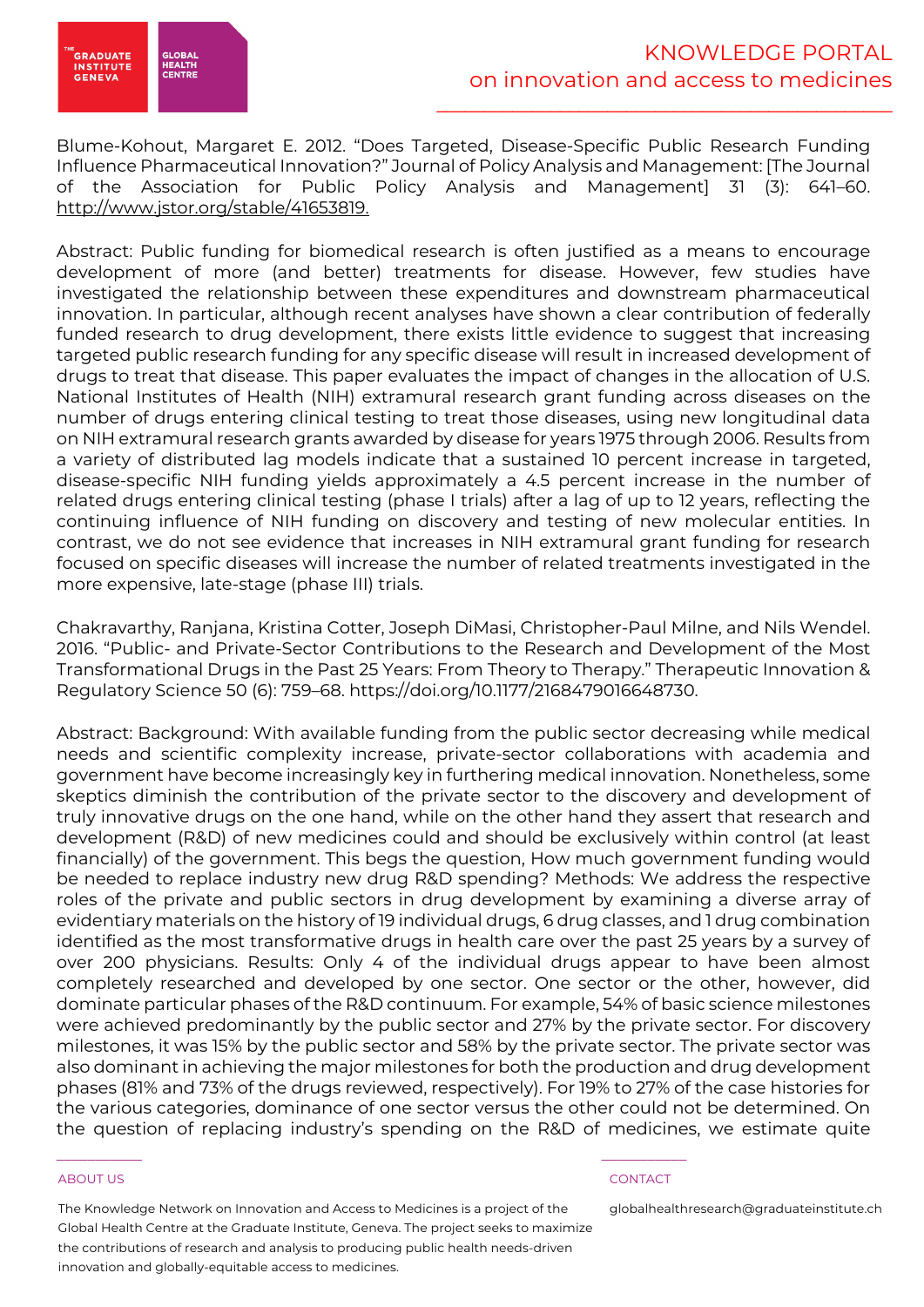

conservatively that the amount that would have to be spent by government would be nearly double the budget of the National Institutes of Health just to maintain the flow of the most innovative drug approvals and would have to increase nearly 2.5 times that level to maintain the development of all new drugs. Conclusions: Our analysis indicates that industry's contributions to the R&D of innovative drugs go beyond development and marketing and include basic and applied science, discovery technologies, and manufacturing protocols, and that without private investment in the applied sciences there would be no return on public investment in basic science.

Chen, Kai, Lan Yao, and Zhiyong Liu. 2015. "Towards Government-Funded Special Biomedical Research Programs to Combat Rare Diseases in China." Bioscience Trends 9 (2): 88–90. https://doi.org/10.5582/bst.2015.01048.

Abstract: Rare diseases are rarely conditions that are often debilitating and even life-threatening, which was identified by the World Health Organization (WHO) with a prevalence of 0.65-1‰. 5,000- 7,000 rare diseases are thought to exist, which account for around 10% of diseases for individuals worldwide. It is estimated that over 10 million people were patients with rare disease in China. During the past years, public awareness of rare diseases has in fact heightened with the launching of campaigns by patients' organizations and spontaneous efforts by members of the public, not only in developed countries and regions including United States of America (USA), the European Union (EU), and in Japan, but also in China. However, the features of missed or delayed diagnosis, shortage of effective drugs, and the high cost of currently available drugs for rare diseases make it an important public health issue and a challenge to medical care worldwide. To combat rare disease, the government should assume the responsibility of taking on the important task of promoting the sustained development of a system of medical care for and research into rare diseases. Government- funded special biomedical research programs in the USA, EU, and Japan may serve as a reference for China coping with rare diseases. The government-funded special biomedical research programs consisting of leading clinicians and researchers to enhance basic and applied research on rare diseases were expected to be launched in China.

Cockburn, I., and R. Henderson. 2001. "Publicly Funded Science and the Productivity of the Pharmaceutical Industry." In Innovation Policy and the Economy. Vol. 1. MIT Press. http://www.nber.org/chapters/c10775.

Abstract: U.S. taxpayers funded \$14.8 billion of health related research last year, four times the amount that was spent in 1970 in real terms. In this paper we evaluate the impact of these huge expenditures on the technological performance of the pharmaceutical industry. While it is very difficult to be precise about the pay- offs from publicly funded research, we conclude from a survey of a wide variety of quantitative and qualitative academic studies that the returns from this investment have been large, and may be growing even larger. Public sector science creates new knowledge and new tools, and produces large numbers of highly trained researchers, all of which are a direct and important input to private sector research. But this is not a one way street: the downstream industry is closely linked with upstream institutions, and knowledge, materials, and people flow in both directions. One important contribution of public science is that it sustains an environment in which for- profit firms can conduct their own basic research, which in turn contributes to the global pool of knowledge. Measured quite narrowly in terms of its effect on private sector R&D, the rate of return to public funding of biomedical sciences may be

### ABOUT US CONTACT AND A RESERVE AND LODGED AT A RESERVE AND LODGED AT A RESERVE AND LODGED AT A RESERVE AND LODGED AT A RESERVE AND LODGED AT A RESERVE AND LODGED AT A RESERVE AND LODGED AT A RESERVE AND LODGED AT A RESERVE

The Knowledge Network on Innovation and Access to Medicines is a project of the Global Health Centre at the Graduate Institute, Geneva. The project seeks to maximize the contributions of research and analysis to producing public health needs-driven innovation and globally-equitable access to medicines.

 $\frac{1}{2}$  , and the set of the set of the set of the set of the set of the set of the set of the set of the set of the set of the set of the set of the set of the set of the set of the set of the set of the set of the set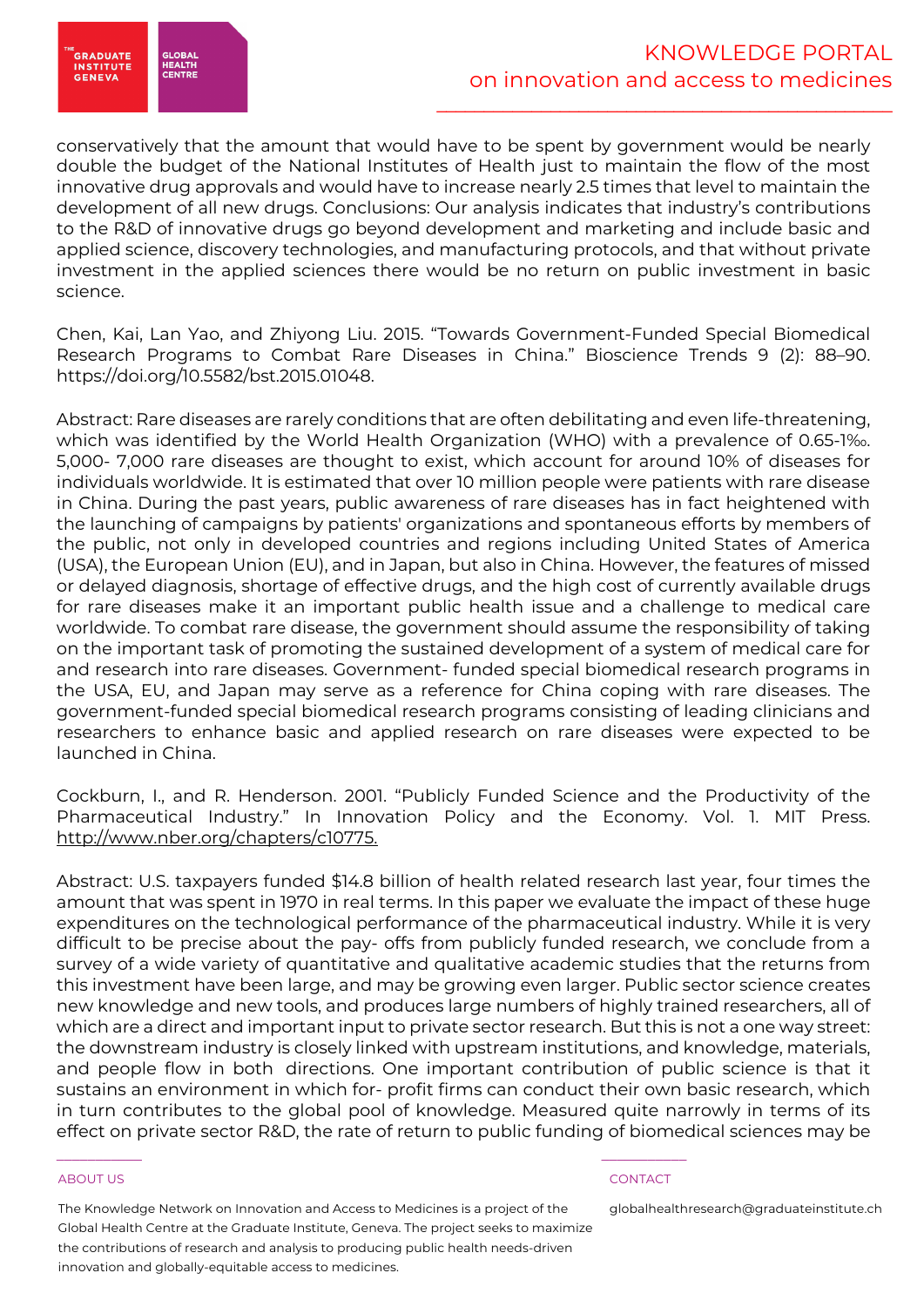

as high as 30% per year. Large as this figure is, these calculations are likely an underestimate, since they fail to fully capture the wider impact of pharmaceutical innovation on health and wellbeing. Indeed, the best may be yet to come: the revolution in molecular biology that began in publicly funded laboratories 25 years ago and continues to be driven by the academic research promises dramatic advances in the treatment of disease.

Cockburn, I., and R. Henderson. 1996. "Public-Private Interaction in Pharmaceutical Research." Proceedings of the National Academy of Sciences 93 (23): 12725–30. https://doi.org/10.1073/pnas.93.23.12725.

Abstract: We empirically examine interaction between the public and private sectors in pharmaceutical research using qualitative data on the drug discovery process and quantitative data on the incidence of coauthorship between public and private institutions. We find evidence of significant reciprocal interaction, and reject a simple "linear" dichotomous model in which the public sector performs basic research and the private sector exploits it. Linkages to the public sector differ across firms, reflecting variation in internal incentives and policy choices, and the nature of these linkages correlates with their research performance.

Cooksey, David. 2006. A Review of UK Health Research Funding. London: Stationery Office. https://assets.publishing.service.gov.uk/government/uploads/system/uploads/attachment\_dat a/file/22 8984/0118404881.pdf.

# Abstract: Not available.

Extracts from the executive summary: The Review found that the UK Health Research system has many strengths. The quality of the health research base, combined with a national health service, creates a major selling point that attracts R&D investment from the pharmaceutical and biotechnology industries, which form a major part of the UK knowledge economy. In recent years, the UK Government has taken a number of actions to ensure the UK remains at the forefront of health research and a location of choice for the pharmaceuticals industry to locate its R&D. These actions include the creation of the UK Clinical Research Collaboration (UKCRC) to improve the infrastructure for clinical and medical research; the creation of the Joint MRC/NHS Health Research Delivery Group in the 2004 Spending Review to enable a more joined up approach between Government funders of medical and clinical research; the creation of a new strategy for research in the NHS in England, Best Research for Best Health (BRfBH); and the establishment of MRC Technology, to manage and commercially develop intellectual property arising from the basic research carried out by the MRC's directly-supported scientists. The Review found, however, that the UK is at risk of failing to reap the full economic, health and social benefits that the UK's public investment in health research should generate. There is no overarching UK health research strategy to ensure UK health priorities are considered through all types of research and there are two key gaps in the translation of health research. The Review also found that the wider funding arrangements for supporting translation of ideas from conception to practice could be more coherent or comprehensive and, where arrangements exist, they do not function well. The Review identified cultural, institutional and financial barriers to translating research into practice in the publicly funded research arena. But it also found that, in the private sector, the pharmaceuticals industry is facing increasing challenges in translating research into health and economic benefit. The Review has sought to make recommendations

# ABOUT US CONTACT AND A RESERVE AND LODGED AT A RESERVE AND LODGED AT A RESERVE AND LODGED AT A RESERVE AND LODGED AT A RESERVE AND LODGED AT A RESERVE AND LODGED AT A RESERVE AND LODGED AT A RESERVE AND LODGED AT A RESERVE

The Knowledge Network on Innovation and Access to Medicines is a project of the Global Health Centre at the Graduate Institute, Geneva. The project seeks to maximize the contributions of research and analysis to producing public health needs-driven innovation and globally-equitable access to medicines.

 $\frac{1}{2}$  , and the set of the set of the set of the set of the set of the set of the set of the set of the set of the set of the set of the set of the set of the set of the set of the set of the set of the set of the set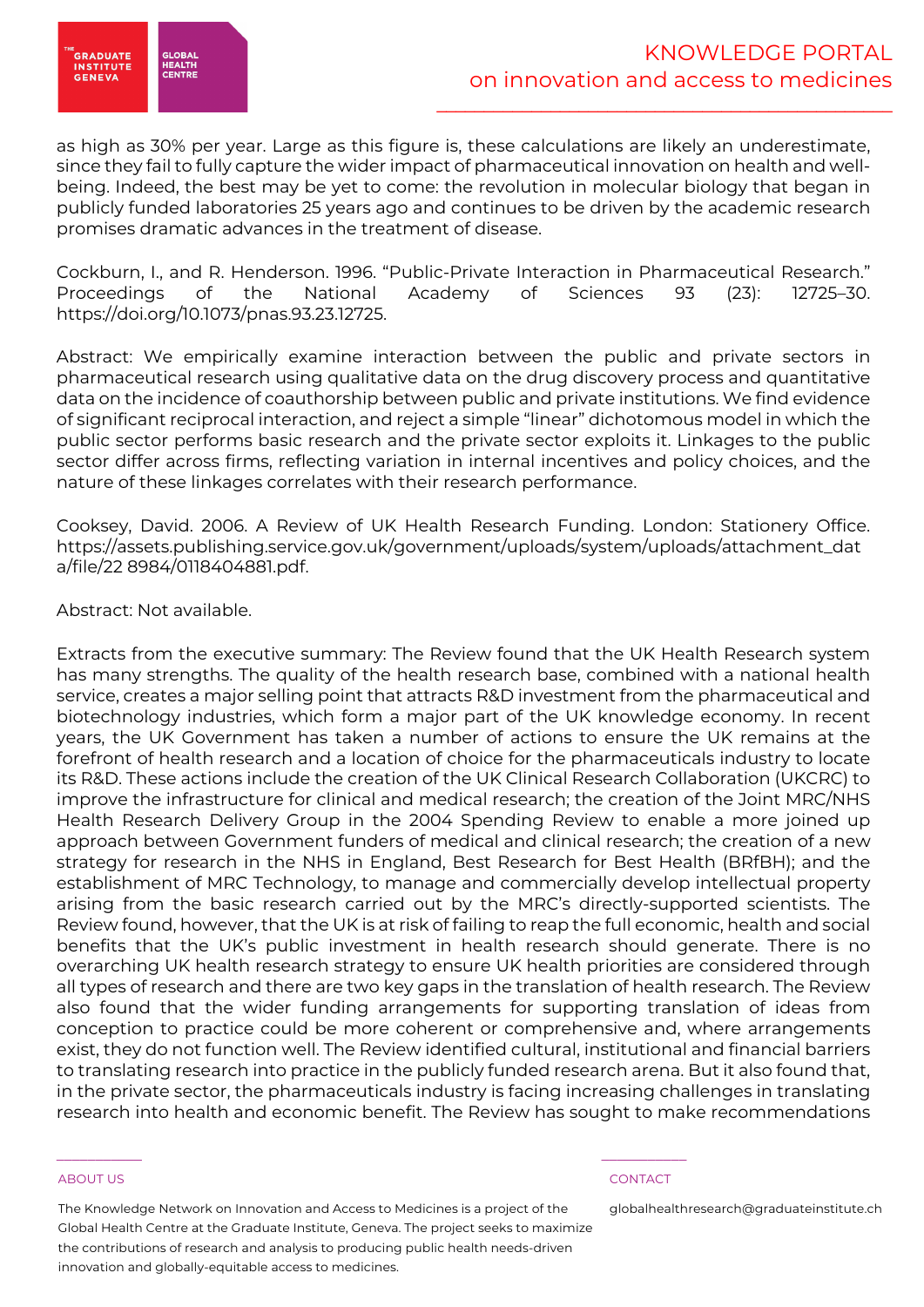



that will increase the translation of R&D into health and economic benefit for the UK, both in the public and private sectors.

Dandona, Lalit, Rakhi Dandona, Ganil Kumar, Krycia Cowling, Pritty Titus, Vishwa Mohan Katoch, and Soumya Swaminathan. 2017. "Mapping of Health Research Funding in India." The National Medical Journal of India 30 (6): 309. https://doi.org/10.4103/0970-258X.239069.

Abstract: Background. We aimed to estimate the total annual funding available for health research in India. We also examined the trends of funding for health research since 2001 by major national and international agencies. Methods. We did a retrospective survey of 1150 health research institutions in India to estimate the quantum of funding over 5 years. We explored the Prowess database for industry spending on health research and development and gathered data from key funding agencies. All amounts were converted to 2015 constant US\$. Results. The total health research funding available in India in 2011–12 was US\$ 1.42 billion, 0.09% of the gross domestic product (GDP) including only 0.02% from public sources. The average annual increase of funding over the previous 5 years (2007–08 to 2011–12) was 8.8%. 95% of this funding was from Indian sources, including 79% by the Indian pharmaceutical industry. Of the total funding, only 3.2% was available for public health research. From 2006–10 to 2011–15 the funding for health research in India by the three major international agencies cumulatively decreased by 40.8%. The non-industry funding for non- communicable diseases doubled from 2007–08 to 2011–12, but the funding for some of the leading causes of disease burden, including neonatal disorders, cardiovascular disease, chronic respiratory disease, mental health, musculoskeletal disorders and injuries was substantially lower than their contribution to the disease burden. Conclusion. The total funding available for health research in India is lower than previous estimates, and only a miniscule proportion is available for public health research. The non-industry funding for health research in India, which is predominantly from public resources, is extremely small, and had considerable mismatches with the major causes of disease burden. The magnitude of public funding for health research and its appropriate allocation should be addressed at the highest policy level.

Dara, Ajay, and Abhay T Sangamwar. 2014. "Anticancer Patent Landscape and Technology Assessment of Indian Public-Funded Research Institutes and Organizations." Expert Opinion on Therapeutic Patents 24 (8): 893–912. https://doi.org/10.1517/13543776.2014.926329.

Abstract: Introduction: This review discusses the various drug therapeutic targets and latest technologies of anticancer patents from 10 Indian public-funded research organizations covering more than 150 esteemed institutes. We have identified and reported the leading assignee and inventors along with their collaboration network and, thereby, have analyzed the various patent trends, geographical distributions, citation maps, Derwent World Patents Index, international patent classification analysis and the like. Areas covered: This article provides the insights of 1905 patent documents from 191 families and discusses in-depth anticancer technology through categorization studies at the level of drug discovery, drug development and treatment and diagnosis. In addition, various cancer targets were correlated with recent technologies so as to identify the white spaces for upcoming technologies. Expert opinion: Over a period of 13 years (1990 – 2013) the main focus of Indian cancer research was in the field of synthetic chemistry and natural extracts followed by the pharmaceutical compositions and combinations, whereas, the white spaces for future cancer remedy were identified from research

### ABOUT US CONTACT AND A RESERVE AND LODGED AT A RESERVE AND LODGED AT A RESERVE AND LODGED AT A RESERVE AND LODGED AT A RESERVE AND LODGED AT A RESERVE AND LODGED AT A RESERVE AND LODGED AT A RESERVE AND LODGED AT A RESERVE

The Knowledge Network on Innovation and Access to Medicines is a project of the Global Health Centre at the Graduate Institute, Geneva. The project seeks to maximize the contributions of research and analysis to producing public health needs-driven innovation and globally-equitable access to medicines.

 $\frac{1}{2}$  , and the set of the set of the set of the set of the set of the set of the set of the set of the set of the set of the set of the set of the set of the set of the set of the set of the set of the set of the set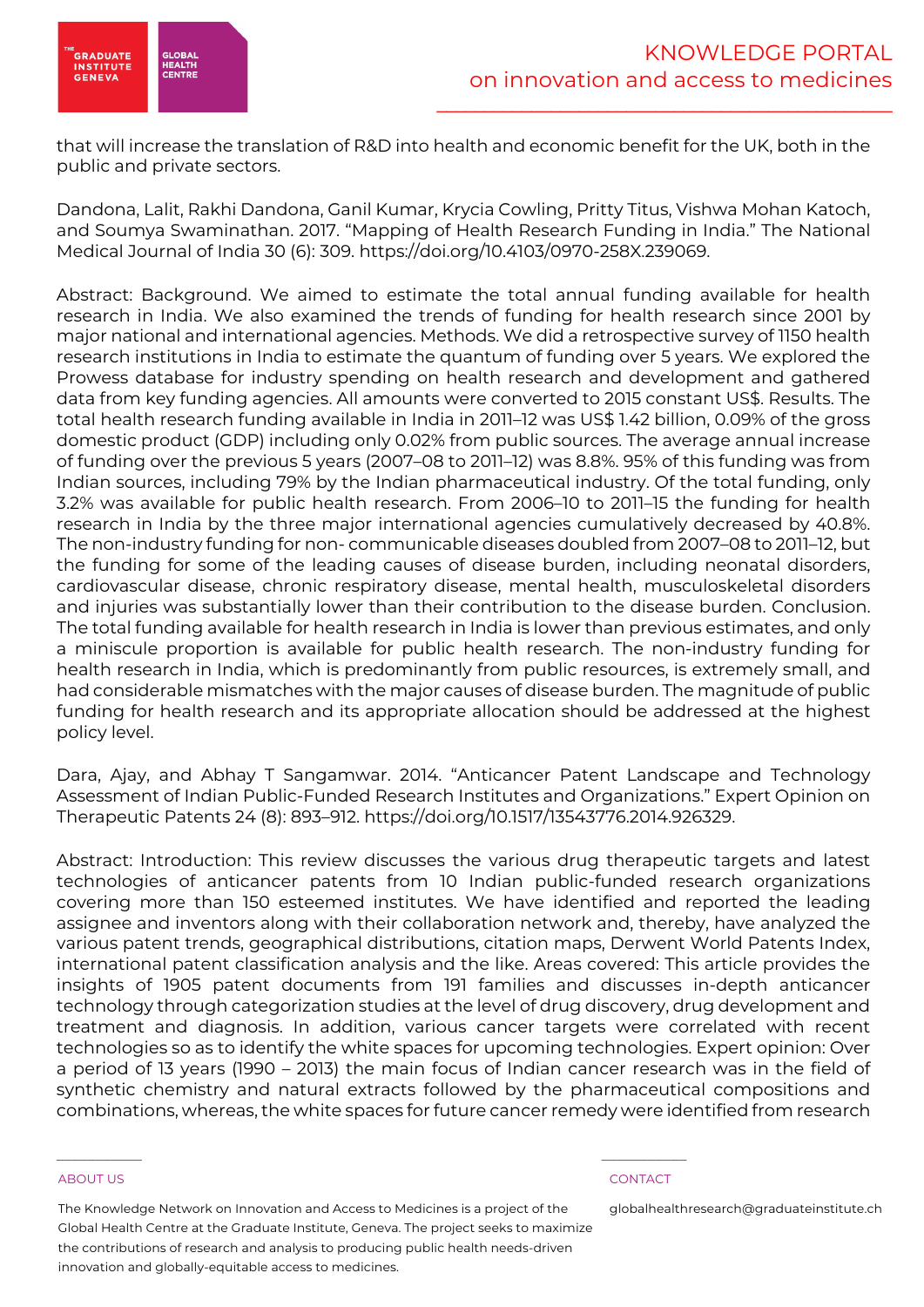

in the areas of cancer stem cell lines, vaccines, gene therapy, nano formulations with targeted drug delivery systems as core and latest technologies.

Cleary, Ekaterina Galkina, Jennifer M. Beierlein, Navleen Surjit Khanuja, Laura M. McNamee, and Fred D. Ledley. 2018. "Contribution of NIH Funding to New Drug Approvals 2010–2016." Proceedings of the National Academy of Sciences 115 (10): 2329–34. https://doi.org/10.1073/pnas.1715368115.

Abstract: This work examines the contribution of NIH funding to published research associated with 210 new molecular entities (NMEs) approved by the Food and Drug Administration from 2010–2016. We identified >2 million publications in PubMed related to the 210 NMEs (n = 131,092) or their 151 known biological targets (n = 1,966,281). Of these, >600,000 (29%) were associated with NIH-funded projects in RePORTER. This funding included >200,000 fiscal years of NIH project support (1985– 2016) and project costs >\$100 billion (2000–2016), representing ∼20% of the NIH budget over this period. NIH funding contributed to every one of the NMEs approved from 2010– 2016 and was focused primarily on the drug targets rather than on the NMEs themselves. There were 84 first-in- class products approved in this interval, associated with >\$64 billion of NIHfunded projects. The percentage of fiscal years of project funding identified through target searches, but not drug searches, was greater for NMEs discovered through targeted screening than through phenotypic methods (95% versus 82%). For targeted NMEs, funding related to targets preceded funding related to the NMEs, consistent with the expectation that basic research provides validated targets for targeted screening. This analysis, which captures basic research on biological targets as well as applied research on NMEs, suggests that the NIH contribution to research associated with new drug approvals is greater than previously appreciated and highlights the risk of reducing federal funding for basic biomedical research.

Garber, Alan M., and United States, eds. 1992. Federal and Private Roles in the Development and Provision of Alglucerase Therapy for Gaucher Disease. Background Paper / Office of Technology Assessment. Washington, DC: Office of Technology Assessment. https://ota.fas.org/reports/9214.pdf.

Foreword: The effort to discover and develop new pharmaceuticals is a risky and costly enterprise. For diseases that affect few patients, the barriers to development maybe especially great, since the drugs' small markets may make it difficult for firms to recoup their initial research and development investments. The Federal Government has sought to reduce these barriers through incentives first adopted in the Orphan Drug Act of 1983 (Public Law 97-414). The transfer of technology from Federal laboratories such as the National Institutes of Health to the pharmaceutical industry can also reduce the cost and risk of drug development for firms. Although such incentives may result in important new therapies, their price to patients and insurers may still be high. As part of our assessment, Government Policies and Pharmaceutical Research and Development, requested by the House Committee on Energy and Commerce and its Subcommittee on Health and the Environment and the Subcommittee on Antitrust, Monopolies, and Business Rights of the Senate Committee on the Judiciary, OTA commissioned researchers at Stanford University to examine the development and provision of alglucerase, an important new treatment for Gaucher disease. Gaucher disease is a rare inherited disorder in which the body lacks an enzyme necessary to break down fats. This background paper describes the development of alglucerase, illustrates the role that both the Federal Government and private sector can have in making new therapies available for orphan diseases, and lays out some

### ABOUT US CONTACT AND A RESERVE AND LODGED AT A RESERVE AND LODGED AT A RESERVE AND LODGED AT A RESERVE AND LODGED AT A RESERVE AND LODGED AT A RESERVE AND LODGED AT A RESERVE AND LODGED AT A RESERVE AND LODGED AT A RESERVE

The Knowledge Network on Innovation and Access to Medicines is a project of the Global Health Centre at the Graduate Institute, Geneva. The project seeks to maximize the contributions of research and analysis to producing public health needs-driven innovation and globally-equitable access to medicines.

 $\frac{1}{2}$  , and the set of the set of the set of the set of the set of the set of the set of the set of the set of the set of the set of the set of the set of the set of the set of the set of the set of the set of the set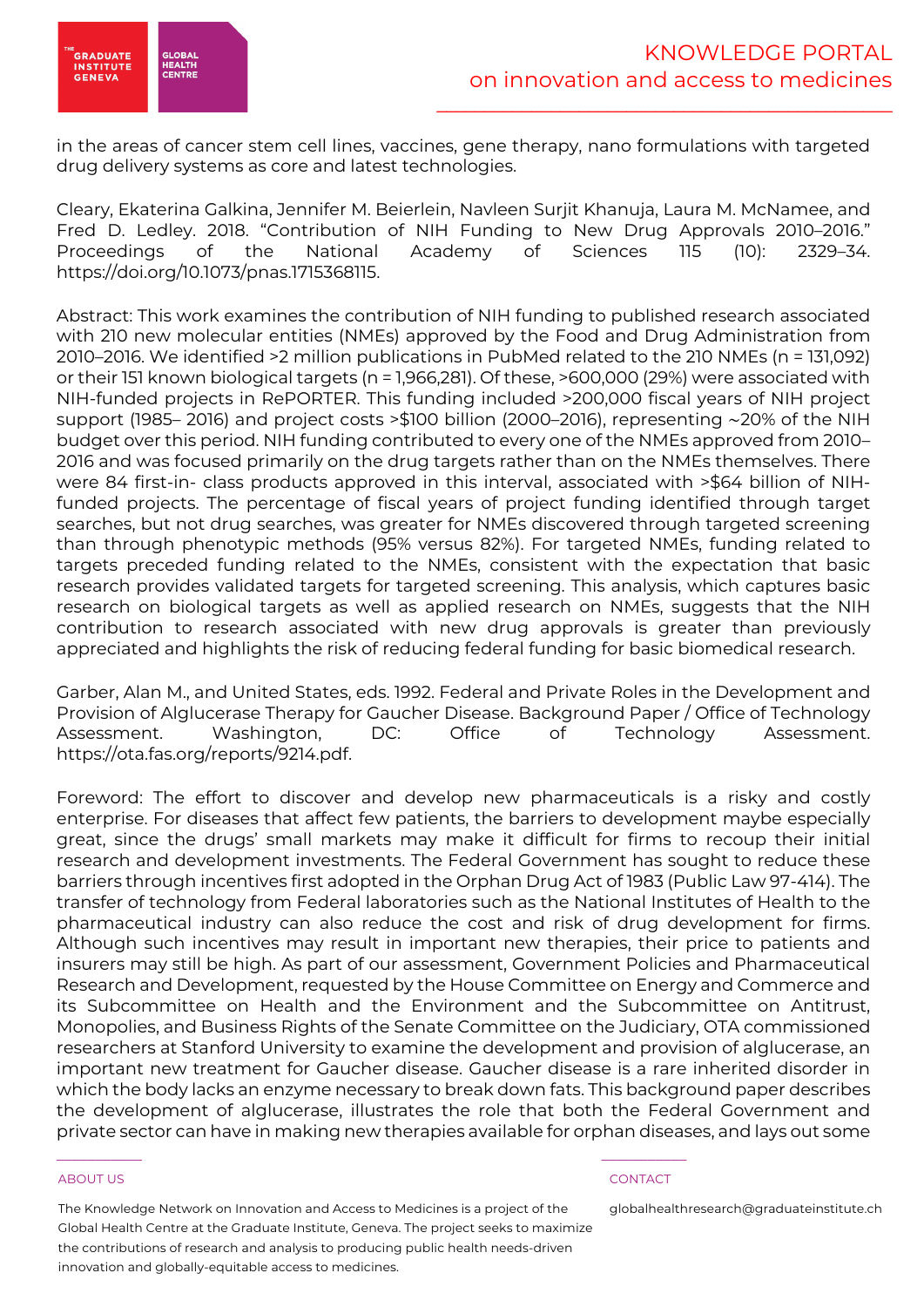

of the tradeoffs that can exist between developing new medical technologies and controlling health care costs.

GHTC, and Policy Cures Research. 2017. "Return on Innovation: Why Global Health R&D Is a Smart Investment for the United States." https://www.ghtcoalition.org/pdf/Return-on-innovation-Why-global- health-R-D-is-a-smart-investment-for-the-United-States.pdf.

Summary: This report provides an in-depth analysis of US government funding for global health research and development (R&D), as well as analysis of health impact and economic returns from these investments. First, it looks at US government investments in global health R&D over time and outlines funding trends, including implications of emergency R&D investments versus sustainable funding. It also looks at key US agencies fueling research efforts and examines their contributions to novel global health technologies. Next, the report analyzes the health impact of tools supported by US government investments, with case studies highlighting treatments delivered, lives saved, and cost savings. Finally, it considers direct returns to the United States from government investments in global health R&D, including economic growth, job creation, and American health security. We hope this report will inform Congress, Executive Branch, and other key stakeholders as they make policy and budget decisions that affect the future of US leadership in global health R&D.

Hanna, Michael. 2015. "Matching Taxpayer Funding to Population Health Needs." Circulation Research 116 (8): 1296–1300. https://doi.org/10.1161/CIRCRESAHA.114.305585.

Summary: In an era of economic recession and budget cutbacks, Americans may be curious to know how the government is distributing their taxes for medical research, relative to their health needs. Previous reports recommended that the National Institutes of Health (NIH) allocate funding proportional to the burden-of-illness from diseases and conditions. But the most recent publicly available data on burden-of-illness and NIH funding show that infectious diseases are still overfunded relative to their health burden on the American population, especially HIV/AIDS. By contrast, several lifestyle/environmental health conditions are still underfunded, including importantly: chronic obstructive pulmonary disease, lung cancer, stroke, heart disease, depression, violence, and road injury. NIH's allocation of research funding is often disproportionate to the current health needs of the American people. Greater decision-making involvement of Congress and the public would be helpful, if Americans want their taxes spent fairly on the illnesses that actually burden their health.

Head, M. G., J. R. Fitchett, G. S. Cooke, G. R. Foster, and R. Atun. 2015. "Systematic Analysis of Funding Awarded for Viral Hepatitis-Related Research to Institutions in the United Kingdom, 1997- 2010." Journal of Viral Hepatitis 22 (3): 230–37. https://doi.org/10.1111/jvh.12300.

Summary: Viral hepatitis is responsible for great health, social and economic burden both globally and in the UK. This study aimed to assess the research funding awarded to UK institutions for viral hepatitis research and the relationship of funded research to clinical and public health burden of viral hepatitis. Databases and websites were systematically searched for information on infectious disease research studies funded for the period 1997–2010. Studies specifically related to viral hepatitis research were identified and categorized in terms of funding by pathogen, disease and by a research and development value chain describing the type of science. The overall data set included 6165 studies (total investment £2.6 billion) of which £76.9

# ABOUT US CONTACT AND A RESERVE AND LODGED AT A RESERVE AND LODGED AT A RESERVE AND LODGED AT A RESERVE AND LODGED AT A RESERVE AND LODGED AT A RESERVE AND LODGED AT A RESERVE AND LODGED AT A RESERVE AND LODGED AT A RESERVE

The Knowledge Network on Innovation and Access to Medicines is a project of the Global Health Centre at the Graduate Institute, Geneva. The project seeks to maximize the contributions of research and analysis to producing public health needs-driven innovation and globally-equitable access to medicines.

 $\frac{1}{2}$  , and the set of the set of the set of the set of the set of the set of the set of the set of the set of the set of the set of the set of the set of the set of the set of the set of the set of the set of the set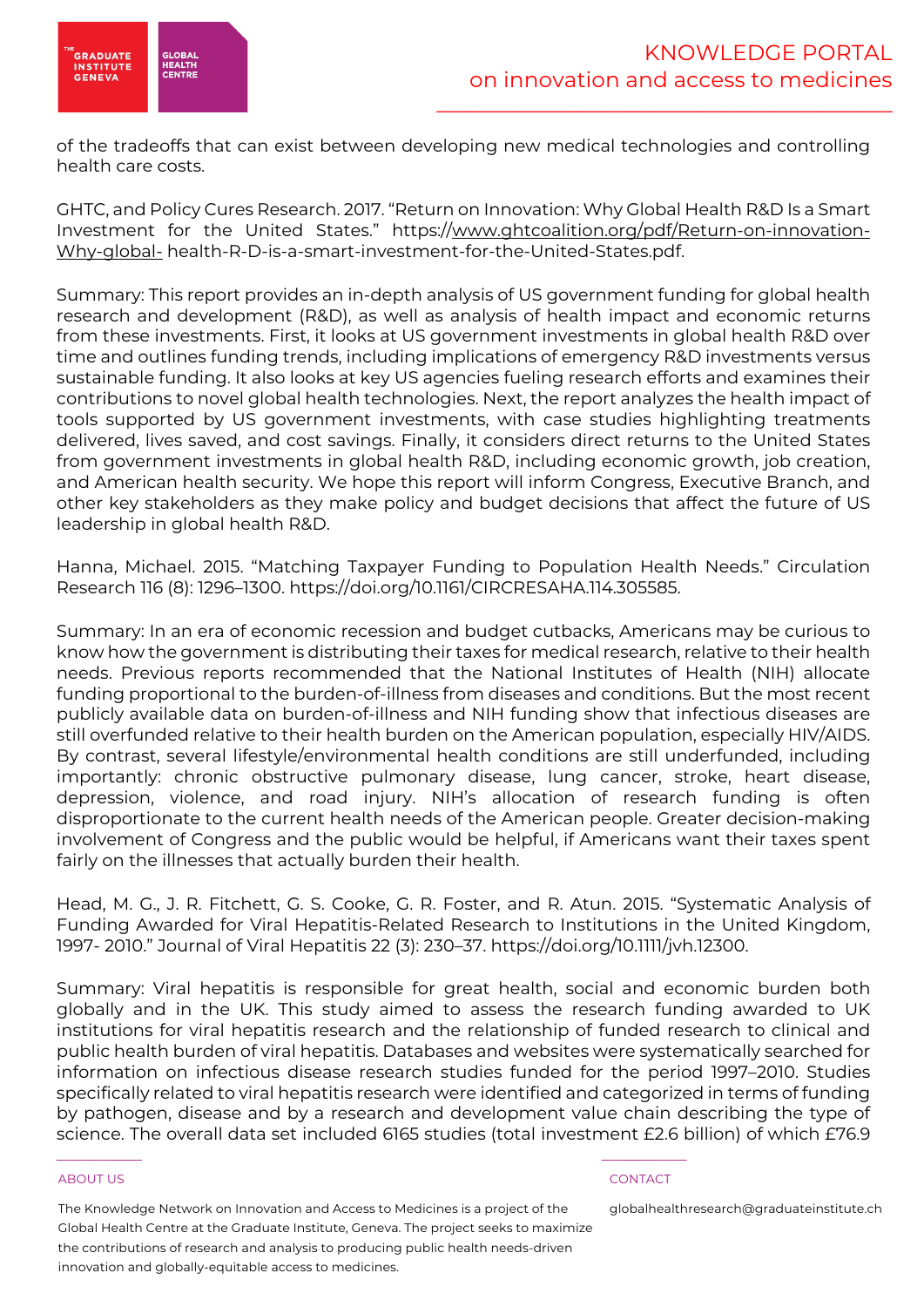.<br>GRADUATE<br>INSTITUTE **HEALTH**<br>CENTR **GENEVA** 

million (3.0%) was directed towards viral hepatitis across 323 studies (5.2%). By pathogen, there were four studies specifically investigating hepatitis A (£3.8 million), 69 studies for hepatitis B (21.4%) with total investment of £14.7 million (19.1%) and 236 (73.1%) hepatitis C studies (£62.7 million, 81.5%). There were 4 studies investigating hepatitis G, and none specifying hepatitis D or E. By associated area, viral hepatitis and therapeutics research received £17.0 million, vaccinology £3.1 million and diagnostics £2.9 million. Preclinical research received £50.3 million (65.4%) across 173 studies, whilst implementation and operational research received £19.4 million (25.3%) across 128 studies. The UK is engaged in much hepatology research, but there are areas where the burden is great and may require greater focus, such as hepatitis E, development of a vaccine for hepatitis C, and further research into hepatitis-associated cancers. Private sector data, and funding information from other countries, would also be useful in priority setting.

Head, Michael G., Joseph R. Fitchett, Vaitehi Nageshwaran, Nina Kumari, Andrew Hayward, and Rifat Atun. 2016. "Research Investments in Global Health: A Systematic Analysis of UK Infectious Disease Research Funding and Global Health Metrics, 1997–2013." EBioMedicine 3 (January): 180– 90. https://doi.org/10.1016/j.ebiom.2015.12.016.

Abstract: Background: Infectious diseases account for a significant global burden of disease and substantial investment in research and development. This paper presents a systematic assessment of research investments awarded to UK institutions and global health metrics assessing disease burden. Methods: We systematically sourced research funding data awarded from public and philanthropic organisations between 1997 and 2013. We screened awards for relevance to infection and categorised data by type of science, disease area and specific pathogen. Investments were compared with mortality, disability-adjusted life years (DALYs) and years lived with disability (YLD) across three time points. Findings: Between 1997–2013, there were 7398 awards with a total investment of £3.7 billion. An increase in research funding across 2011–2013 was observed for most disease areas, with notable exceptions being sexually transmitted infections and sepsis research where funding decreased. Most funding remains for pre-clinical research (£2.2 billion, 59.4%). Relative to global mortality, DALYs and YLDs, acute hepatitis C, leishmaniosis and African trypanosomiasis received comparatively high levels of funding. Pneumonia, shigellosis, pertussis, cholera and syphilis were poorly funded across all health metrics. Tuberculosis (TB) consistently attracts relatively less funding than HIV and malaria. Interpretation: Most infections have received increases in research investment, alongside decreases in global burden of disease in 2013. The UK demonstrates research strengths in some neglected tropical diseases such as African trypanosomiasis and leishmaniosis, but syphilis, cholera, shigellosis and pneumonia remain poorly funded relative to their global burden. Acute hepatitis C appears well funded but the figures do not adequately take into account projected future chronic burdens for this condition. These findings can help to inform global policymakers on resource allocation for research investment.

Hsieh, Chee-Ruey, and Hans Löfgren. 2009. "Biopharmaceutical Innovation and Industrial Developments in South Korea, Singapore and Taiwan." Australian Health Review: A Publication of the Australian Hospital Association 33 (2): 245–57. https://doi.org/10.1071/AH090245.

Abstract: South Korea, Singapore and Taiwan are well known as export-oriented developmental states which for decades employed industrial policy to target particular industries for government support. In the past fifteen years, these three countries all identified the biopharmaceutical industry as a strategic sector. This article explores, through economic

# ABOUT US CONTACT AND A RESERVE AND LODGED AT A RESERVE AND LODGED AT A RESERVE AND LODGED AT A RESERVE AND LODGED AT A RESERVE AND LODGED AT A RESERVE AND LODGED AT A RESERVE AND LODGED AT A RESERVE AND LODGED AT A RESERVE

The Knowledge Network on Innovation and Access to Medicines is a project of the Global Health Centre at the Graduate Institute, Geneva. The project seeks to maximize the contributions of research and analysis to producing public health needs-driven innovation and globally-equitable access to medicines.

 $\frac{1}{2}$  , and the set of the set of the set of the set of the set of the set of the set of the set of the set of the set of the set of the set of the set of the set of the set of the set of the set of the set of the set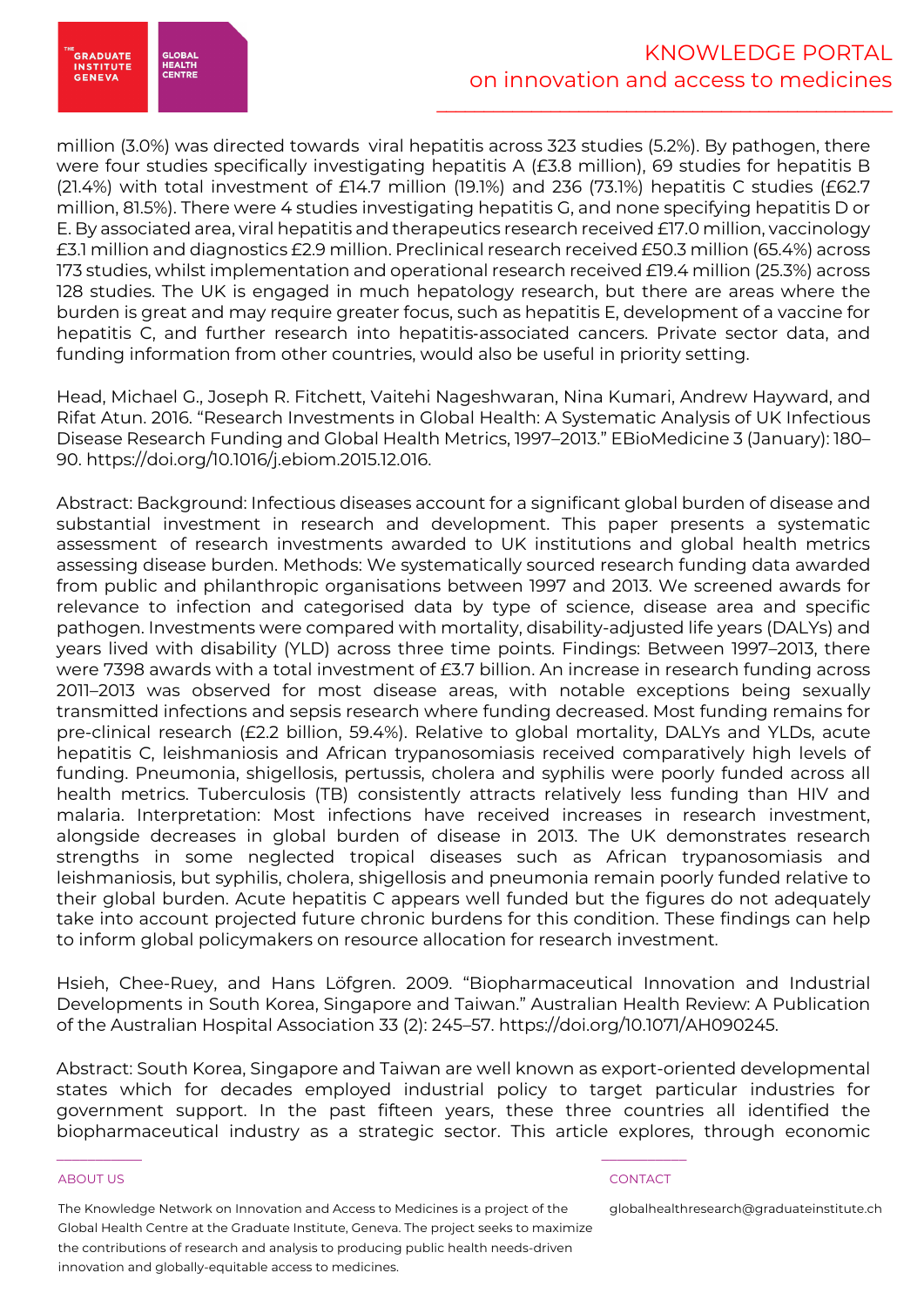.<br>GRADUATE<br>INSTITUTE **SLOBA BLOBAT**<br>HEALTH<br>CENTRE GENEVA

analysis, the rationale for this decision and the strategies chosen for linking into the global bioeconomy with the objective of catching up in biopharmaceuticals. The paper identifies three comparative advantages enjoyed by these countries in the biopharma sector: (1) public investments in basic research; (2) private investments in phase 1 clinical trials; and (3) a potentially significant contract research industry managing latter-stage clinical trials. Governments employ a range of industrial policies, consistent with these comparative advantages, to promote the biopharmaceutical industry, including public investment in biomedical hubs, research funding and research and development (R&D) tax credits. We argue that the most important feature of the biopharmaceutical industry in these countries is the dominant role of the public sector. That these countries have made progress in innovative capabilities is illustrated by input measures such as R&D expenditure as share of gross domestic product, number of patents granted and clinical trials, and volume of foreign direct investment. In contrast, output indicators such as approval of new chemical entities suggest that the process of catching up has only just commenced. Pharmaceutical innovation is at the stage of mainly generating inputs to integrated processes controlled by the globally incumbent firms.

Karimkhani, Chante, Lindsay N. Boyers, David J. Margolis, Mohsen Naghavi, Roderick J. Hay, Hywel

C. Williams, Luigi Naldi, et al. 2014. "Comparing Cutaneous Research Funded by the National Institute of Arthritis and Musculoskeletal and Skin Diseases with 2010 Global Burden of Disease Results." Edited by Andrzej T. Slominski. PLoS ONE 9 (7): e102122. https://doi.org/10.1371/journal.pone.0102122.

Abstract: Importance: Disease burden data helps guide research prioritization. Objective: To determine the extent to which grants issued by the National Institute of Arthritis and Musculoskeletal and Skin Diseases (NIAMS) reflect disease burden, measured by disabilityadjusted life years (DALYs) from Global Burden of Disease (GBD) 2010 project. Design: Two investigators independently assessed 15 skin conditions studied by GBD 2010 in the NIAMS database for grants issued in 2013. The 15 skin diseases were matched to their respective DALYs from GBD 2010. Setting: The United States NIAMS database and GBD 2010 skin condition disability data. Main Outcome(s) and Measure(s): Relationship of NIAMS grant database topic funding with percent total GBD 2010 DALY and DALY rank for 15 skin conditions. Results: During fiscal year 2013, 1,443 NIAMS grants were issued at a total value of \$424 million. Of these grants, 17.7% covered skin topics. Of the total skin disease funding, 82% (91 grants) were categorized as "general cutaneous research." Psoriasis, leprosy, and "other skin and subcutaneous diseases" (i.e.; immunobullous disorders, vitiligo, and hidradenitis suppurativa) were over-represented when funding was compared with disability. Conversely, cellulitis, decubitus ulcer, urticaria, acne vulgaris, viral skin diseases, fungal skin diseases, scabies, and melanoma were underrepresented. Conditions for which disability and funding appeared well-matched were dermatitis, squamous and basal cell carcinoma, pruritus, bacterial skin diseases, and alopecia areata. Conclusions and Relevance: Degree of representation in NIAMS is partly correlated with DALY metrics. Grant funding was well-matched with disability metrics for five of the 15 studied skin diseases, while two skin diseases were over-represented and seven were underrepresented. Global burden estimates provide increasingly transparent and important information for investigating and prioritizing national research funding allocations.

Kebede, Derege, Chris Zielinski, Peter Ebongue Mbondji, Issa Sanou, Wenceslas Kouvividila, and Paul-Samson Lusamba-Dikassa. 2014. "Expenditures on Health Research in Sub-Saharan African

# ABOUT US CONTACT AND A RESERVE AND LODGED AT A RESERVE AND LODGED AT A RESERVE AND LODGED AT A RESERVE AND LODGED AT A RESERVE AND LODGED AT A RESERVE AND LODGED AT A RESERVE AND LODGED AT A RESERVE AND LODGED AT A RESERVE

The Knowledge Network on Innovation and Access to Medicines is a project of the Global Health Centre at the Graduate Institute, Geneva. The project seeks to maximize the contributions of research and analysis to producing public health needs-driven innovation and globally-equitable access to medicines.

 $\frac{1}{2}$  , and the set of the set of the set of the set of the set of the set of the set of the set of the set of the set of the set of the set of the set of the set of the set of the set of the set of the set of the set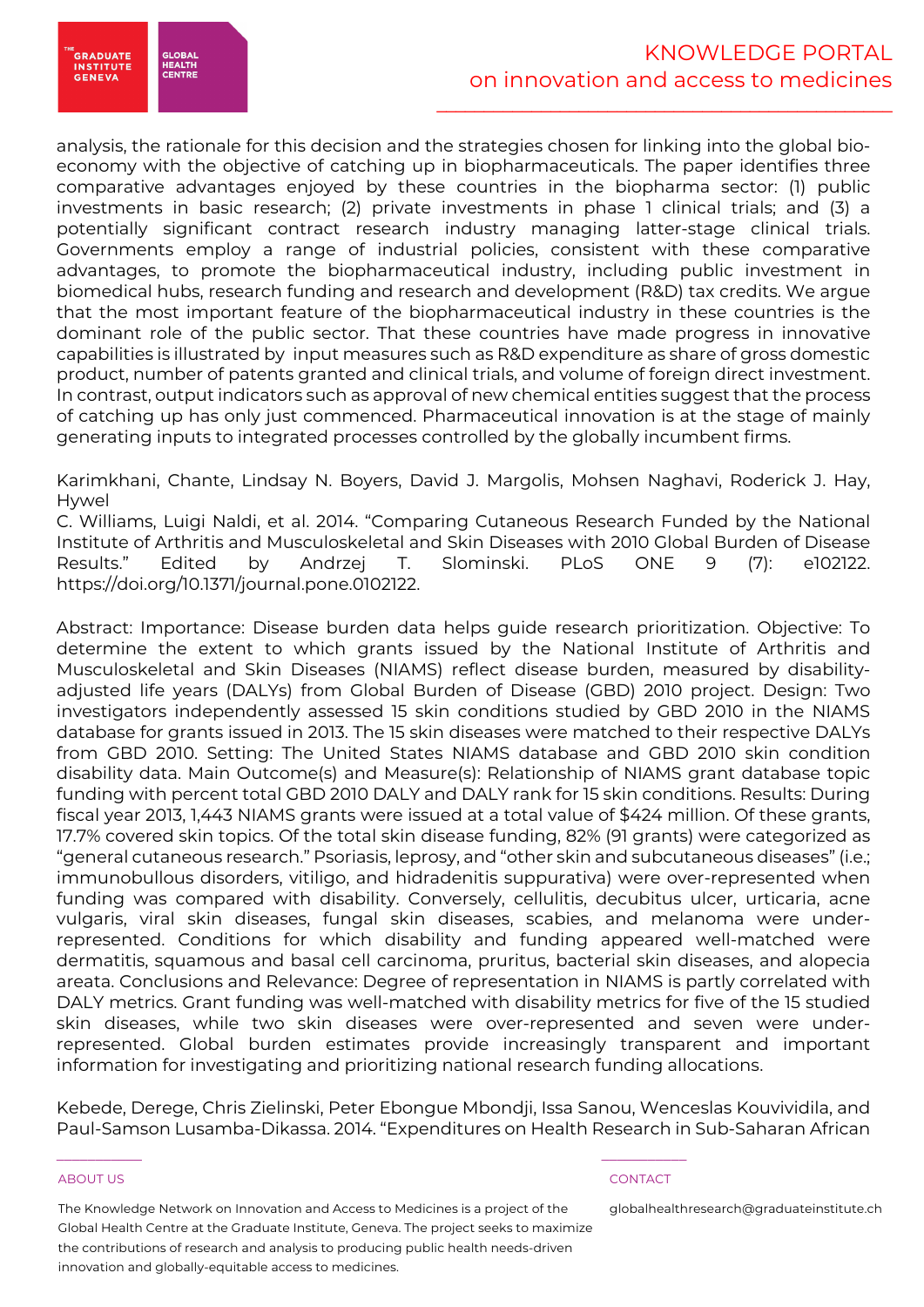

Countries: Results of a Questionnaire-Based Survey." Journal of the Royal Society of Medicine 107 (1\_suppl): 77–84. https://doi.org/10.1177/0141076814530601.

Abstract: Objective: To estimate the sources of funds for health research (revenue) and the uses of these funds (expenditure). Design: A structured questionnaire was used to solicit financial information from health research institutions. Setting: Forty-two sub-Saharan African countries. Participants: Key informants in 847 health research institutions in the 42 sub-Saharan African countries. Main outcome measures: Expenditure on health research by institutions, funders and subject areas. Results: An estimated total of US\$ 302 million was spent on health research by institutions that responded to the survey in the World Health Organization (WHO) African Region for the biennium 2005–2006. The most notable funders for health research activities were external funding, ministries of health, other government ministries, own funds and nonprofit institutions. Most types of health research performers spent significant portions of their resources on in-house research, with medical schools spending 82% and government agencies 62%. Hospitals spent 38% of their resources on management, and other institutions (universities, firms, etc.) spent 87% of their resources on capital investment. Research on human immunodeficiency virus/tuberculosis and malaria accounted for 30% of funds, followed by research on other communicable diseases and maternal, perinatal and nutritional conditions (23%). Conclusions: Research on major health problems of the Region, such as communicable diseases, accounts for most of the research expenditures. However, the total expenditure is very low compared with other WHO regions.

Kesselheim, Aaron S., Yongtian Tina Tan, and Jerry Avorn. 2015. "The Roles of Academia, Rare Diseases, and Repurposing in the Development of the Most Transformative Drugs." Health Affairs 34 (2): 286–93. https://doi.org/10.1377/hlthaff.2014.1038.

Abstract: Transformative drugs, defined as pharmaceuticals that are both innovative and have groundbreaking effects on patient care, are the "holy grail" of drug research and development. The sources of drug innovation are often debated, with pharmaceutical manufacturers arguing that high drug prices support innovative output from their sector. We studied the developmental histories of twenty-six drugs or drug classes approved by the Food and Drug Administration between 1984 and 2009 that were judged by expert physicians to be transformative (in two cases, the first drug in a transformative class was approved before 1984). Most of the twenty-six were first approved early in the study period; only four were approved in 2000 or later. Many were based on discoveries made by academic researchers who were supported by federal government funding. Others were jointly developed in both publicly funded and commercial institutions; the fewest number of drugs had originated solely within pharmaceutical industry research programs. Nine of the twenty-six (35 percent) were repurposed from products developed for other indications, and ten (38 percent) were developed for rare diseases before much broader applicability was found. The insights from these case studies provide an experience-based foundation for policies to encourage the development of future transformative drugs.

Kinge, Jonas Minet, Ingrid Roxrud, Stein Emil Vollset, Vegard Skirbekk, and John-Arne Røttingen. 2014. "Are the Norwegian Health Research Investments in Line with the Disease Burden?" Health Research Policy and Systems 12 (1): 64. https://doi.org/10.1186/1478-4505-12-64.

# ABOUT US CONTACT AND A RESERVE AND LODGED AT A RESERVE AND LODGED AT A RESERVE AND LODGED AT A RESERVE AND LODGED AT A RESERVE AND LODGED AT A RESERVE AND LODGED AT A RESERVE AND LODGED AT A RESERVE AND LODGED AT A RESERVE

The Knowledge Network on Innovation and Access to Medicines is a project of the Global Health Centre at the Graduate Institute, Geneva. The project seeks to maximize the contributions of research and analysis to producing public health needs-driven innovation and globally-equitable access to medicines.

 $\frac{1}{2}$  , and the set of the set of the set of the set of the set of the set of the set of the set of the set of the set of the set of the set of the set of the set of the set of the set of the set of the set of the set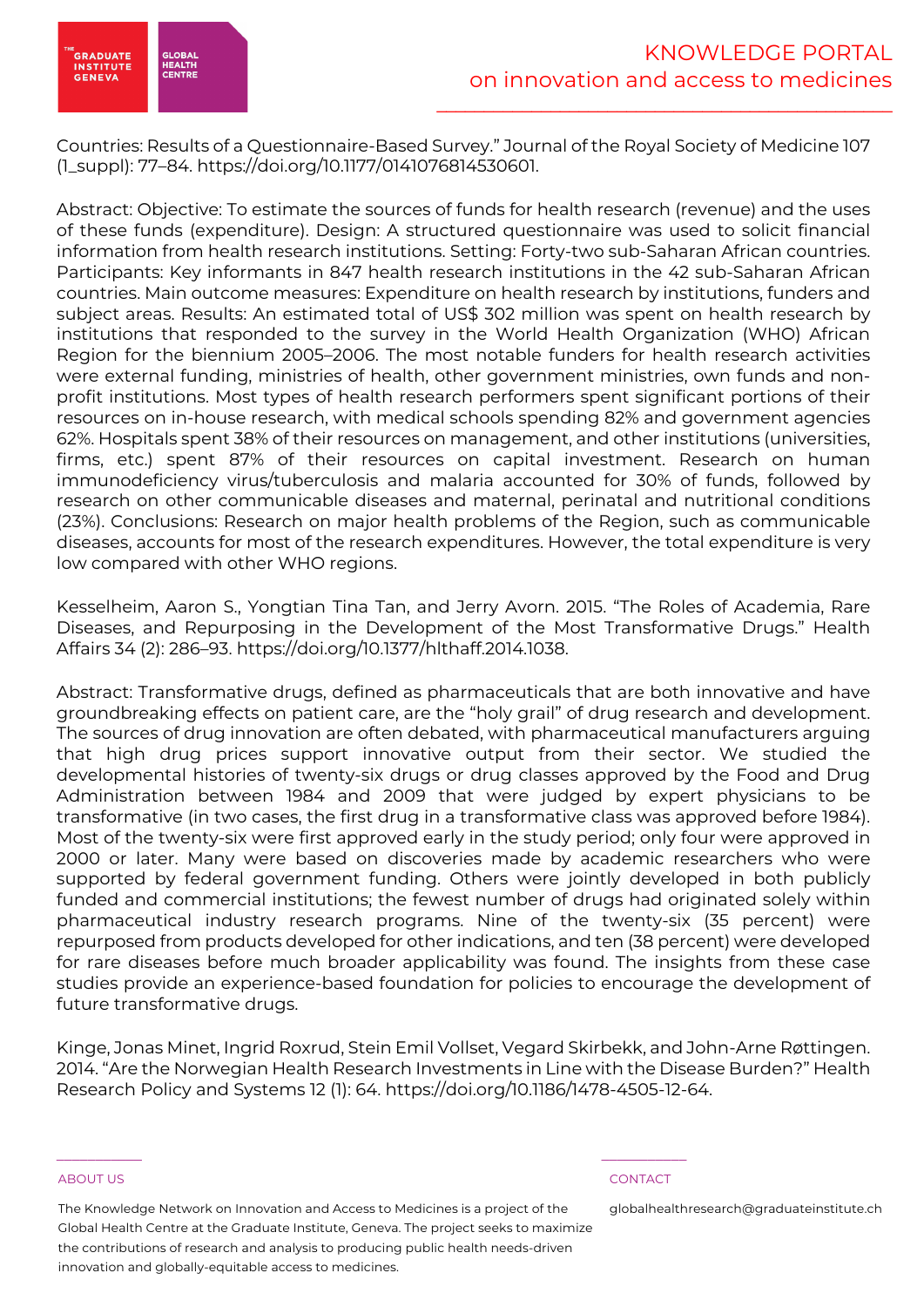.<br>GRADUATE<br>INSTITUTE **GLOBA** HEALTH<br>CENTRI **GENEVA** 

# Abstract: Background: The relationship between research funding across therapeutic areas and the burden of disease in Norway has not been investigated. Further, few studies have looked at the association between national research investments and the global disease burden. The aim of the present study was to analyze the correlation between a significant part of Norwegian investment in health research and the burden of disease across therapeutic areas, using both Norwegian and global burden of disease estimates. Methods: We used research investment records for 2012 from the Research Council of Norway, and the investment records distributed through liaison committees between regional health authorities and universities. Both were classified by the Health Research Classification System (HRCS). Furthermore, we used the years of life lost and Disability Adjusted Life Years (DALYs) for Norway and globally from the Global Burden of Disease 2010 project. We created a matrix to match the expenditures by HRCS with the values from the Global Burden of Disease project. Results: Disease-specific research funding increased with the Norwegian burden of disease measured as years of life lost (correlation coefficient = 0.73). Similar findings were done when the Norwegian disease burden was measured as DALYs (correlation coefficient = 0.62). The correlation between research funding and the global disease burden was low both when years of life lost (correlation coefficient = 0.11)

and DALYs (correlation coefficient = 0.12) were used. Generally, when the disease burden was relatively high in Norway compared with the rest of the world, research investments were also high. Conclusions: Across therapeutic areas, the Norwegian research investments appeared aligned with the Norwegian disease burden. The correlation between the Norwegian research investments and the global disease burden was much lower.

Knowledge Ecology International. 2018. "Bayh-Dole Obligations to Disclose Federal Funding in Patented Inventions." KEI Briefing Note: 2018:1. Available: https://www.keionline.org/wpcontent/uploads/2018/03/KEI-Briefing-Note-2018-1.pdf

Abstract: Not available.

Description: Provides an analysis of provisions in the Bayh-Dole Act and federal regulations and guidelines related to obligations for contractors of federal funding, including: i) requirement to disclose inventions discovered with federal funding; ii) requirement of local production, that is, that the invention be manufactured substantially in the United States; iii) requirement of practical application of the invention, specifically that "its benefits are ... available to the public on reasonable terms.", iv) March-In Rights and the Royalty-Free Right.

Lincker, Helene, Constantinos Ziogas, Melanie Carr, Nuria Porta, and Hans-Georg Eichler. 2014. "Where Do New Medicines Originate from in the EU?" Nature Reviews Drug Discovery 13 (2): 92– 93. https://doi.org/10.1038/nrd4232.

Abstract: Not available.

Extracts: We have investigated the profile and geographical origin of the organizations involved in the recent development of new medicines in the European Union (EU). We compiled a list of medicinal products for human use containing a new active substance (NAS) that received a positive opinion from the licensing committee — the Committee for Medicinal Products for Human Use (CHMP) — at the European Medicines Agency (EMA) between 2010 and 2012. Between 2010 and 2012, 94 MAAs for medicinal products containing an NAS, as defined in this analysis, received a positive opinion from the CHMP. The number of MAAs approved in 2011 and

# ABOUT US CONTACT AND A RESERVE AND LODGED AT A RESERVE AND LODGED AT A RESERVE AND LODGED AT A RESERVE AND LODGED AT A RESERVE AND LODGED AT A RESERVE AND LODGED AT A RESERVE AND LODGED AT A RESERVE AND LODGED AT A RESERVE

The Knowledge Network on Innovation and Access to Medicines is a project of the Global Health Centre at the Graduate Institute, Geneva. The project seeks to maximize the contributions of research and analysis to producing public health needs-driven innovation and globally-equitable access to medicines.

 $\frac{1}{2}$  , and the set of the set of the set of the set of the set of the set of the set of the set of the set of the set of the set of the set of the set of the set of the set of the set of the set of the set of the set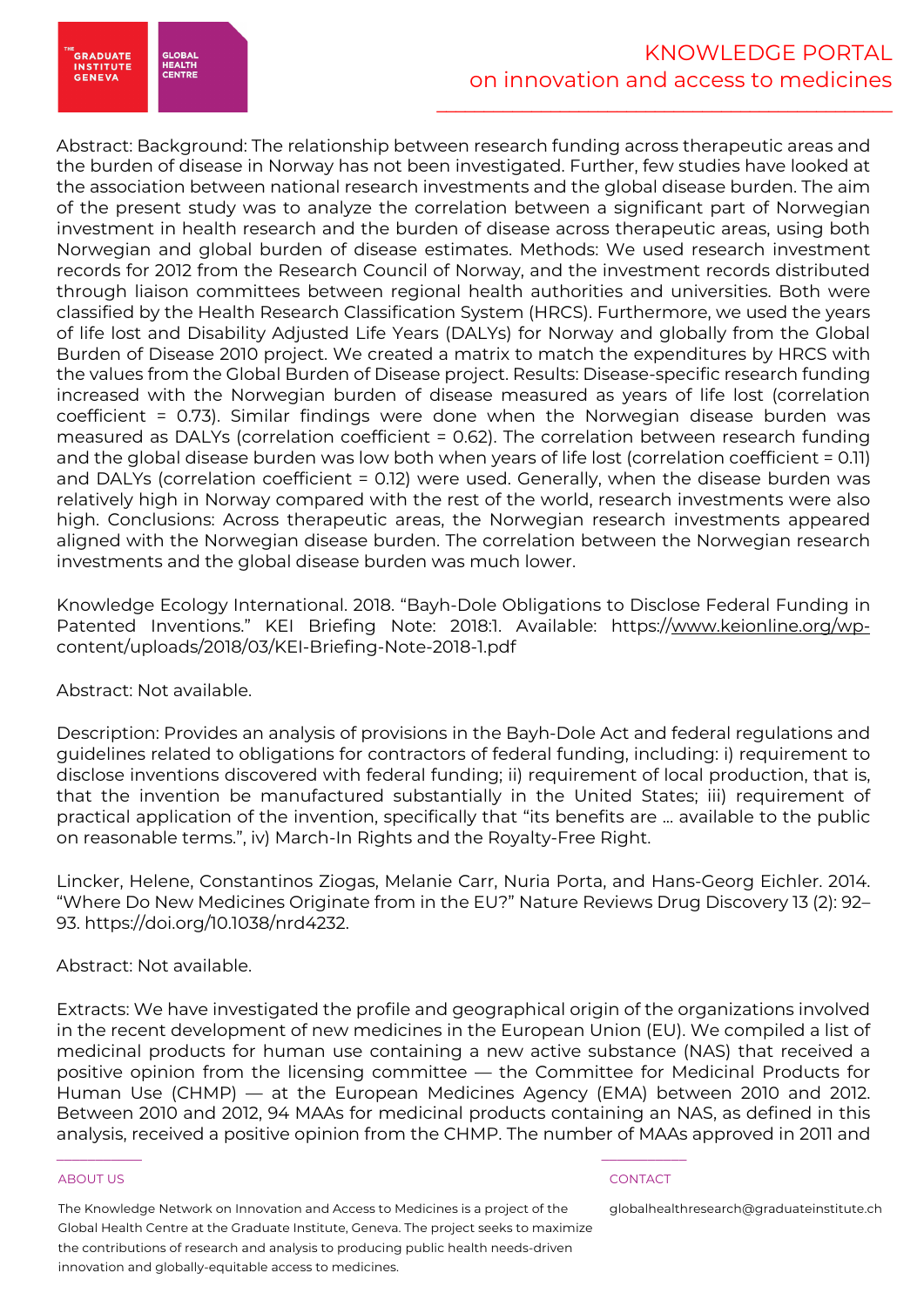

2012 was considerably higher (37 and 36 approvals, respectively) than in 2010 (21 approvals). Eighteen of the products overall were orphan medicines, and the percentage of orphan applications was, on average, 19% (19% in 2010, 13% in 2011 and 25% in 2012).

When the products were tracked back through development to their origin. large or intermediate-sized pharmaceutical companies accounted for 49% of the products (large, 28%; intermediate-sized, 21%), SMEs for 27%, and academic/public bodies/PPPs accounted for 17%. Private–private collaborations accounted for 7%. The respective figures for orphan products revealed a higher proportion (61%) of SMEs as originators, with large or intermediate-sized pharmaceutical companies accounting for 22%, and academic/public bodies/PPPs accounting for 11%. With regard to the region where the innovative research resulting in these products occurred, 45% of the originators were based in North America (United States and Canada) and 37% in Europe (including Switzerland). International projects, the majority of which were transatlantic collaborations, accounted for 8%, and other countries (Japan, China, Israel and Australia) accounted for the remaining 10%, with a gradual increase over the period analysed (5% in 2010, 8% in 2011, 14% in 2012). There were no apparent major differences in the geographical origin of orphan versus non-orphan products. Overall, although large and intermediate- sized companies still represent the main engine for commercializing new medicines, SMEs, academic institutions, public bodies and PPPs represent an important source of innovation and enrich the product pipelines of larger companies.

Maceira, Daniel, Guillermo Paraje, Fernando Aramayo, Sergio Duarte Masi, and Delia Sánchez. 2010. "[Public financing of health research in five Latin American countries]." Revista Panamericana De Salud Publica = Pan American Journal of Public Health 27 (6): 442–51.

https://www.scielosp.org/scielo.php?script=sci\_arttext&pid=S1020- 49892010000600005&lng=en&nrm=iso&tlng=en.

Abstract: OBJECTIVES: Describe the public subsystems of the national health research systems (SNIS) in five Latin American countries (Argentina, Bolivia, Chile, Paraguay, and Uruguay), emphasizing the types of institutional arrangements in place in each country to promote, develop, and sustain their SNIS, as well as explicit or implicit mechanisms for prioritizing health research projects. METHODS: The bodies responsible for managing the public resources allocated to finance health research projects in the five countries studied were identified. The types of projects financed were then analyzed-using a matrix constructed by area and object of study-, certain characteristics of the principal investigators, and the sums allocated between 2002 and 2006. RESULTS: Only the countries with greater resources or better developed networks of investigators have formal structures for allocating funds with regular calls for proposals and fixed rules. None of them has explicit comprehensive mechanisms for prioritizing health research. Moreover, the health research priorities in the countries vary widely. In this regard, it is significant that problems such as "nutrition and the environment" or "violence and accidents" receive little attention in most countries. The same holds true for a number of public health issues in some countries. In contrast, the research in the "hard sciences" absorbs up to one-third of the total resources for research. CONCLUSIONS: Many questions arise about the ability of these countries to adapt and generate new knowledge, as well as the nearly nonexistent research on social, economic, and cultural determinants, or on health services and systems that have a high impact on groups with limited access to health care. Explicit priorities

# ABOUT US CONTACT AND A RESERVE AND LODGED AT A RESERVE AND LODGED AT A RESERVE AND LODGED AT A RESERVE AND LODGED AT A RESERVE AND LODGED AT A RESERVE AND LODGED AT A RESERVE AND LODGED AT A RESERVE AND LODGED AT A RESERVE

The Knowledge Network on Innovation and Access to Medicines is a project of the Global Health Centre at the Graduate Institute, Geneva. The project seeks to maximize the contributions of research and analysis to producing public health needs-driven innovation and globally-equitable access to medicines.

 $\frac{1}{2}$  , and the set of the set of the set of the set of the set of the set of the set of the set of the set of the set of the set of the set of the set of the set of the set of the set of the set of the set of the set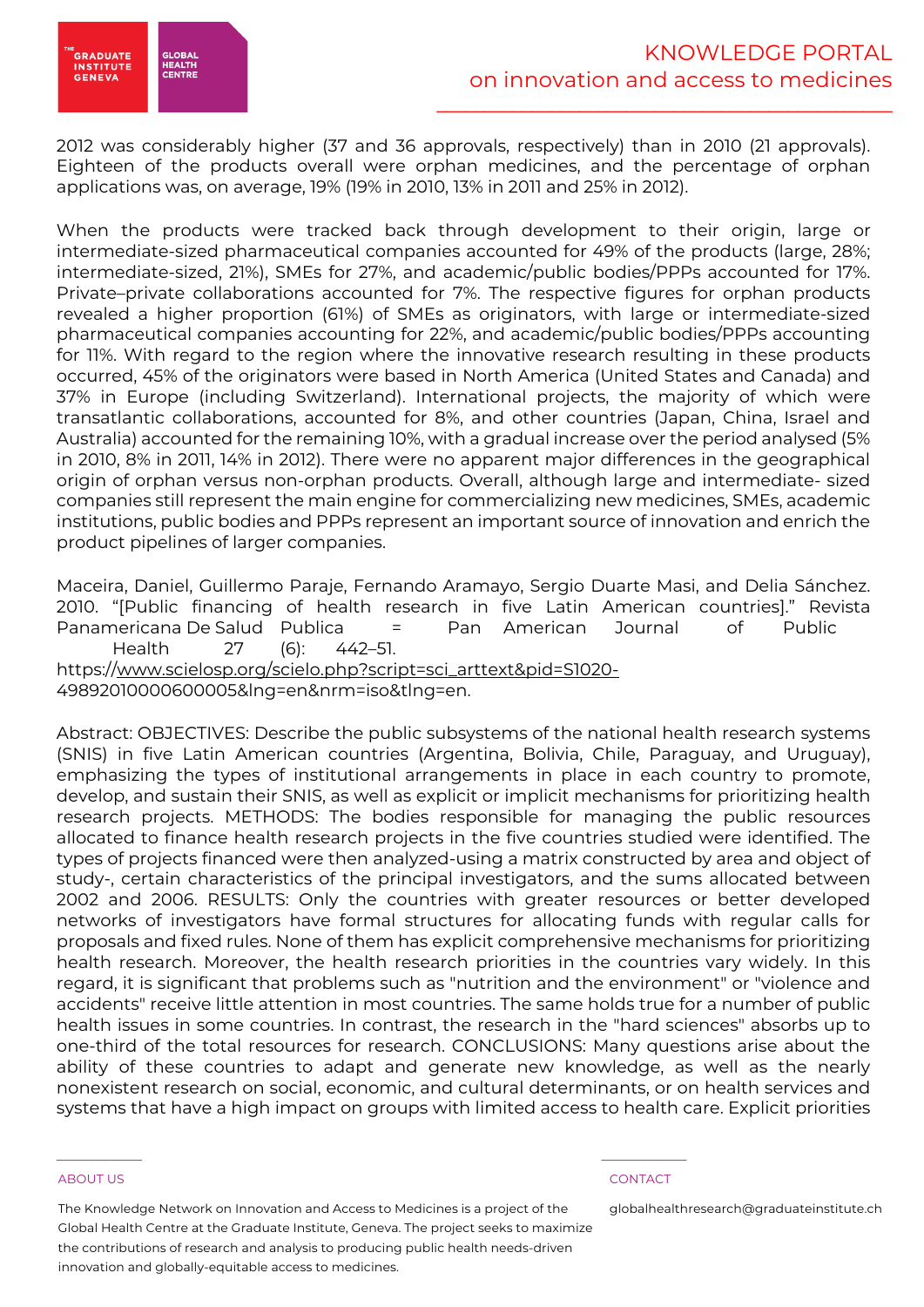

should be set with stakeholders for the health research agenda, and mechanisms should be adopted for monitoring and following up health research financing by subject and area of study.

Martínez-Martínez, Eduardo, María Luisa Zaragoza, Elmer Solano, Brenda Figueroa, Patricia Zúñiga, and Juan P. Laclette. 2012. "Health Research Funding in Mexico: The Need for a Long-Term Agenda." Edited by Sten H. Vermund. PLoS ONE 7 (12): e51195. https://doi.org/10.1371/journal.pone.0051195.

Abstract: Background: The legal framework and funding mechanisms of the national health research system were recently reformed in Mexico. A study of the resource allocation for health research is still missing. We identified the health research areas funded by the National Council on Science and Technology (CONACYT) and examined whether research funding has been aligned to national health problems. Methods and Findings: We collected the information to create a database of research grant projects supported through the three main Sectoral Funds managed by CONACYT between 2003 and 2010. The health-related projects were identified and classified according to their methodological approach and research objective. A correlation analysis was carried out to evaluate the association between disease-specific funding and two indicators of disease burden. From 2003 to 2010, research grant funding increased by 32% at a compound annual growth rate of 3.5%. By research objective, the budget fluctuated annually resulting in modest increments or even decrements during the period under analysis. The basic science category received the largest share of funding (29%) while the less funded category was violence and accidents (1.4%). The number of deaths ( $\rho$ =0.51; P<0.001) and disability-adjusted life years (DALYs; ρ=0.33; P=0.004) were weakly correlated with the funding for health research. Considering the two indicators, poisonings and infectious and parasitic diseases were among the most overfunded conditions. In contrast, congenital anomalies, road traffic accidents, cerebrovascular disease, and chronic obstructive pulmonary disease were the most underfunded conditions. Conclusions: Although the health research funding has grown since the creation of CONACYT sectoral funds, the financial effort is still low in comparison to other Latin American countries with similar development. Furthermore, the great diversity of the funded topics compromises the efficacy of the investment. Better mechanisms of research priority-setting are required to adjust the research portfolio to the new health panorama of Mexican population.

Mazzucato, Mariana, and Gregor Semieniuk. 2017. "Public Financing of Innovation: New Questions." Oxford Review of Economic Policy 33 (1): 24–48. https://doi.org/10.1093/oxrep/grw036.

Abstract: Economic theory justifies policy when there are concrete market failures. The article shows how in the case of innovation, successful policies that have led to radical innovations have been more about market shaping and creating through direct and pervasive public financing, rather than market fixing. The paper reviews and discusses evidence for this in three key areas: (i) the presence of finance from public sources across the entire innovation chain; (ii) the concept of 'mission-oriented' policies that have created new technological and industrial landscapes; and (iii) the entrepreneurial and lead investor role of public actors, willing and able to take on extreme risks, independent of the business cycle. We further illustrate these three characteristics for the case of clean technology, and discuss how a market-creating and shaping perspective may be useful for understanding the financing of transformative innovation needed for confronting contemporary societal challenges.

# ABOUT US CONTACT AND RESERVE THE RELEASE OF THE RELEASE OF THE RELEASE OF THE RELEASE OF THE RELEASE OF THE RELEASE OF THE RELEASE OF THE RELEASE OF THE RELEASE OF THE RELEASE OF THE RELEASE OF THE RELEASE OF THE RELEASE O

The Knowledge Network on Innovation and Access to Medicines is a project of the Global Health Centre at the Graduate Institute, Geneva. The project seeks to maximize the contributions of research and analysis to producing public health needs-driven innovation and globally-equitable access to medicines.

 $\frac{1}{2}$  , and the set of the set of the set of the set of the set of the set of the set of the set of the set of the set of the set of the set of the set of the set of the set of the set of the set of the set of the set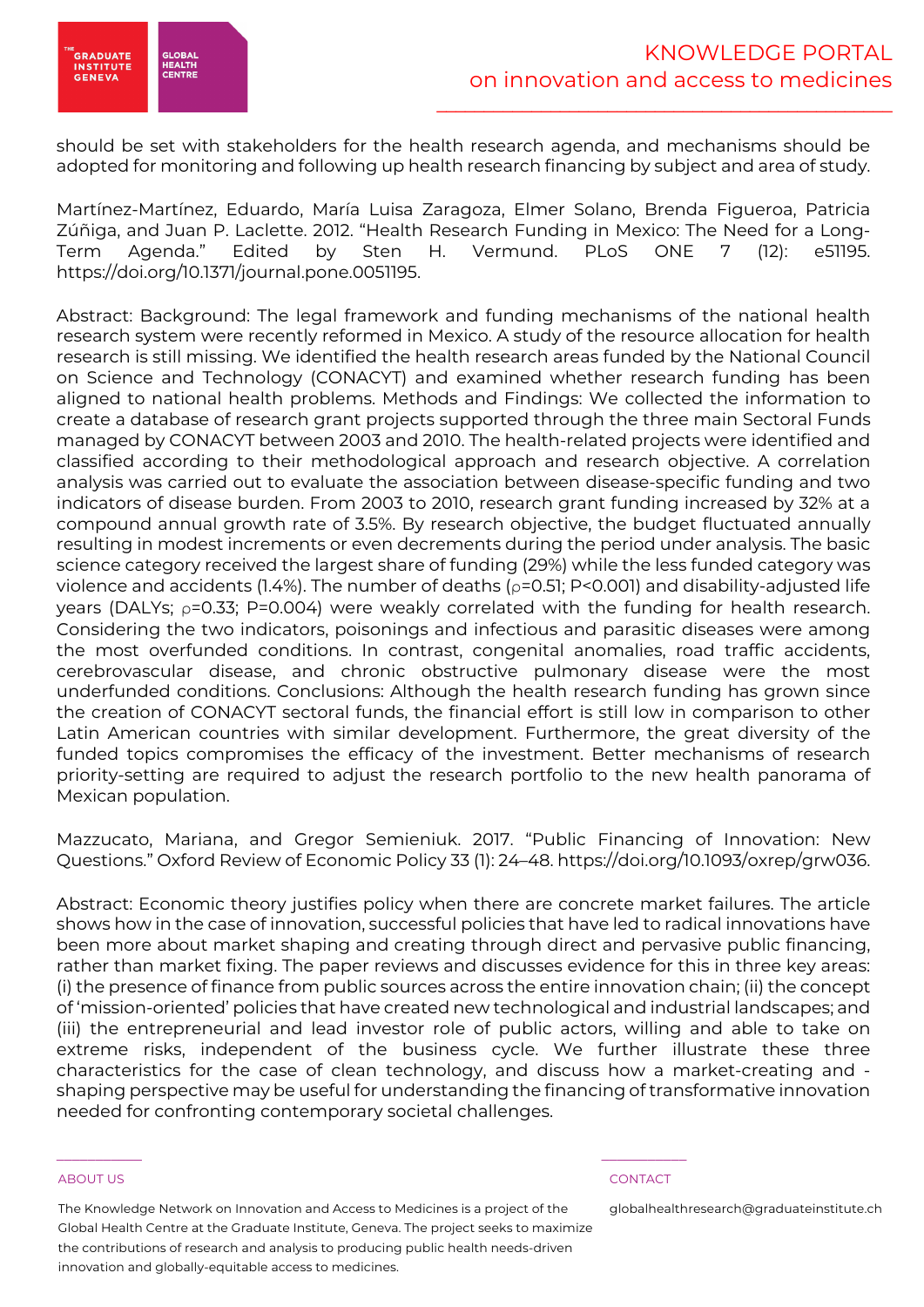

McElfish, Pearl A., Rachel S. Purvis, M. Kathryn Stewart, Laura James, Karen H. Kim Yeary, and Christopher R. Long. 2018. "Health Research Funding Agencies' Policies, Recommendations, and Tools for Dissemination." Progress in Community Health Partnerships: Research, Education, and Action 12 (4): 473–82. http://muse.jhu.edu/article/716655.

Abstract: THE PROBLEM: Dissemination is a key component of translational research. However, research participants rarely receive findings from the studies in which they have participated. Funding agencies have a significant amount of influence to promote research dissemination through requirements, recommendations, and tools. However, it is not clear to what extent current funding agencies promote dissemination to study participants.Purpose of Article: A review of major health research funders was conducted to ascertain the current policies, recommendations, and tools related to 1) academic dissemination, 2) lay community dissemination, and 3) returning results to research participants. KEY POINTS: Several agencies have policies, recommendations, and tools for academic dissemination; however, few have the same policies, recommendations, and tools for dissemination to research participants and the lay communities they are recruited from. CONCLUSIONS: Funding agencies have a unique opportunity to encourage the dissemination of research results to research participants and lay community audiences by developing policies to increase dissemination of grantees' research findings.

NIH Office of Science Policy. 2000. "NIH Contributions to Pharmaceutical Development: Case Study Analysis of the Top-Selling Drugs." in Rx R&D Myths: The Case Against Drug Industry's R&D "Scare Card," Public Citizen, Congress Watch. https://www.citizen.org/sites/default/files/rdmyths.pdf.

Abstract: Not Available.

Description: NIH staff members conducted a study to analyze the effectiveness of the US NIH public funding of biomedical research using product development as measure. The study investigated 5 top- selling drugs and concluded that NIH-funded research played a critical role in the development of each of them, complementing industry investments.

Paraje, Guillermo. 2010. "[Public financing of health research in Chile]." Revista Medica De Chile 138 (1): 36–43.https://scielo.conicyt.cl/scielo.php?script=sci\_arttext&pid=S0034- 98872010000100005&lng=en&nrm=iso&tlng=en.

Abstract: BACKGROUND: In Chile, researchers can apply to public research funds through specific research projects and must compete with other professionals of other disciplines.

AIM: To perform a critical assessment of the allocation of public funds for health research in Chile by a public institution called CONICYT. MATERIAL AND METHODS: A database was constructed with health projects financed by CONICYT, between 2002 and 2006. Projects were classified (according to their titles) in three methodological categories and nine topics. Age, gender and region where the main researcher is based, were also recorded. RESULTS: 768 research projects were analyzed. Biomedical, clinical and public health research projects accounted for 66, 24 and 10% of allocated funds, respectively. Main researchers were female in 31 % of projects, their mean age was 52 years and 76% worked in the Metropolitan region. CONCLUSIONS: These results show

# ABOUT US CONTACT AND RESERVE THE RELEASE OF THE RELEASE OF THE RELEASE OF THE RELEASE OF THE RELEASE OF THE RELEASE OF THE RELEASE OF THE RELEASE OF THE RELEASE OF THE RELEASE OF THE RELEASE OF THE RELEASE OF THE RELEASE O

The Knowledge Network on Innovation and Access to Medicines is a project of the Global Health Centre at the Graduate Institute, Geneva. The project seeks to maximize the contributions of research and analysis to producing public health needs-driven innovation and globally-equitable access to medicines.

 $\frac{1}{2}$  , and the set of the set of the set of the set of the set of the set of the set of the set of the set of the set of the set of the set of the set of the set of the set of the set of the set of the set of the set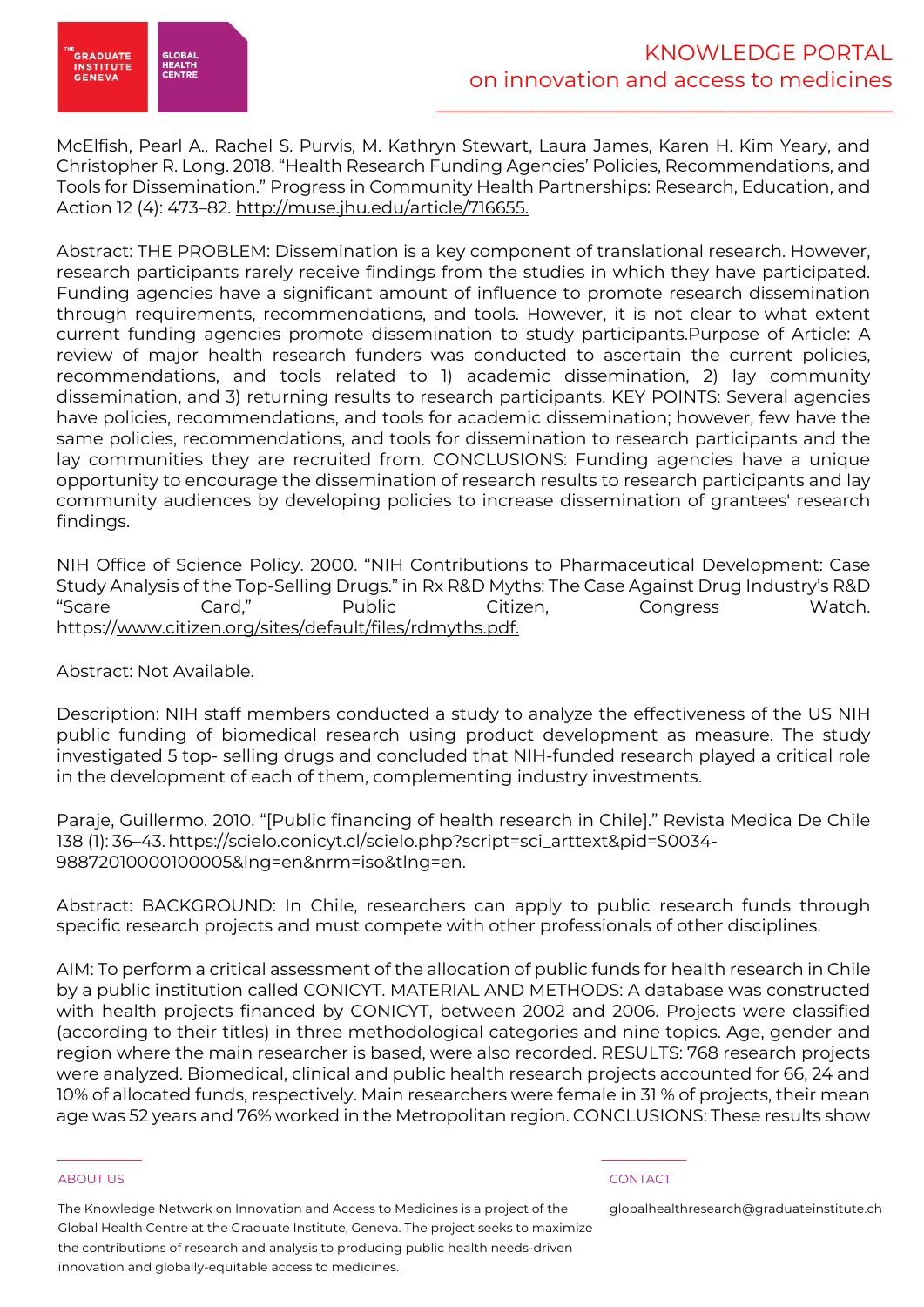

that some objectives of the National Research System lead by CONICYT, such as using research as a tool for regional development and allocating funds for conditions with a large burden, are not been met.

Qiu, Lan, Zi-Ya Chen, Deng-Yu Lu, Hao Hu, and Yi-Tao Wang. 2014. "Public Funding and Private Investment for R&D: A Survey in China's Pharmaceutical Industry." Health Research Policy and Systems 12 (1): 27. https://doi.org/10.1186/1478-4505-12-27.

Abstract: Background: In recent years, China has experienced tremendous growth in its pharmaceutical industry. Both the Chinese government and private investors are motivated to invest into pharmaceutical research and development (R&D). However, studies regarding the different behaviors of public and private investment in pharmaceutical R&D are scarce. Therefore, this paper aims to investigate the current situation of public funding and private investment into Chinese pharmaceutical R&D. Methods: The primary data used in the research were obtained from the China High-tech Industry Statistics Yearbook (2002–2012) and China Statistical Yearbook of Science and Technology (2002–2012). We analyzed public funding and private investment in five aspects: total investment in the industry, funding sources of the whole industry, differences between provinces, difference in subsectors, and private equity/venture capital investment. Results: The vast majority of R&D investment was from private sources. There is a significantly positive correlation between public funding and private investment in different provinces of China. However, public funding was likely to be invested into less developed provinces with abundant natural herbal resources. Compared with the chemical medicine subsector, traditional Chinese medicine and biopharmaceutical subsectors obtained more public funding. Further, the effect of the government was focused on private equity and venture capital investment although private fund is the mainstream of this type of investment. Conclusions: Public funding and private investment play different but complementary roles in pharmaceutical R&D in China. While being less than private investment, public funding shows its significance in R&D investment. With rapid growth of the industry, the pharmaceutical R&D investment in China is expected to increase steadily from both public and private sources.

Reichert, Janice M., and Christopher-Paul Milne. 2002. "Public and Private Sector Contributions to the Discovery and Development of 'Impact' Drugs." American Journal of Therapeutics 9 (6): 543–55.

https://journals.lww.com/americantherapeutics/Fulltext/2002/11000/Public\_and\_Private\_Sector \_Contr ibutions\_to\_the.16.aspx.

Abstract: Recently, well-publicized reports by Public Citizen and the Joint Economic Committee (JEC) of the US Congress questioned the role of the drug industry in the discovery and development of therapeutically important drugs. To gain a better understanding of the relative roles of the public and private sectors in pharmaceutic innovation, the Tufts Center for the Study of Drug Development evaluated the underlying National Institutes of Health (NIH) and academic research cited in the Public Citizen and JEC reports and performed its own assessment of the relationship between the private and public sectors in drug discovery and development of 21 "impact" drugs. We found that, ultimately, any attempt to measure the relative contribution of the public and private sectors to the research and development (R&D) of therapeutically important drugs by output alone, such as counting publications or even product approvals, is flawed. Several key factors (e.g., degree of uncertainty, expected market value, potential social benefit) affect investment decisions and determine whether public or private sector funds, or

### ABOUT US CONTACT AND RESERVE THE RELEASE OF THE RELEASE OF THE RELEASE OF THE RELEASE OF THE RELEASE OF THE RELEASE OF THE RELEASE OF THE RELEASE OF THE RELEASE OF THE RELEASE OF THE RELEASE OF THE RELEASE OF THE RELEASE O

The Knowledge Network on Innovation and Access to Medicines is a project of the Global Health Centre at the Graduate Institute, Geneva. The project seeks to maximize the contributions of research and analysis to producing public health needs-driven innovation and globally-equitable access to medicines.

 $\frac{1}{2}$  , and the set of the set of the set of the set of the set of the set of the set of the set of the set of the set of the set of the set of the set of the set of the set of the set of the set of the set of the set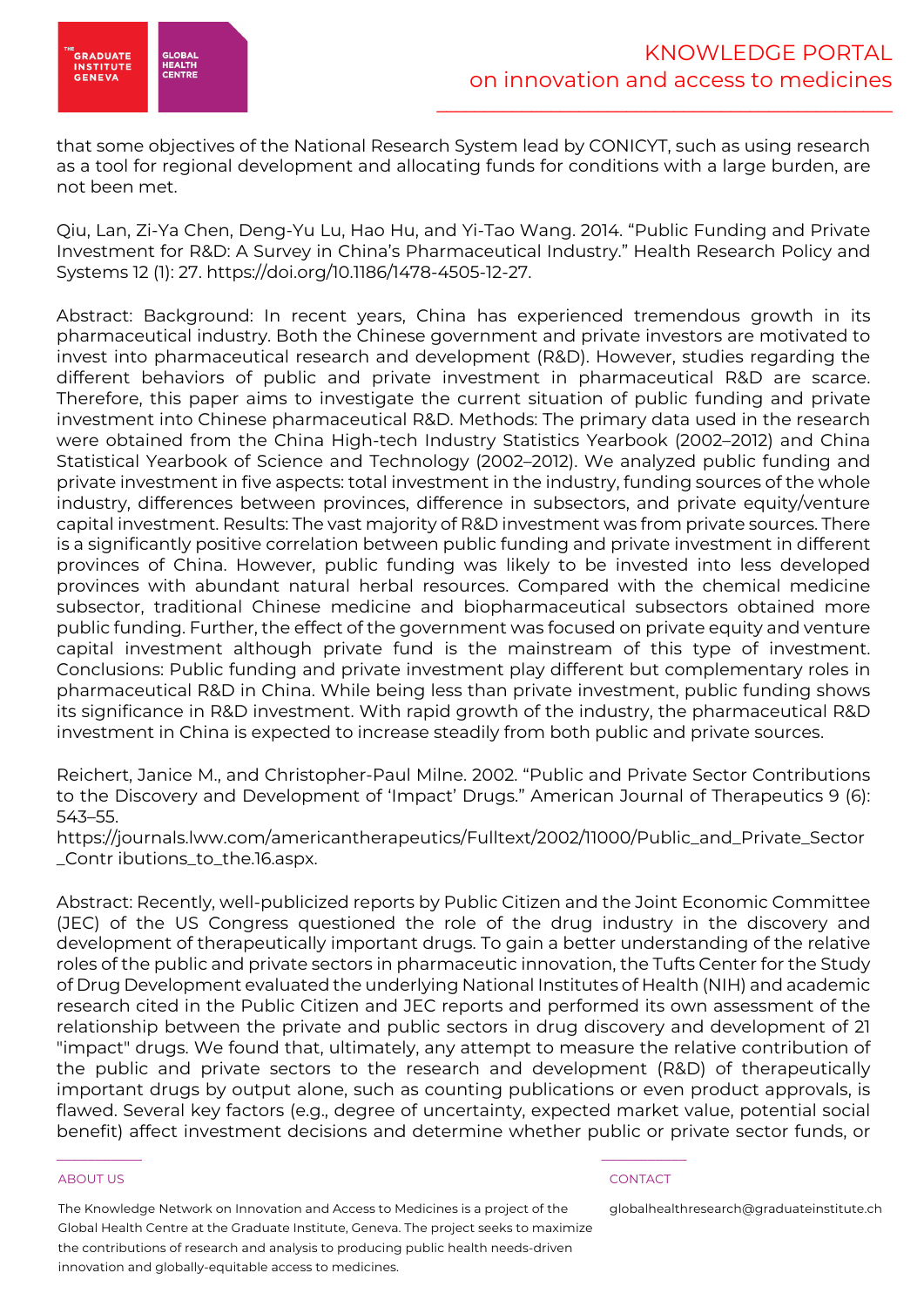

both, are most appropriate. Because of the competitiveness and complexity of today's R&D environment, both sectors are increasingly challenged to show returns on their investment and the traditional boundaries separating the roles of the private and public research spheres have become increasingly blurred. What remains clear, however, is that the process still starts with good science and ends with good medicine.

Research!America. 2018. "U.S. Investments in Medical and Health Research and Development 2013

2017." Research!America.

https://www.researchamerica.org/sites/default/files/Policy\_Advocacy/2013- 2017InvestmentReportFall2018.pdf.

Abstract: Not available.

Extracts from introduction: Investment in medical and health research and development (R&D) in the U.S. grew by \$38.8 billion or 27% from 2013 to 2017. The industry continues to invest more than any other sector, accounting for 67% of total spending in 2017, followed by the federal government at 22%. Federal investments increased from 2016 to 2017, the second year of growth after a dip from 2014 to 2015. Overall, federal investment increased by \$6.1 billion or 18.4% from 2013 to 2017, but growth has been uneven across federal health agencies. Investment by other sectors, including academic and research institutions, foundations, state and local governments, and voluntary health associations and professional societies, also increased from 2013 to 2017.

Røttingen, John-Arne, Sadie Regmi, Mari Eide, Alison J Young, Roderik F Viergever, Christine Årdal, Javier Guzman, Danny Edwards, Stephen A Matlin, and Robert F Terry. 2013. "Mapping of Available Health Research and Development Data: What's There, What's Missing, and What Role Is There for a Global Observatory?" The Lancet 382 (9900): 1286–1307. https://doi.org/10.1016/S0140- 6736(13)61046-6.

Summary: The need to align investments in health research and development (R&D) with public health demands is one of the most pressing global public health challenges. We aim to provide a comprehensive description of available data sources, propose a set of indicators for monitoring the global landscape of health R&D, and present a sample of country indicators on research inputs (investments), processes (clinical trials), and outputs (publications), based on data from international databases. Total global investments in health R&D (both public and private sector) in 2009 reached US\$240 billion. Of the US\$214 billion invested in high-income countries, 60% of health R&D investments came from the business sector, 30% from the public sector, and about 10% from other sources (including private non-profit organisations). Only about 1% of all health R&D investments were allocated to neglected diseases in 2010. Diseases of relevance to highincome countries were investigated in clinical trials seven-to-eight-times more often than were diseases whose burden lies mainly in low-income and middle-income countries. This report confirms that substantial gaps in the global landscape of health R&D remain, especially for and in low-income and middle-income countries. Too few investments are targeted towards the health needs of these countries. Better data are needed to improve priority setting and coordination for health R&D, ultimately to ensure that resources are allocated to diseases and regions where they are needed the most. The establishment of a global observatory on health

# ABOUT US CONTACT AND RESERVE THE RELEASE OF THE RELEASE OF THE RELEASE OF THE RELEASE OF THE RELEASE OF THE RELEASE OF THE RELEASE OF THE RELEASE OF THE RELEASE OF THE RELEASE OF THE RELEASE OF THE RELEASE OF THE RELEASE O

The Knowledge Network on Innovation and Access to Medicines is a project of the Global Health Centre at the Graduate Institute, Geneva. The project seeks to maximize the contributions of research and analysis to producing public health needs-driven innovation and globally-equitable access to medicines.

 $\frac{1}{2}$  , and the set of the set of the set of the set of the set of the set of the set of the set of the set of the set of the set of the set of the set of the set of the set of the set of the set of the set of the set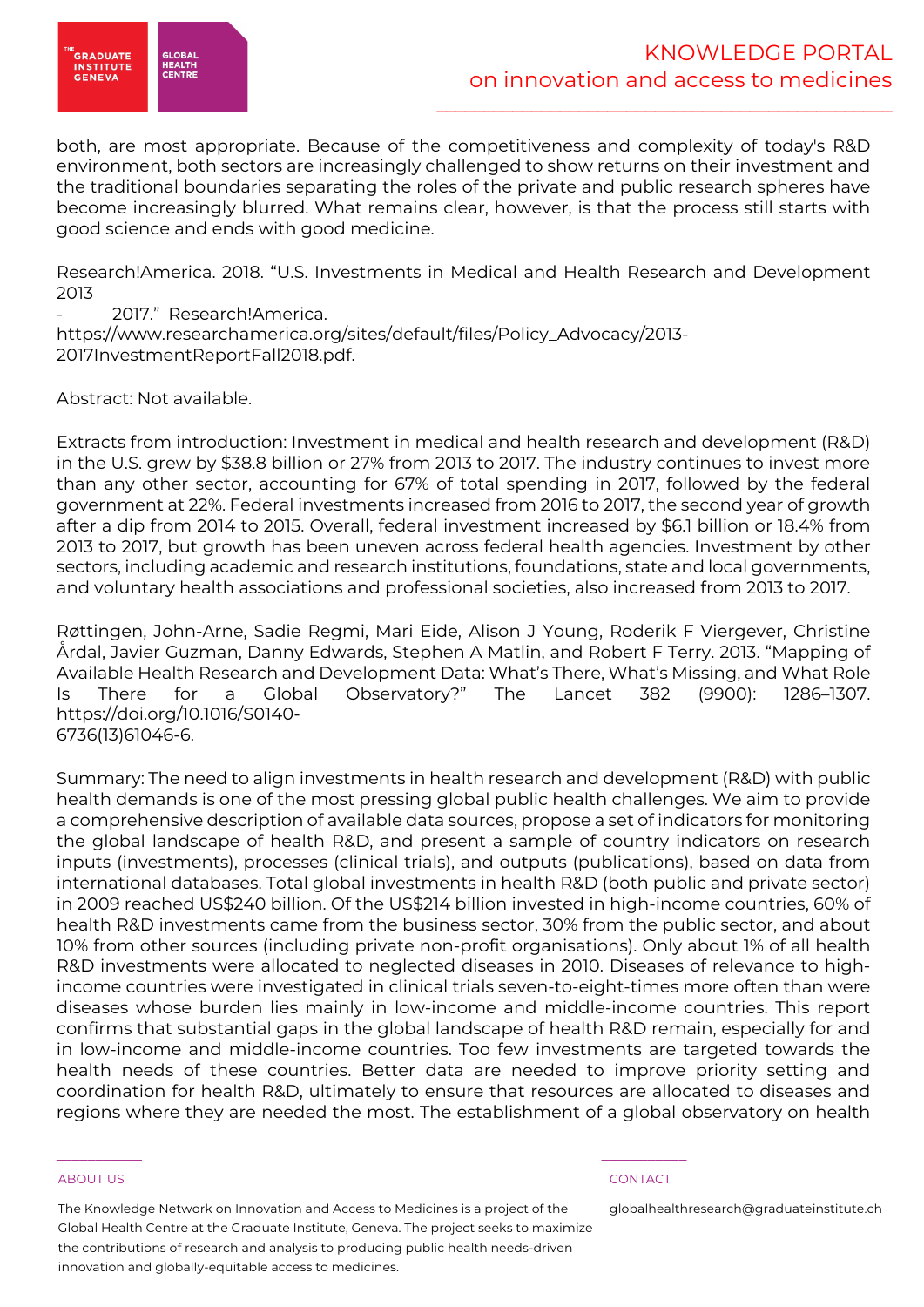

R&D, which is being discussed at WHO, could address the absence of a comprehensive and sustainable mechanism for regular global monitoring of health R&D.

Salud por Derecho. 2019. "Interés público en la innovación biomédica." Salud por Derecho. https://saludporderecho.org/wpcontent/uploads/2019/01/Interes\_Publico\_Inovacion\_Biomedica.pdf.

Abstract: Not available.

Extracts from executive summary: Biomedical research involves several stakeholders that configure a value chain where each of the links proves essential in the public and private sphere. Nevertheless, the result of this research is frequently transferred to or remains in the hands of, the private sector, while the public sector loses its capacity to influence such crucial matters as price or management of intellectual property, despite the fact that it is the main purchaser of the resulting medicines and healthcare products. This study starts with the premise that innovation in health must be affordable, accessible, efficient and of quality, and elements such as high prices and current mechanisms for managing biomedical intellectual property cannot be a barrier that prevents us from reaching all those who need it irrespective of their socioeconomic situation or their place of residence. The public sector is not a passive actor in biomedical innovation. On the contrary, it actively participates in many phases of development. It is true that the public role in the development is not the same for all technologies and, in certain cases, the presence of industry can also be important. But it is generally the case that the public contribution is made invisible when the private sector acquires or appropriates technologies and knowledge. This study questions to what extent is the public interest vanish from the transaction with the private sector, and if there are mechanisms in Spain that allow for certain conditions that can protect it. The study focuses primarily on two areas: public funding of biomedical R&D in Spain and the transfer of knowledge from the public to the private space.

Sampat, Bhaven N., Kristin Buterbaugh, and Marcel Perl. 2013. "New Evidence on the Allocation of NIH Funds across Diseases: New Evidence on the Allocation of NIH Funds across Diseases." Milbank Quarterly 91 (1): 163–85. https://doi.org/10.1111/milq.12005.

Abstract: Context: The responsiveness of NIH (National Institutes of Health) funding to disease burden is a long-standing issue of policy interest. Previous analyses of this issue have been hindered by data constraints, have not specified channels through which the NIH funding process could be responsive to disease considerations, and have not examined differences across NIH institutes and centers. Methods: We collected data from the NIH's new RCDC (Research, Condition, and Disease Categorization) database on funding for 107 diseases in 2008 and linked these to data on deaths and hospitalizations for these diseases. We used RCDC data and information from another NIH database—RePORTER—to determine institute-specific funding for these diseases and also funding by award type. We used these data to examine the overall responsiveness of NIH funding to disease burden, within-institute responsiveness, and the responsiveness of different types of NIH awards. Findings: Overall, we found a strong and statistically significant relationship between NIH funding and deaths and hospitalizations associated with a disease. We detected some evidence that more "applied" grant mechanisms in particular, funding for clinical trials—are more responsive than other types of funding. We also found evidence of differences across institutes in their extent of responsiveness. Conclusions: Overall, the data suggest that NIH funding is responsive to the two measures of disease burden.

# ABOUT US CONTACT AND RESERVE THE RELEASE OF THE RELEASE OF THE RELEASE OF THE RELEASE OF THE RELEASE OF THE RELEASE OF THE RELEASE OF THE RELEASE OF THE RELEASE OF THE RELEASE OF THE RELEASE OF THE RELEASE OF THE RELEASE O

The Knowledge Network on Innovation and Access to Medicines is a project of the Global Health Centre at the Graduate Institute, Geneva. The project seeks to maximize the contributions of research and analysis to producing public health needs-driven innovation and globally-equitable access to medicines.

 $\frac{1}{2}$  , and the set of the set of the set of the set of the set of the set of the set of the set of the set of the set of the set of the set of the set of the set of the set of the set of the set of the set of the set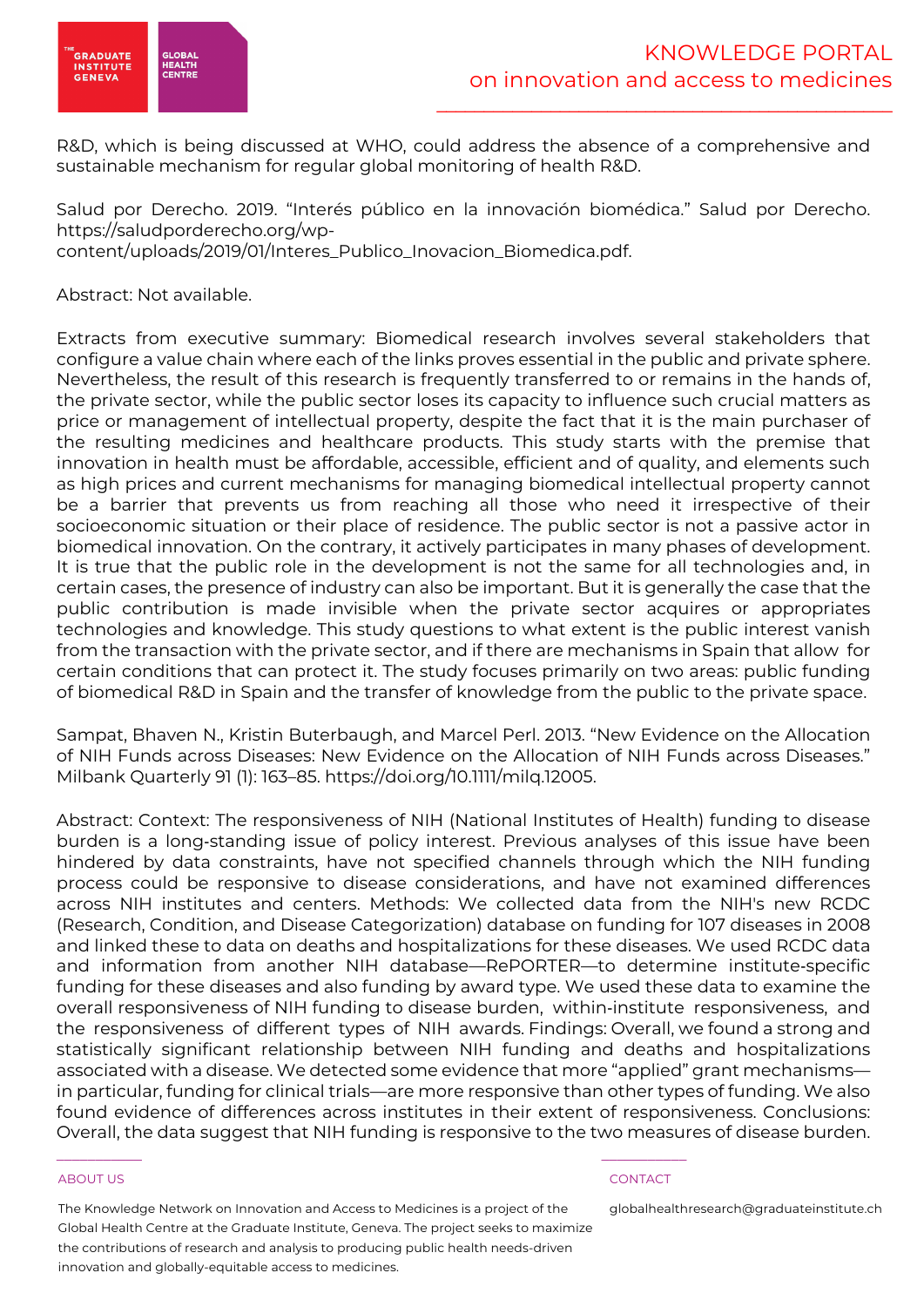

More applied grant mechanisms also may serve as "safety valves" in the allocation process, allowing Congress, disease advocacy groups, and others to apply pressure to address particular health priorities in a more fine-grained way than is possible through investigatorinitiated "basic" research grants alone.

Sampat, Bhaven N., and Frank R. Lichtenberg. 2011. "What Are The Respective Roles Of The Public And Private Sectors In Pharmaceutical Innovation?" Health Affairs 30 (2): 332–39. https://doi.org/10.1377/hlthaff.2009.0917.

Abstract: What are the respective roles of the public and private sectors in drug development? This question is at the heart of some policy proposals, such as those that would give the government a share of profits from drugs at least partly developed with federal research dollars. This paper provides empirical data on these issues, using information included in the patents on drugs approved between 1988 and 2005. Overall, we find that direct government funding is more important in the development of "priority-review" drugs—sometimes described as the most innovative new drugs—than it is for "standard-review" drugs. Government funding has played an indirect role—for example, by funding basic underlying research that is built on in the drug discovery process—in almost half of the drugs approved and in almost two-thirds of priority-review drugs. Our analyses should help inform thinking about the returns on public research funding—a topic of long-standing interest to economists, policy makers, and health advocates.

Simpkin, Victoria L, Matthew J Renwick, Ruth Kelly, and Elias Mossialos. 2017. "Incentivising Innovation in Antibiotic Drug Discovery and Development: Progress, Challenges and next Steps." The Journal of Antibiotics 70 (12): 1087–96. https://doi.org/10.1038/ja.2017.124.

Abstract: Political momentum and funding for combatting antimicrobial resistance (AMR) continues to build. Numerous major international and national initiatives aimed at financially incentivising the research and development (R&D) of antibiotics have been implemented. However, it remains unclear how to effectively strengthen the current set of incentive programmes to further accelerate antibiotic innovation. Based on a literature review and expert input, this study first identifies and assesses the major international, European Union, US and UK antibiotic R&D funding programmes. These programmes are then evaluated across market and public health criteria necessary for comprehensively improving the antibiotic market. The current set of incentive programmes are an important initial step to improving the economic feasibility of antibiotic development. However, there appears to be a lack of global coordination across all initiatives, which risks duplicating efforts, leaving funding gaps in the value chain and overlooking important AMR goals. This study finds that incentive programmes are overly committed to early-stage push funding of basic science and preclinical research, while there is limited late-stage push funding of clinical development. Moreover, there are almost no pull incentives to facilitate transition of antibiotic products from early clinical phases to commercialisation, focus developer concentration on the highest priority antibiotics and attract large pharmaceutical companies to invest in the market. Finally, it seems that antibiotic sustainability and patient access requirements are poorly integrated into the array of incentive mechanisms.

# ABOUT US CONTACT AND RESERVE THE RELEASE OF THE RELEASE OF THE RELEASE OF THE RELEASE OF THE RELEASE OF THE RELEASE OF THE RELEASE OF THE RELEASE OF THE RELEASE OF THE RELEASE OF THE RELEASE OF THE RELEASE OF THE RELEASE O

The Knowledge Network on Innovation and Access to Medicines is a project of the Global Health Centre at the Graduate Institute, Geneva. The project seeks to maximize the contributions of research and analysis to producing public health needs-driven innovation and globally-equitable access to medicines.

 $\frac{1}{2}$  , and the set of the set of the set of the set of the set of the set of the set of the set of the set of the set of the set of the set of the set of the set of the set of the set of the set of the set of the set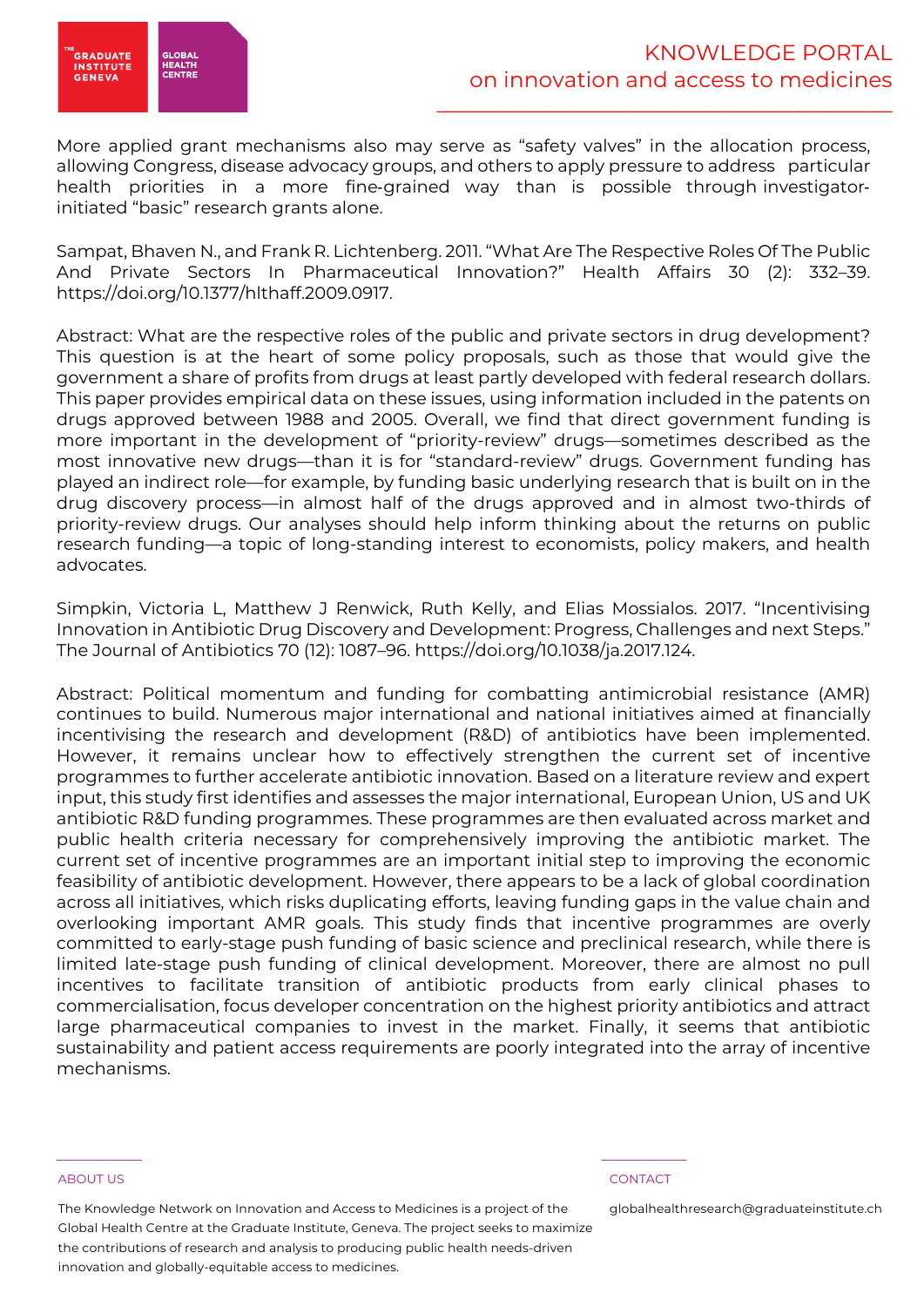

So, Anthony D, Bhaven N Sampat, Arti K Rai, Robert Cook-Deegan, Jerome H Reichman, Robert Weissman, and Amy Kapczynski. 2008. "Is Bayh-Dole Good for Developing Countries? Lessons from the US Experience." PLoS Biology 6 (10): e262. https://doi.org/10.1371/journal.pbio.0060262.

Abstract: Not available.

Extracts: Recently, countries from China and Brazil to Malaysia and South Africa have passed laws promoting the patenting of publicly funded research, and a similar proposal is under legislative consideration in India. These initiatives are modeled in part on the United States Bayh-Dole Act of 1980. Bayh-Dole (BD) encouraged American universities to acquire patents on inventions resulting from government-funded research and to issue exclusive licenses to private firms, on the assumption that exclusive licensing creates incentives to commercialize these inventions. A broader hope of BD, and the initiatives emulating it, was that patenting and licensing of public sector research would spur science-based economic growth as well as national competitiveness. And while it was not an explicit goal of BD, some of the emulation initiatives also aim to generate revenues for public sector research institutions. We believe government-supported research should be managed in the public interest. We also believe that some of the claims favoring BD-type initiatives overstate the Act's contributions to growth in US innovation. Important concerns and safeguards—learned from nearly 30 years of experience in the US—have been largely overlooked. Furthermore, both patent law and science have changed considerably since BD was adopted in 1980. Other countries seeking to emulate that legislation need to consider this new context.

Stevens, Ashley J., Jonathan J. Jensen, Katrine Wyller, Patrick C. Kilgore, Sabarni Chatterjee, and Mark L. Rohrbaugh. 2011. "The Role of Public-Sector Research in the Discovery of Drugs and Vaccines." New England Journal of Medicine 364 (6): 535–41. https://doi.org/10.1056/NEJMsa1008268.

Abstract: BACKGROUND: Historically, public-sector researchers have performed the upstream, basic research that elucidated the underlying mechanisms of disease and identified promising points of intervention, whereas corporate researchers have performed the downstream, applied research resulting in the discovery of drugs for the treatment of diseases and have carried out development activities to bring them to market. However, the boundaries between the roles of the public and private sectors have shifted substantially since the dawn of the biotechnology era, and the public sector now has a much more direct role in the applied-research phase of drug discovery. METHODS: We identified new drugs and vaccines approved by the Food and Drug Administration (FDA) that were discovered by public-sector research institutions (PSRIs) and classified them according to their therapeutic category and potential therapeutic effect. RESULTS: We found that during the past 40 years, 153 new FDA-approved drugs, vaccines, or new indications for existing drugs were discovered through research carried out in PSRIs. These drugs included 93 small-molecule drugs, 36 biologic agents, 15 vaccines, 8 in vivo diagnostic materials, and 1 over-the-counter drug. More than half of these drugs have been used in the treatment or prevention of cancer or infectious diseases. PSRI- discovered drugs are expected to have a disproportionately large therapeutic effect. CONCLUSIONS: Public-sector research has had a more immediate effect on improving public health than was previously realized.

# ABOUT US CONTACT AND RESERVE THE RELEASE OF THE RELEASE OF THE RELEASE OF THE RELEASE OF THE RELEASE OF THE RELEASE OF THE RELEASE OF THE RELEASE OF THE RELEASE OF THE RELEASE OF THE RELEASE OF THE RELEASE OF THE RELEASE O

The Knowledge Network on Innovation and Access to Medicines is a project of the Global Health Centre at the Graduate Institute, Geneva. The project seeks to maximize the contributions of research and analysis to producing public health needs-driven innovation and globally-equitable access to medicines.

 $\frac{1}{2}$  , and the set of the set of the set of the set of the set of the set of the set of the set of the set of the set of the set of the set of the set of the set of the set of the set of the set of the set of the set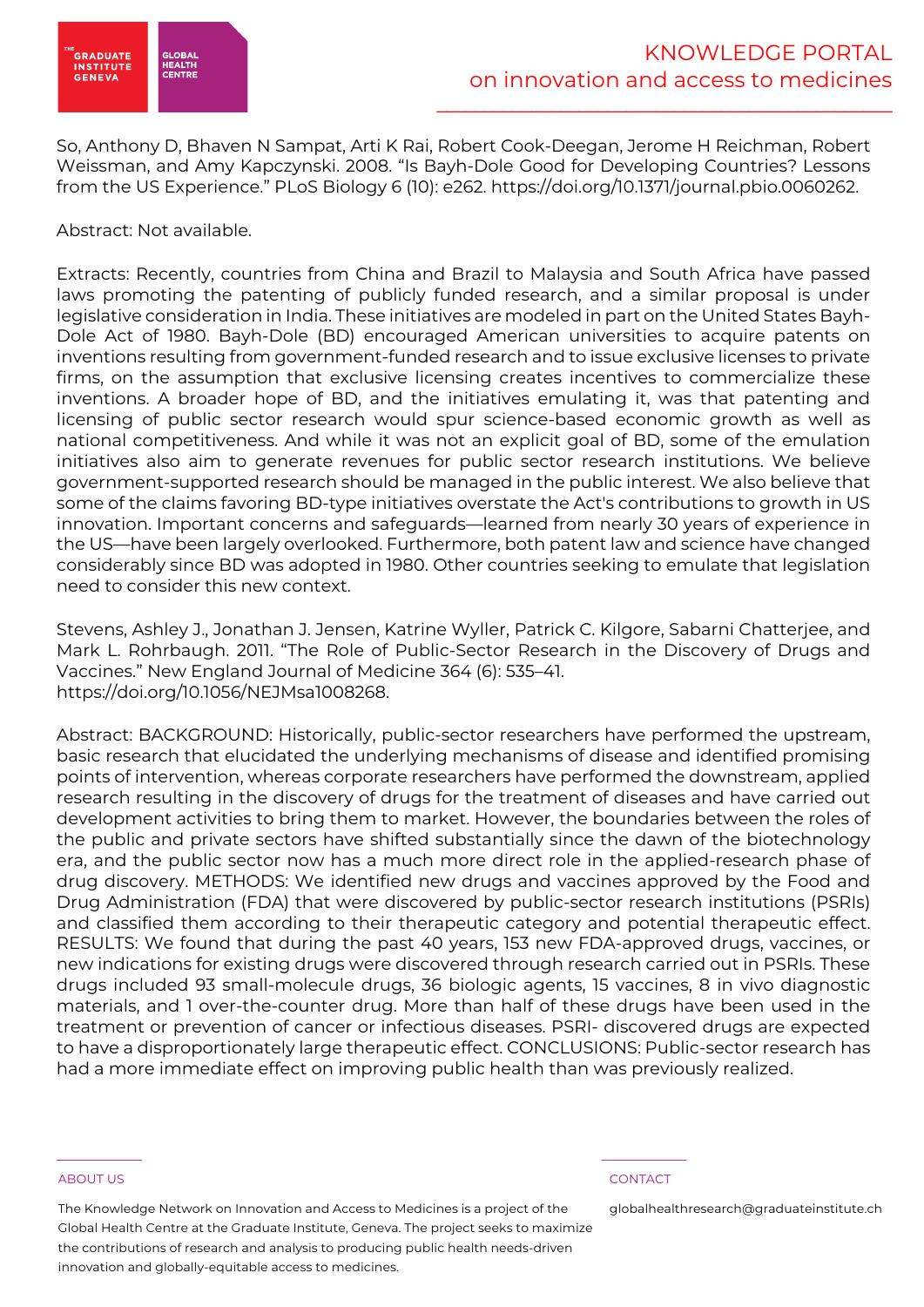

STOPAIDS and Global Justice Now. 2017. "Pills and Profits: How Drug Companies Make a Killing out of Public Research." https://stopaids.org.uk/resources/pills-and-profits-how-drugcompanies-make-a- killing-out-public-research/.

Abstract: Not available.

Extracts from executive summary: UK taxpayers and patients worldwide are being denied the medicines they need, despite the public sector playing a pivotal role in the discovery of new medicines. The UK government is the second largest funder country, after the US, for research and development (R&D) in diseases that predominantly affect poor countries. Across all areas of health R&D, the UK government spent £2.3 billion on health R&D in 2015 alone. Globally, it is estimated that the public pays for two-thirds of all upfront drug R&D costs, with around a third of new medicines originating in public research institutions. On top of this, many medicines developed by pharmaceutical companies are often built upon a large body of scientific work undertaken and paid for by the taxpayer. This report illustrates that even when the UK government has funded a substantial proportion of the R&D for innovative medicines, there is no guarantee of an equitable public return on this public investment. That is to say, no guarantee that patients in the UK and beyond will be able to access the medicine at an affordable price, and be able to make use of the data, knowledge, and technologies generated in the research process.

Conditions on UK public funding for R&D: There is a clear lack of safeguards to ensure the accessibility and affordability of medicines that derive from publicly funded R&D. Though there are some guidelines on public funding in these departments, they are usually vague and fall far short of concrete guarantees that products developed with public funding will be made available at an affordable price to patients in the UK and beyond.

UK public funding of specific medicines: UK public funding has played a substantial role in the discovery and development of highly effective and often life-saving treatments. The following examples show that the high prices charged by pharmaceutical companies for these very effective medicines have severely restricted access for the patients that need them, despite this upfront investment by taxpayers: Abiraterone, Alemtuzumab, Adalimumab, Infliximab.

R&D initiatives that safeguard accessibility: The UK has made some positive progress towards models of R&D that offer better public returns. The UK is the largest contributor to the Drugs for Neglected Diseases initiative (DNDi), which was set up to develop new medicines for diseases that predominantly affect people in the global south.

Recommendations: Here are 5 recommendations for the UK government to safeguard access to publicly funded medicines: Attach public interest conditions to all UK health R&D grants so that medicines that benefit from public funds are affordable for patients and the NHS. Introduce transparency: enforce standardised measures for reporting the costs of R&D, so that the UK government can determine a fair price for medicines. Enable effective governance and accountability so that the government prioritises public health over commercial interests and citizens can hold the government to account for doing so. Drive international progress on R&D by supporting the establishment of a global biomedical R&D convention and enabling the market entry of generic drugs. Invest in new approaches to R&D, such as the use of grants and

# ABOUT US CONTACT AND RESERVE THE RELEASE OF THE RELEASE OF THE RELEASE OF THE RELEASE OF THE RELEASE OF THE RELEASE OF THE RELEASE OF THE RELEASE OF THE RELEASE OF THE RELEASE OF THE RELEASE OF THE RELEASE OF THE RELEASE O

The Knowledge Network on Innovation and Access to Medicines is a project of the Global Health Centre at the Graduate Institute, Geneva. The project seeks to maximize the contributions of research and analysis to producing public health needs-driven innovation and globally-equitable access to medicines.

 $\frac{1}{2}$  , and the set of the set of the set of the set of the set of the set of the set of the set of the set of the set of the set of the set of the set of the set of the set of the set of the set of the set of the set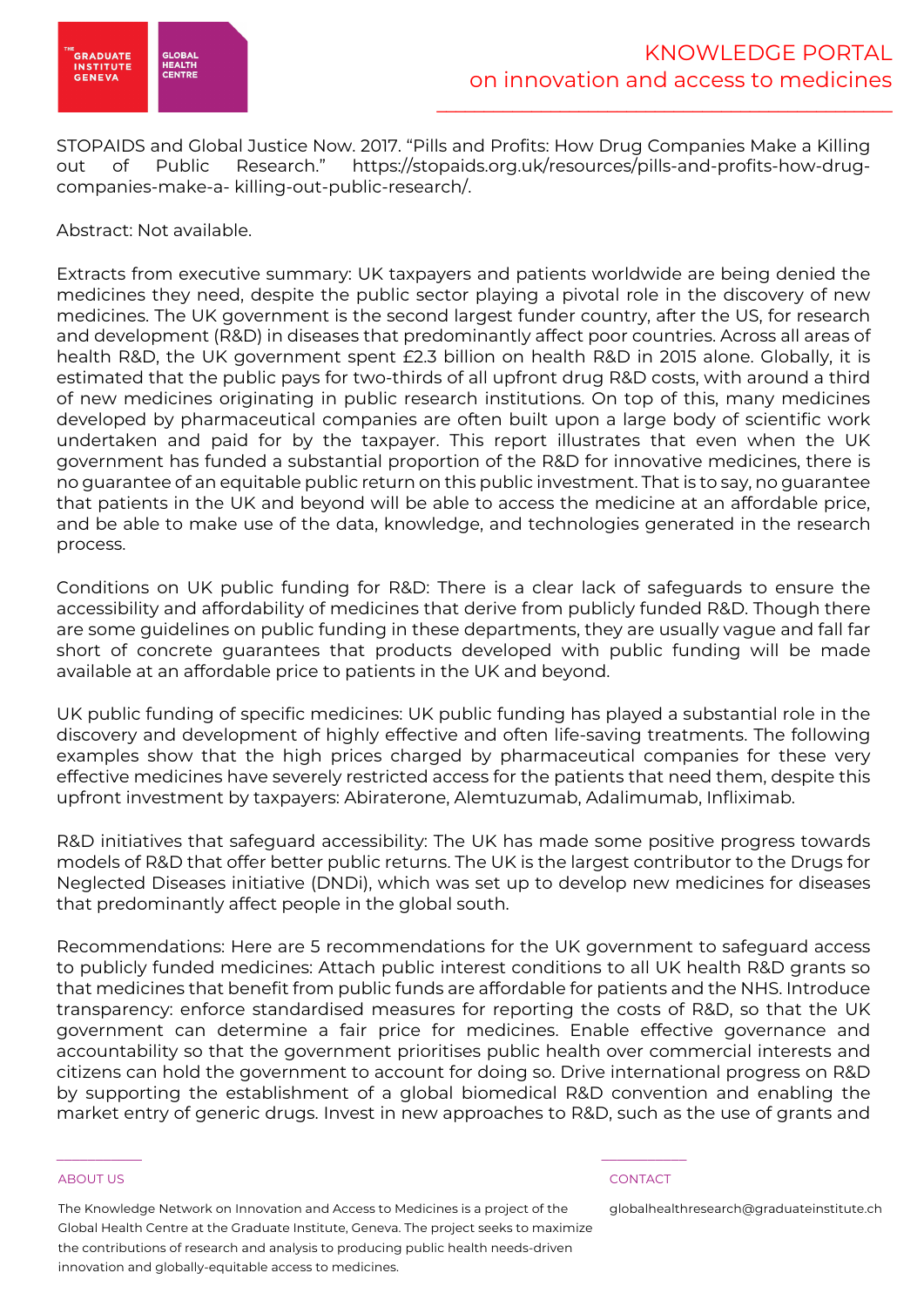

prizes that fully cover the cost of R&D and do not allow for high prices as a mechanism to finance drug development.

Sussex, Jon, Yan Feng, Jorge Mestre-Ferrandiz, Michele Pistollato, Marco Hafner, Peter Burridge, and Jonathan Grant. 2016. "Quantifying the Economic Impact of Government and Charity Funding of Medical Research on Private Research and Development Funding in the United Kingdom." BMC Medicine 14 (1): 32. https://doi.org/10.1186/s12916-016-0564-z.

Abstract: Background: Government- and charity-funded medical research and private sector research and development (R&D) are widely held to be complements. The only attempts to measure this complementarity so far have used data from the United States of America and are inevitably increasingly out of date. This study estimates the magnitude of the effect of government and charity biomedical and health research expenditure in the United Kingdom (UK), separately and in total, on subsequent private pharmaceutical sector R&D expenditure in the UK. Methods: The results for this study are obtained by fitting an econometric vector error correction model (VECM) to time series for biomedical and health R&D expenditure in the UK for ten disease areas (including 'other') for the government, charity and private sectors. The VECM model describes the relationship between public (i.e. government and charities combined) sector expenditure, private sector expenditure and global pharmaceutical sales as a combination of a long-term equilibrium and short-term movements. Results: There is a statistically significant complementary relationship between public biomedical and health research expenditure and private pharmaceutical R&D expenditure. A 1 % increase in public sector expenditure is associated in the best-fit model with a 0.81 % increase in private sector expenditure. Sensitivity analysis produces a similar and statistically significant result with a slightly smaller positive elasticity of 0.68. Overall, every additional £1 of public research expenditure is associated with an additional £0.83–£1.07 of private sector R&D spend in the UK; 44 % of that additional private sector expenditure occurs within 1 year, with the remainder accumulating over decades. This spillover effect implies a real annual rate of return (in terms of economic impact) to public biomedical and health research in the UK of 15–18 %. When combined with previous estimates of the health gain that results from public medical research in cancer and cardiovascular disease, the total rate of return would be around 24–28 %. Conclusion: Overall, this suggests that government and charity funded research in the UK crowds in additional private sector R&D in the UK. The implied historical returns from UK government and charity funded investment in medical research in the UK compare favourably with the rates of return achieved on investments in the rest of the UK economy and are greatly in excess of the 3.5 % real annual rate of return required by the UK government to public investments generally.

Tomlinson, Catherine, and Marcus Low. 2019. "Tuberculosis Innovation Approaches in South Africa and Strategies to Secure Public Returns." Fix the Patent Laws. https://www.fixthepatentlaws.org/wp- content/uploads/2019/04/Tuberculosis-innovationapproaches-in-South-Africa-and-strategies-to- secure-public-returns-Tomlinson-and-Low.pdf.

Abstract: Not available.

Extracts from executive summary: Recognising the urgent need for new health technologies to address TB in South Africa and the strong political will to address TB needs in this country, we undertook this analysis to gain greater understanding of the TB innovation landscape in South

# ABOUT US CONTACT AND RESERVE THE RELEASE OF THE RELEASE OF THE RELEASE OF THE RELEASE OF THE RELEASE OF THE RELEASE OF THE RELEASE OF THE RELEASE OF THE RELEASE OF THE RELEASE OF THE RELEASE OF THE RELEASE OF THE RELEASE O

The Knowledge Network on Innovation and Access to Medicines is a project of the Global Health Centre at the Graduate Institute, Geneva. The project seeks to maximize the contributions of research and analysis to producing public health needs-driven innovation and globally-equitable access to medicines.

 $\frac{1}{2}$  , and the set of the set of the set of the set of the set of the set of the set of the set of the set of the set of the set of the set of the set of the set of the set of the set of the set of the set of the set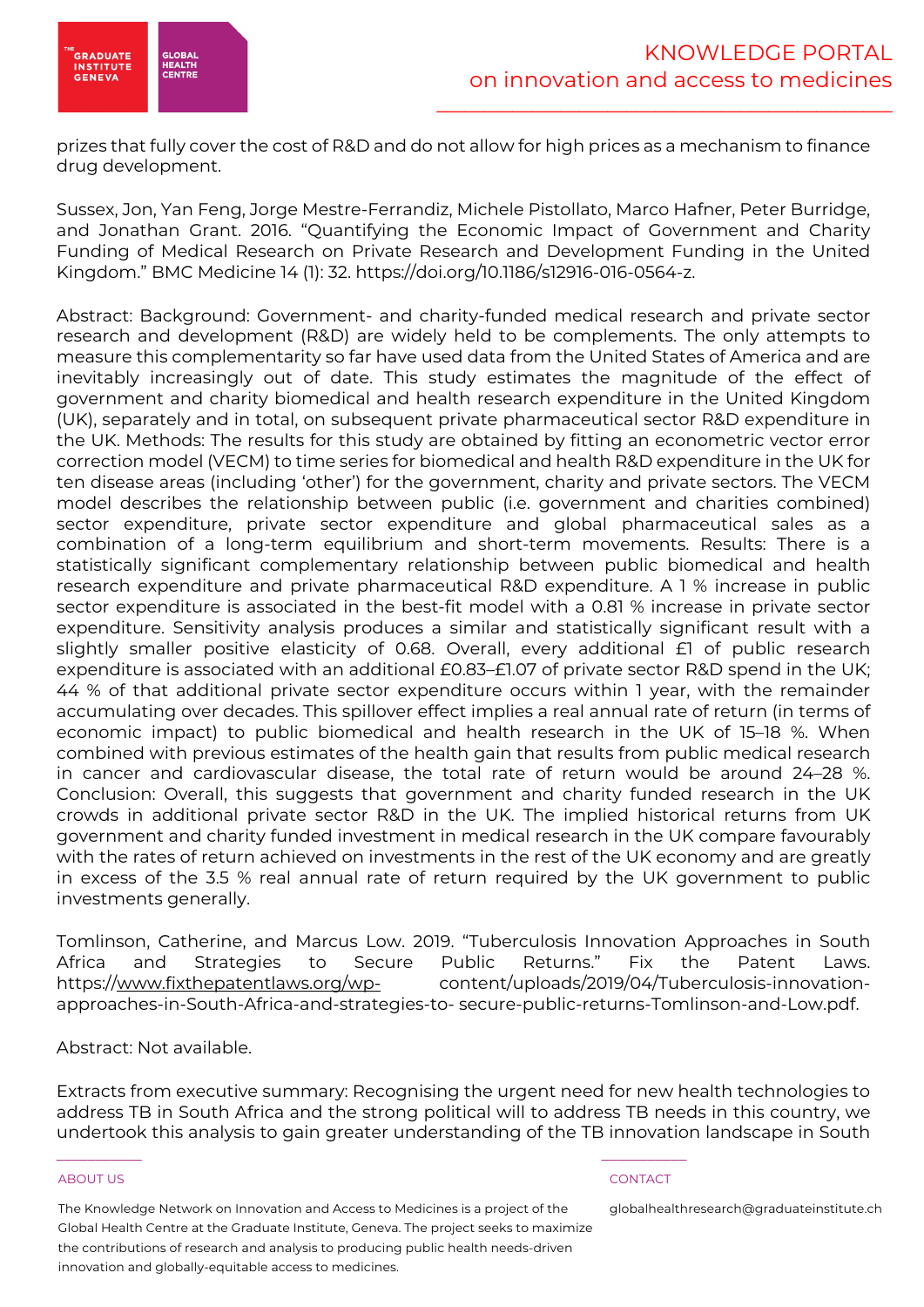.<br>GRADUATE<br>INSTITUTE **HEALTH<br>CENTR GENEVA** 

Africa. We also sought to understand whether adequate safeguards are in place to ensure that public financing for TB R&D serves public interest – for example by ensuring that health technologies developed with public financing are affordable and accessible. Findings: There was wide agreement among interviewees that TB research is underfunded in South Africa. South African government investment in medical research increased significantly from 2012 to 2014, after which it stagnated and then declined from the 2016/2017 to the 2017/2018 fiscal year. However, funding specifically for TB research increased significantly in 2016 and 2017, suggesting increased prioritisation of TB research in this period. Even though South Africa invests more than most countries in TB research measured as a percentage of GDP or GERD, absolute investment is low compared to wealthy countries such as the United States. Arguably, South African government investment in TB research is insufficient given the country's severe TB burden.

A key focus of our research was ownership of intellectual property generated from publicly funded research and access conditions placed on products resulting from publicly funded research. While funders and research entities in South Africa have some flexibility to negotiate terms on a case-by- case basis, these negotiations take place within parameters set by predominantly the Intellectual Property from Publicly Financed Research and Development Act (IPR Act), but also other key documents depending on the specific donor – examples include the SAMRC's Socially Responsible licensing guidelines and the Grand Challenges Canada Global Access Policy. Between these various laws, policies and guidelines, and considering the nature of the TB market, most interviewees are satisfied that products resulting from publicly funded TB research in South Africa will be affordable and available in the areas where it is most needed – put another way, the perception is that there is no incentive for companies to develop TB products that are unaffordable. However, while funding agreements typically include provisions on access and affordability, these provisions are not always clear and may turn out to be hard to enforce should the need arise given the ambiguity around key terms and limited capacity for oversight of industry behaviour across low- and middle-income countries (LMICs).

Treasure, Carolyn L., Jerry Avorn, and Aaron S. Kesselheim. 2014. "What Is the Public's Right to Access Medical Discoveries Based on Federally Funded Research?" JAMA 311 (9): 907. https://doi.org/10.1001/jama.2014.404.

Abstract: Not available.

Extracts: To spur translational development of federally funded inventions, Congress enacted the Bayh-Dole Act in 1980, which allowed universities to patent the results of federally funded research and then license these patents to commercial entities. The legislation included an escape clause to protect the public interest, providing funding agencies with so-called marchin rights to reclaim the invention and offer new licenses if the original licensees did not bring the product to market adequately or otherwise failed to meet the needs of US consumers. Since the Bayh-Dole legislation was passed in 1980, public interest groups or policy makers have sought to use these march-in rights to address exceedingly high prices or inadequate supply of interventions whose development was based heavily on government funding, particularly pharmaceutical products and medical devices. However, in the 33 years since the passage of Bayh-Dole, such march-in rights petitions to the NIH have been seriously considered for only 4 products—and were rejected each time.

# ABOUT US CONTACT AND RESERVE THE RELEASE OF THE RELEASE OF THE RELEASE OF THE RELEASE OF THE RELEASE OF THE RELEASE OF THE RELEASE OF THE RELEASE OF THE RELEASE OF THE RELEASE OF THE RELEASE OF THE RELEASE OF THE RELEASE O

The Knowledge Network on Innovation and Access to Medicines is a project of the Global Health Centre at the Graduate Institute, Geneva. The project seeks to maximize the contributions of research and analysis to producing public health needs-driven innovation and globally-equitable access to medicines.

 $\frac{1}{2}$  , and the set of the set of the set of the set of the set of the set of the set of the set of the set of the set of the set of the set of the set of the set of the set of the set of the set of the set of the set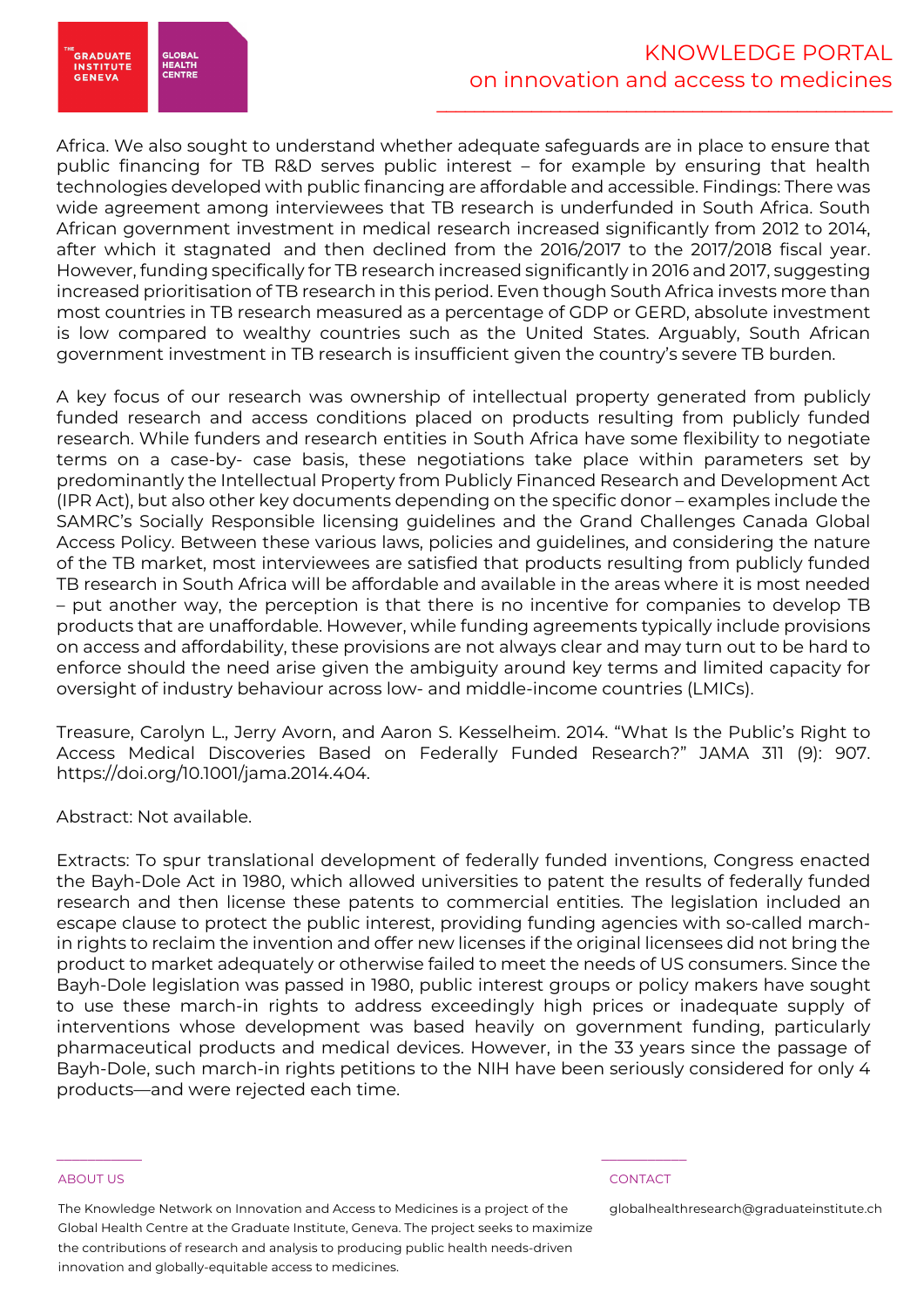

Treatment Action Group. 2018. "Tuberculosis Research Funding Trends 2005-2017." Treatment Action Group.

# http://www.treatmentactiongroup.org/sites/default/files/tb\_funding\_2018\_final.pdf.

# Abstract: Not available.

Extracts from executive summary: Treatment Action Group (TAG) has been tracking global investment in tuberculosis (TB) research and development (R&D) since 2005. In this report, we present data on TB research funding trends from 2005 to 2017. Sixty-six percent (\$510 million) of global TB funding in 2017 came from public sources, 19% (\$145 million) from philanthropies, 11% (\$85 million) from private industry, and 4% (\$32 million) from multilateral entities. Public funding showed the greatest growth over 2016 levels, with an increase of \$27 million. The U.S. government remains by far the largest funder of TB research, having invested \$312 million in 2017 through eight different agencies. This accounts for 40% of global TB R&D funding and 62% of all public funding— more than all other governments added together. The European Union invested \$37 million, the United Kingdom \$36 million, Germany and Canada \$19 million each, India \$17 million, and South Korea \$15 million. No other countries reported spending more than \$10 million in 2017. The Bill and Melinda Gates Foundation (Gates Foundation) was the second largest funder of TB research in 2017, with an investment of \$128 million. This is multiple times more than the contribution from any government except for the United States, is more than all private sector investments combined, and makes up 17% of total TB research funding. The next largest funder after the U.S. government and the Gates Foundation was Unitaid, with an investment of \$29 million. With an investment of \$23 million in 2017, the pharmaceutical company Otsuka ranks sixth overall and was the top private- sector investor in TB R&D. It is one of four pharmaceutical companies in the top 20 funders. Together, these four companies contributed \$66 million of the total \$85 million reported by private- sector groups in 2017.

Treatment ActionGroup. 2018. "The Price of The Bedaquiline." http://www.treatmentactiongroup.org/sites/default/files/reality\_check\_bedaquiline\_10\_16\_18.pd f

Abstract: Not available.

Extracts: In December 2012, bedaquiline (Sirturo) became the first new tuberculosis (TB) drug from a new drug class to receive approval by the U.S. Food and Drug Administration (FDA) in 40 years. The amount Janssen has invested in the research and development (R&D) of bedaquiline is not known due to a lack of transparency on the part of the company. Janssen has not made details of its expenditures on bedaquiline R&D public by, for example, publishing the costs of clinical trials or other R&D activities. In addition to its own investments, the company has also benefited from substantial public investments in bedaquiline (see Tables 1 and 2). These publicly funded studies were necessary to inform the appropriate clinical use of bedaquiline, and some were even required to fulfill Janssen's regulatory requirements. In addition to the public contributions underwriting bedaquiline's development accounted for in Table 1, a substantial amount of public time and money has been invested in creating an enabling environment for the uptake of bedaquiline at the country level.

### ABOUT US CONTACT AND RESERVE THE RELEASE OF THE RELEASE OF THE RELEASE OF THE RELEASE OF THE RELEASE OF THE RELEASE OF THE RELEASE OF THE RELEASE OF THE RELEASE OF THE RELEASE OF THE RELEASE OF THE RELEASE OF THE RELEASE O

The Knowledge Network on Innovation and Access to Medicines is a project of the Global Health Centre at the Graduate Institute, Geneva. The project seeks to maximize the contributions of research and analysis to producing public health needs-driven innovation and globally-equitable access to medicines.

 $\frac{1}{2}$  , and the set of the set of the set of the set of the set of the set of the set of the set of the set of the set of the set of the set of the set of the set of the set of the set of the set of the set of the set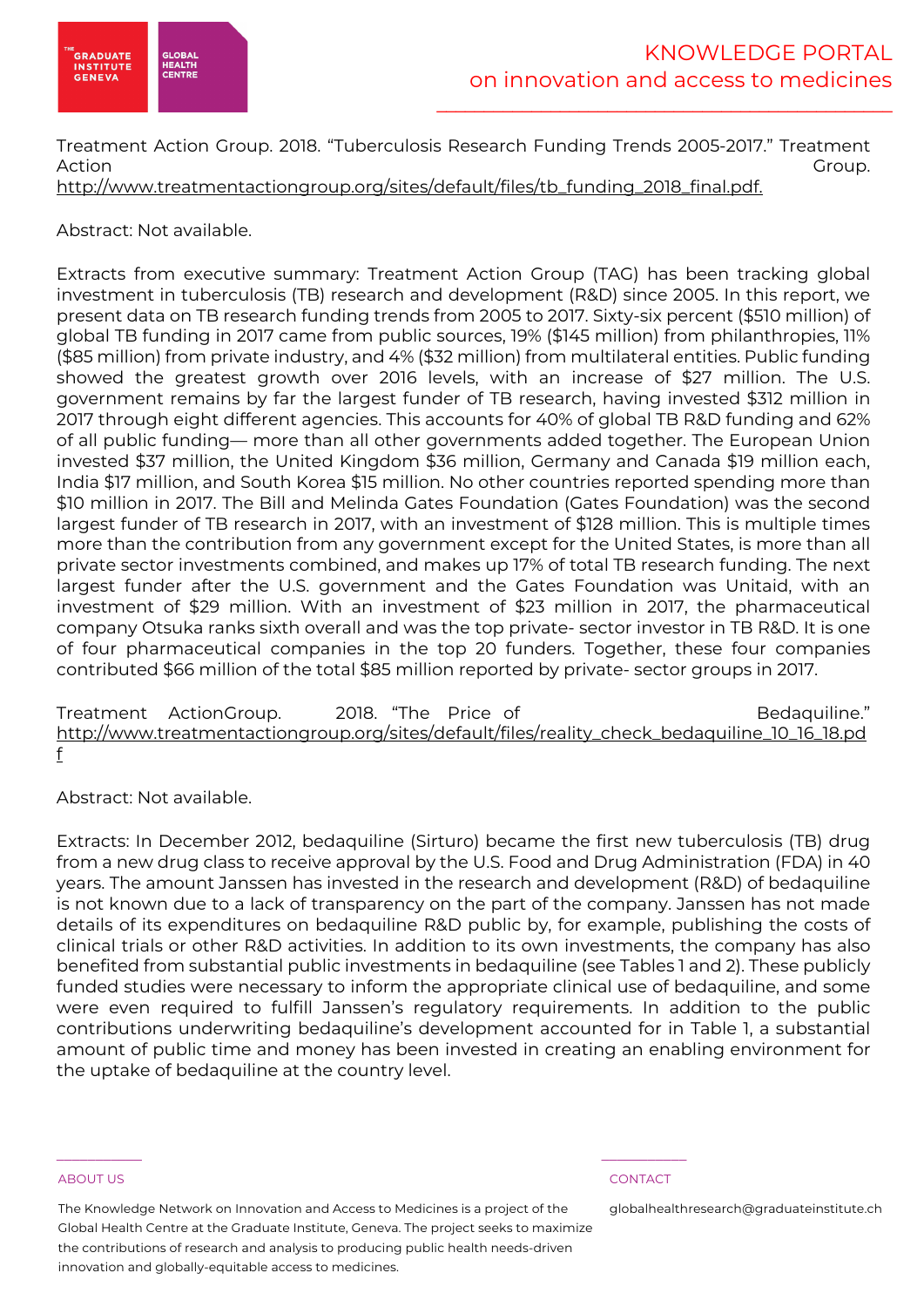

Tschider, Charlotte A. 2014. "Innovation in the Public Sphere: Reimagining Law and Economics to Solve the National Institutes of Health Publishing Controversy." Journal of Law and the Biosciences 1 (3): 281–315. https://doi.org/10.1093/jlb/lsu025.

Abstract: The National Institutes of Health (NIH) are responsible for the largest proportion of biological science funding in the United States. To protect the public interest in access to publicly funded scientific research, the NIH amended terms and conditions in funding agreements after 2009, requiring funded Principal Investigators to deposit published copies of research in PubMed, an Open Access repository. Principal Investigators have partially complied with this depository requirement, and the NIH have signaled an intent to enforce grant agreement terms and conditions by stopping funding deposits and engaging in legal action. The global economic value of accessible knowledge offers a unique opportunity for courts to evaluate the impact of enforcing 'openness' contract terms and conditions within domestic and international economies for public and economic benefit. Through judicial enforcement of Open Access terms and conditions, the United States can increase economic efficiency for university libraries, academic participants, and public consumers, while accelerating global innovation, improving financial returns on science funding investments, and advancing more efficient scientific publishing models.

UCL Institute for Innovation and Public Purpose. 2018. "The People's Prescription: Re-Imagining Health Innovation to Deliver Public Value." IIPP, Global Justice Now, Just Treatment, STOPAIDS. https://www.ucl.ac.uk/bartlett/public-purpose/wp2018-10.

Abstract: Not available.

Extracts from executive summary: Achieving public return through conditionality. If value is created collectively through the involvement of different actors, then the rewards should also be shared to ensure sustainable capital and resources for continued innovation. Instead, under the current system, the public sector plays an essential role in funding the upstream high-risk research, while the downstream profits disproportionately go to the private sector. A more just sharing of rewards needs to be based on a reinvigorated concept of 'public value' – in other words value that is both created and shared by the public. This could happen in various ways, including attaching conditions on public funding such as reinvesting profits from innovative products to support future R&D (rather than being hoarded); a commitment to share knowledge and fully disclose data related to R&D, including expenditures and data from failed clinical trials; the possibility of the public retaining a golden share from IPR (and on occasion equity of profits); and a requirement that manufacturers supply treatments on reasonable terms.

UK Health Research Collaboration. 2015. "UK Health Research Analysis 2014, 2009/2010 and 2006." https://www.ukcrc.org/research-coordination/health-research-analysis/uk-healthresearch-analysis/.

Abstract: Not available.

Description: The first UK Health Research Analysis report, published in 2006, was the first ever national analysis of health research. It provides an overview of all types of health research activity across all areas of health and disease in the UK, funded by the largest government and charity

# ABOUT US CONTACT AND RESERVE THE RELEASE OF THE RELEASE OF THE RELEASE OF THE RELEASE OF THE RELEASE OF THE RELEASE OF THE RELEASE OF THE RELEASE OF THE RELEASE OF THE RELEASE OF THE RELEASE OF THE RELEASE OF THE RELEASE O

The Knowledge Network on Innovation and Access to Medicines is a project of the Global Health Centre at the Graduate Institute, Geneva. The project seeks to maximize the contributions of research and analysis to producing public health needs-driven innovation and globally-equitable access to medicines.

 $\frac{1}{2}$  , and the set of the set of the set of the set of the set of the set of the set of the set of the set of the set of the set of the set of the set of the set of the set of the set of the set of the set of the set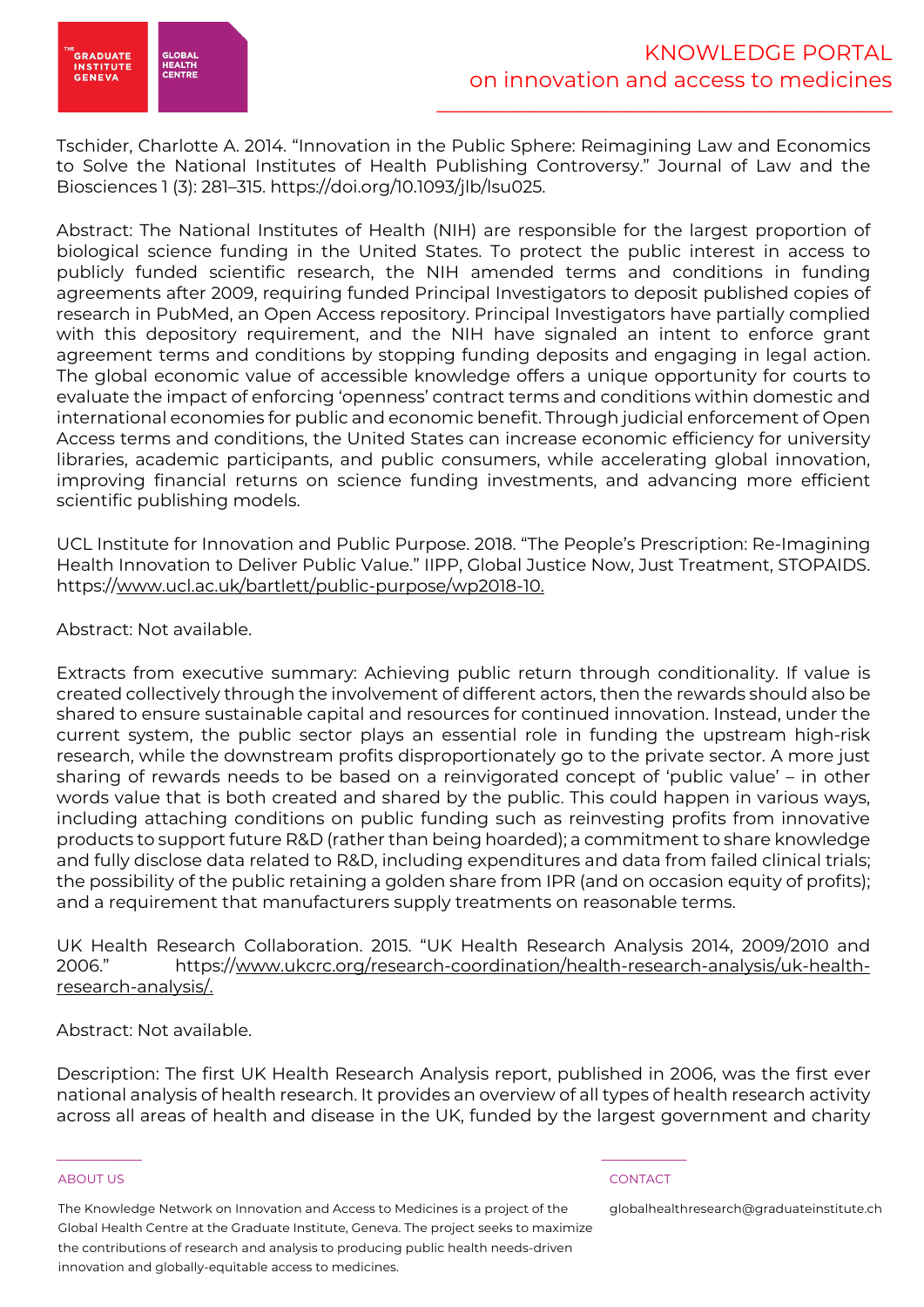

health-related research funders. A bespoke Health Research Classification System (HRCS) was developed to allow meaningful comparisons to be made across the different funders' research portfolios. The second UK Health Research Report, published in 2012 compares what the funders spent on health research in 2004/2005 with the data from 2009/2010. This immediately highlights that direct spend on health research projects by these 12 organisations is 50% higher in real terms in 2009/2010 compared with 2004/2005. The third report of the Health Research Analysis (2014) is now available to download. This report builds on the basis of the previous analyses in 2004/05 and 2009/10 and has expanded this third volume to include 64 charitable and public funders of medical research in the UK. As with previous reports, the data relates to a 'snapshot' of health research spend in 2014. However, as the third in the series we have the opportunity of ongoing trends in research funding over the ten-year reporting period. The dataset for this report has now been released for public use on the HRCS Online website (please see useful links section on right).

United Nations Secretary-General's High-Level Panel on Access to Medicines. 2016. "Report: Promoting Innovation and Access to Health Technologies." https://static1.squarespace.com/static/562094dee4b0d00c1a3ef761/t/57d9c6ebf5e231b2f02cd3d 4/14 73890031320/UNSG+HLP+Report+FINAL+12+Sept+2016.pdf.

# Abstract: Not available.

Extracts from executive summary: The policies of public funders of health technology R&D can also play an important role in enhancing health technology innovation and access. The United States, for instance, holds a central position in health technology innovation. The country's R&D and access policies influence other actors, including private and public sector donors and foundations, and have an impact on access to the fruits of technology worldwide. The introduction of the 1980 Bayh-Dole Act in the United States significantly changed academic research by allowing universities and public research institutions to patent the results of federally-funded research and license private enterprises to develop them. However, limiting access to academic discoveries can obstruct follow-on innovation and force taxpayers to pay twice for the benefits of publicly-funded research. Strong, enforceable policies on data sharing and data access should be a condition of public grants. Public funding agencies should strongly encourage patenting and licensing practices that benefit public health, including the use of non-exclusive licences, the donation of intellectual property rights, participation in public sector patent pools and other mechanisms that maximize innovation while promoting access. Open models of innovation can also lower entry hurdles and accelerate the pace of development of health technologies, including those needed to combat emerging infectious diseases. Recommendations: Public funders of research must require that knowledge generated from such research be made freely and widely available through publication in peer-reviewed literature and seek broad, online public access to such research. Universities and research institutions that receive public funding must prioritize public health objectives over financial returns in their patenting and licensing practices. Such practices may include publication, nonexclusive licensing, donations of intellectual property and participation in public sector patent pools, among others. Sufficient incentives must be in place in these practices to make it attractive for developers to underwrite the cost of bringing a product to market at affordable prices that ensure broad availability. Universities and research institutions that receive public funding should adopt policies and approaches that catalyse innovation and create flexible

### ABOUT US CONTACT AND RESERVE THE RELEASE OF THE RELEASE OF THE RELEASE OF THE RELEASE OF THE RELEASE OF THE RELEASE OF THE RELEASE OF THE RELEASE OF THE RELEASE OF THE RELEASE OF THE RELEASE OF THE RELEASE OF THE RELEASE O

The Knowledge Network on Innovation and Access to Medicines is a project of the Global Health Centre at the Graduate Institute, Geneva. The project seeks to maximize the contributions of research and analysis to producing public health needs-driven innovation and globally-equitable access to medicines.

 $\frac{1}{2}$  , and the set of the set of the set of the set of the set of the set of the set of the set of the set of the set of the set of the set of the set of the set of the set of the set of the set of the set of the set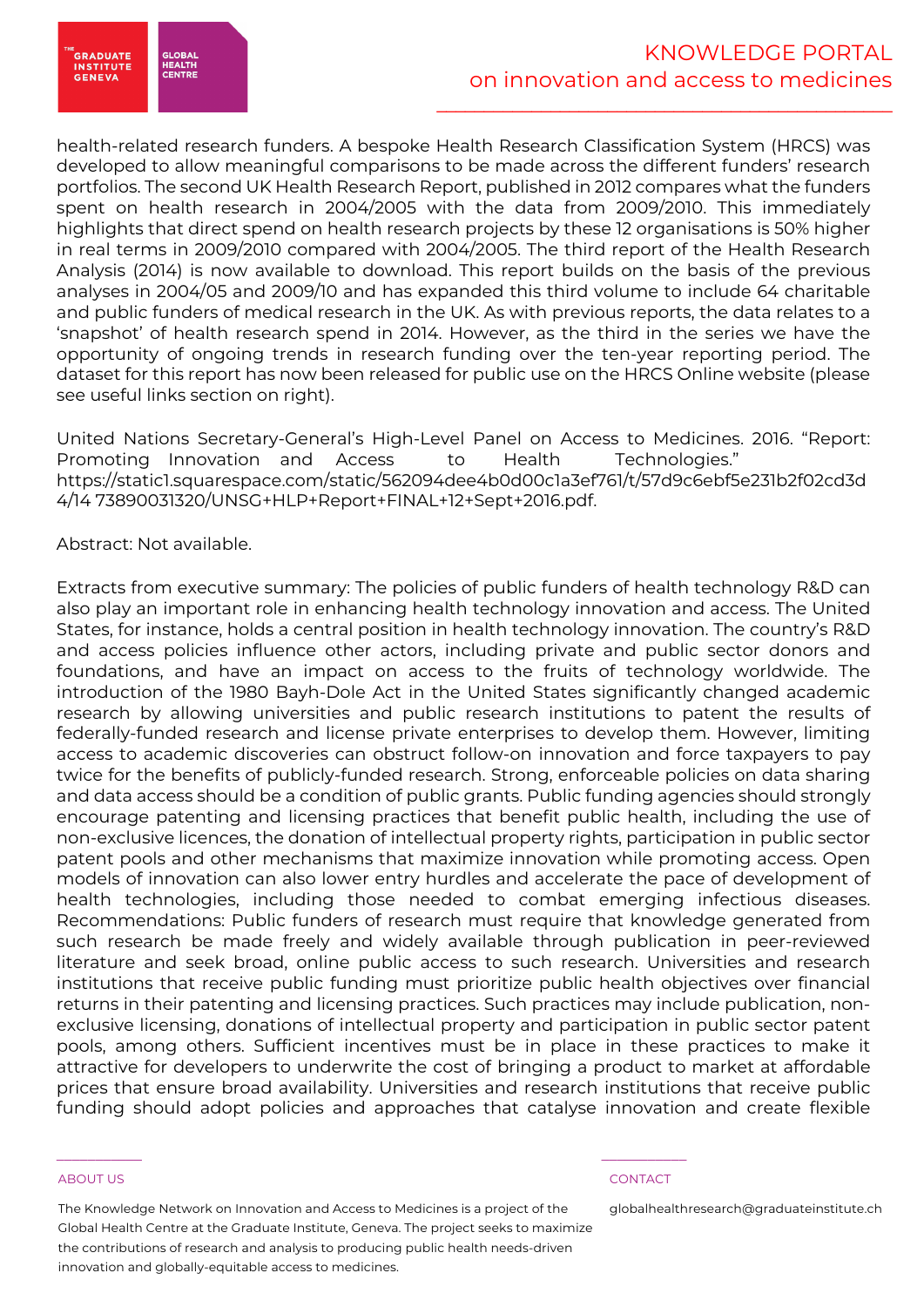

models of collaboration that advance biomedical research and generate knowledge for the benefit of the public.

United States Government Accountability Office. 2017. "Drug Industry: Profits, Research and Development Spending, and Merger and Acquisition Deals." GAO-18-40. https://www.gao.gov/assets/690/688472.pdf.

Abstract: Not available.

Extract from summary: What GAO Found: From 2008 through 2014, worldwide companyreported R&D spending, most of which went to drug development (rather than research), increased slightly from \$82 billion to \$89 billion in 2015 dollars. During the same period, federal spending, which funded a greater amount of basic research relative to industry, remained stable at around \$28 billion. In addition to grants, several federal tax provisions provided incentives for industry R&D spending, including the orphan drug credit, available for companies developing drugs intended to treat rare diseases, which increased more than five-fold from 2005 through 2014.

Van Hecke, Martine, and Ben van Gils. 2019. "Médicaments : Vous les payez deux fois." Test Santé 149. https://www.test-aankoop.be/overzichtspagina?type=magazine-articles.

Abstract: Not available.

Summary: The article gives an overview of public expenses for biomedical research and tax incentives to promote research & development in Belgium.

Public funded biomedical research - In 2015, in Belgium, public funded biomedical research was performed for an amount of 575 million euros. This money is mostly Belgian money, but part of it is paid by the European Commission. Most of the public resources go to our universities. Industry (all industry active in the medical domain, but the largest part of it are pharmaceutical & biotech companies) received 59 million euros of public money.

There are little conditions set by the authorities or at least not the conditions we would like them to impose. Funds are not divided according to medical and public health priorities, there are no conditions with regard to availability and affordable pricing of medicines. There are conditions with

regard to open access to publications, but this is only a legal obligation in the French-speaking part of Belgium, it's generally poorly monitored, and there are delays because of conditions some scientific journals set. There are no conditions (yet) with regard to open data. The article gives some examples of medicines developed by one of our universities, and estimations of the money received by the university on one hand, and sales of the company on the other hand. Next to that, there are also examples mentioned of amounts of money companies received for research projects.

Tax incentives - In Belgium, there are different kinds of tax incentives to promote research & development. Some of them can also be used by the public sector, but it's mainly the profit sector using those advantages. There has been an analysis of the effects of these incentives,

### ABOUT US CONTACT AND RESERVE THE RELEASE OF THE RELEASE OF THE RELEASE OF THE RELEASE OF THE RELEASE OF THE RELEASE OF THE RELEASE OF THE RELEASE OF THE RELEASE OF THE RELEASE OF THE RELEASE OF THE RELEASE OF THE RELEASE O

The Knowledge Network on Innovation and Access to Medicines is a project of the Global Health Centre at the Graduate Institute, Geneva. The project seeks to maximize the contributions of research and analysis to producing public health needs-driven innovation and globally-equitable access to medicines.

 $\frac{1}{2}$  , and the set of the set of the set of the set of the set of the set of the set of the set of the set of the set of the set of the set of the set of the set of the set of the set of the set of the set of the set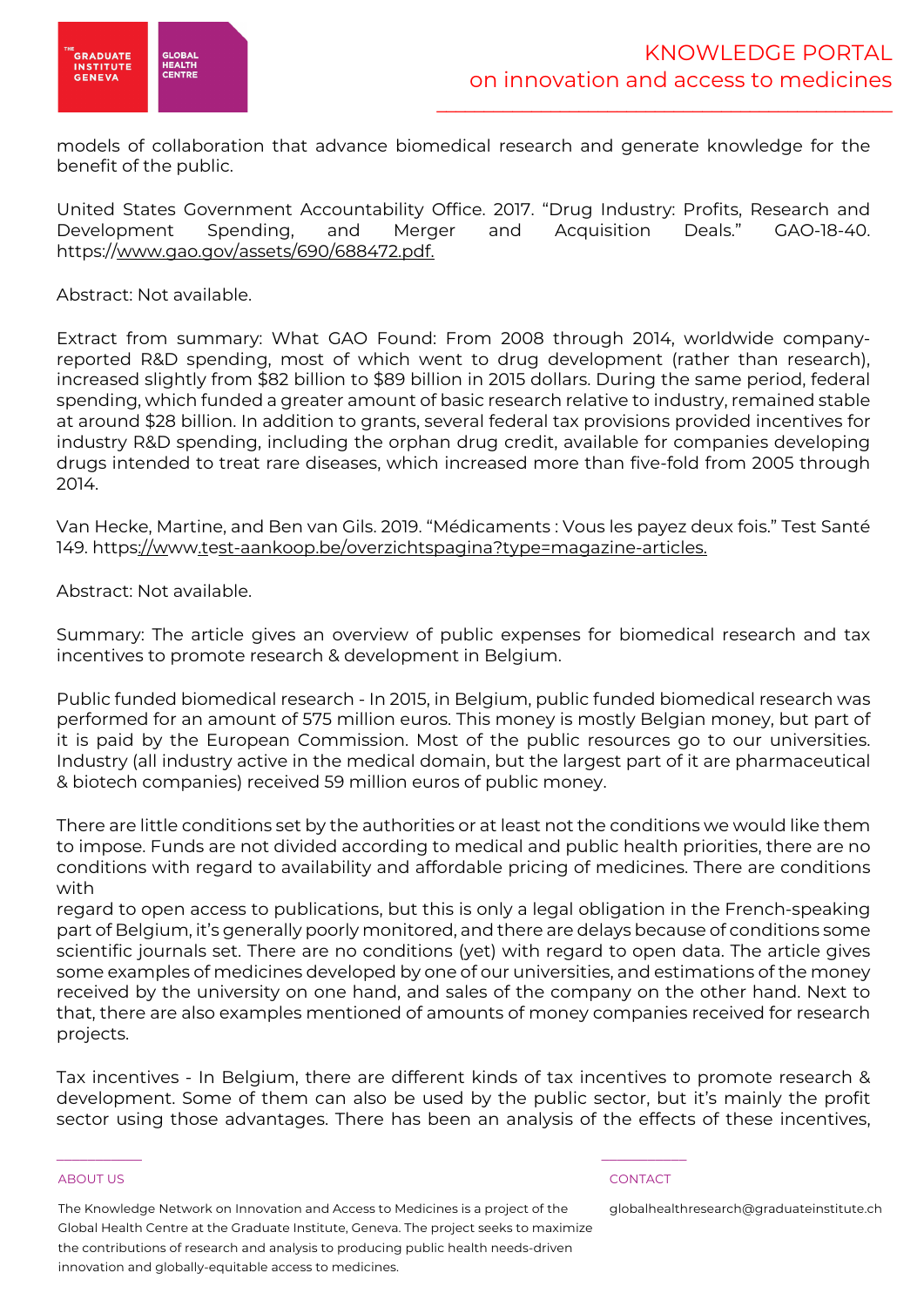

namely if these tax incentives promote extra R&D by the company receiving the advantage. For some of them, there is a positive effect, for others there is no or a very doubtful effect.

The total amount of tax incentives for the industry in the medical domain is 872 million euros (2016) (here also medical sector, larger than the pharmaceutical industry, because of refusal of the authorities to give more detailed figures). The largest amount is for a benefit that's called patent box, the tax deduction of 80% of gross patent income: 606 million euros. There is no benefit for society, it's used as a way for multinationals to "optimize" the taxes they need to pay. This system has been introduced at the demand of the pharmaceutical industry. Belgium has been obliged to change this system and did so, but it's still possible to use it for a couple of years and it has been replaced by another (quite similar) system.

Expenses for medicines - The article also mentions the amount of money spent by our social security system, in 2017 an amount of 4,32 billion euros. Patients also pay a considerable amount of money out of pocket for medicines, more or less 150 euros per year.

Viergever, Roderik F., and Thom C. C. Hendriks. 2014. "[Targeted public funding for health research in the Netherlands]." Nederlands Tijdschrift Voor Geneeskunde 159: A8174.

Abstract: The Dutch government funds health research in several ways. One component of public funding consists of funding programmes issued by the Netherlands Organisation for Health Research and Development (ZonMw). The majority of ZonMw's programmes provide funding for research in specific health research areas. Such targeted funding plays an important role in addressing knowledge gaps and in generating products for which there is a need. Good governance of the allocation of targeted funding for health research requires three elements: a research agenda, an overview of the health research currently being conducted, and a transparent decision-making process regarding the distribution of funds. In this article, we describe how public funding for health research is organized in the Netherlands and how the allocation of targeted funds is governed. By describing the questions that the current model of governance raises, we take a first step towards a debate about the governance of targeted public funding for health research in the Netherlands.

Viergever, Roderik F., and Thom C. C. Hendriks. 2016. "The 10 Largest Public and Philanthropic Funders of Health Research in the World: What They Fund and How They Distribute Their Funds." Health Research Policy and Systems 14 (1): 12. https://doi.org/10.1186/s12961-015-0074-z.

Abstract: Background: Little is known about who the main public and philanthropic funders of health research are globally, what they fund and how they decide what gets funded. This study aims to identify the 10 largest public and philanthropic health research funding organizations in the world, to report on what they fund, and on how they distribute their funds. Methods: The world's key health research funding organizations were identified through a search strategy aimed at identifying different types of funding organizations. Organizations were ranked by their reported total annual health research expenditures. For the 10 largest funding organizations, data were collected on (1) funding amounts allocated towards 20 health areas, and (2) schemes employed for distributing funding (intramural/extramural, project/'people'/organizational and targeted/untargeted funding). Data collection consisted of a review of reports and websites and interviews with representatives of funding organizations. Data collection was challenging; data were often not reported or reported using different classification systems. Results: Overall, 55 key

# ABOUT US CONTACT AND RESERVE THE RELEASE OF THE RELEASE OF THE RELEASE OF THE RELEASE OF THE RELEASE OF THE RELEASE OF THE RELEASE OF THE RELEASE OF THE RELEASE OF THE RELEASE OF THE RELEASE OF THE RELEASE OF THE RELEASE O

The Knowledge Network on Innovation and Access to Medicines is a project of the Global Health Centre at the Graduate Institute, Geneva. The project seeks to maximize the contributions of research and analysis to producing public health needs-driven innovation and globally-equitable access to medicines.

 $\frac{1}{2}$  , and the set of the set of the set of the set of the set of the set of the set of the set of the set of the set of the set of the set of the set of the set of the set of the set of the set of the set of the set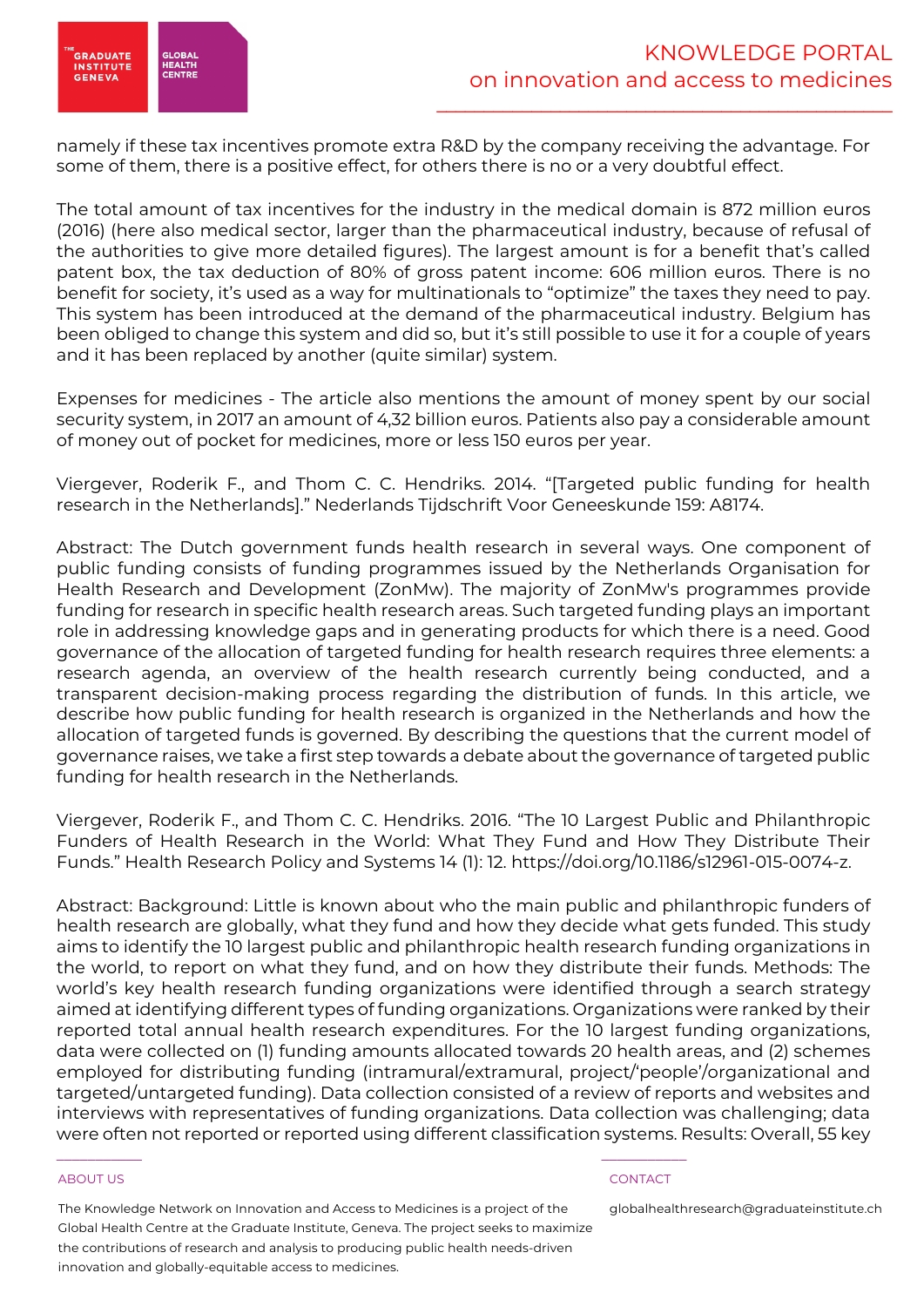

health research funding organizations were identified. The 10 largest funding organizations together funded research for \$37.1 billion, constituting 40% of all public and philanthropic health research spending globally. The largest funder was the United States National Institutes of Health (\$26.1 billion), followed by the European Commission (\$3.7 billion), and the United Kingdom Medical Research Council (\$1.3 billion). The largest philanthropic funder was the Wellcome Trust (\$909.1 million), the largest funder of health research through official development assistance was USAID (\$186.4 million), and the largest multilateral funder was the World Health Organization (\$135.0 million). Funding distribution mechanisms and funding patterns varied substantially between the 10 largest funders. Conclusions: There is a need for increased transparency about who the main funders of health research are globally, what they fund and how they decide on what gets funded, and for improving the evidence base for various funding models. Data on organizations' funding patterns and funding distribution mechanisms are often not available, and when they are, they are reported using different classification systems. To start increasing transparency in health research funding, we have established www.healthresearchfunders.org that lists health research funding organizations worldwide and their health research expenditures.

Ward, Derek, Orsolina Martino, Claire Packer, Sue Simpson, and Andrew Stevens. 2013. "Burden of Disease, Research Funding and Innovation in the UK: Do New Health Technologies Reflect Research Inputs and Need?" Journal of Health Services Research & Policy 18 (1\_suppl): 7–13. https://doi.org/10.1177/1355819613476015.

Abstract: Objectives: New and emerging health technologies (innovation outputs) do not always reflect conditions representing the greatest disease burden. We examine the role of research and development (R&D) funding in this relationship, considering whether areas with fewer innovative outputs receive an appropriate share of funding relative to their disease burden. Methods: We report a retrospective observational study, comparing burden of disease with R&D funding and innovation output. UK disability-adjusted life years (DALYs) and deaths came from the World Health Organization (WHO) 2004 Global Burden of Disease estimates; funding estimates from the UK Clinical Research Collaboration's 2006 Health Research Analysis; and innovation output was estimated by the number of new and emerging technologies reported by the National Institute for Health Research (NIHR) Horizon Scanning Centre between 2000 and 2009. Results: Disease areas representing the biggest burden were generally associated with the most funding and innovation output; cancer, neuropsychiatric conditions and cardiovascular disease together comprised approximately two-thirds of DALYs, funding and reported technologies. Compared with DALYs, funding and technologies were disproportionately high for cancer, and technologies alone were disproportionately high for musculoskeletal conditions and endocrine/metabolic diseases. Neuropsychiatric conditions had comparatively few technologies compared to both DALYs and funding. The relationship between DALYs and innovation output appeared to be mediated by R&D funding. Conclusions: The relationship between burden of disease and new and emerging health technologies for different disease areas is partly dependent on the associated level of R&D funding (input). Discrepancies among key groups may reflect differential focus of research funding across disease areas.

World Health Organization. 2011. "Global Strategy and Plan of Action on Public Health, Innovation and Intellectual Property." WHO. https://www.who.int/phi/publications/gspa-phi/en/.

### ABOUT US CONTACT AND RESERVE THE RELEASE OF THE RELEASE OF THE RELEASE OF THE RELEASE OF THE RELEASE OF THE RELEASE OF THE RELEASE OF THE RELEASE OF THE RELEASE OF THE RELEASE OF THE RELEASE OF THE RELEASE OF THE RELEASE O

The Knowledge Network on Innovation and Access to Medicines is a project of the Global Health Centre at the Graduate Institute, Geneva. The project seeks to maximize the contributions of research and analysis to producing public health needs-driven innovation and globally-equitable access to medicines.

 $\frac{1}{2}$  , and the set of the set of the set of the set of the set of the set of the set of the set of the set of the set of the set of the set of the set of the set of the set of the set of the set of the set of the set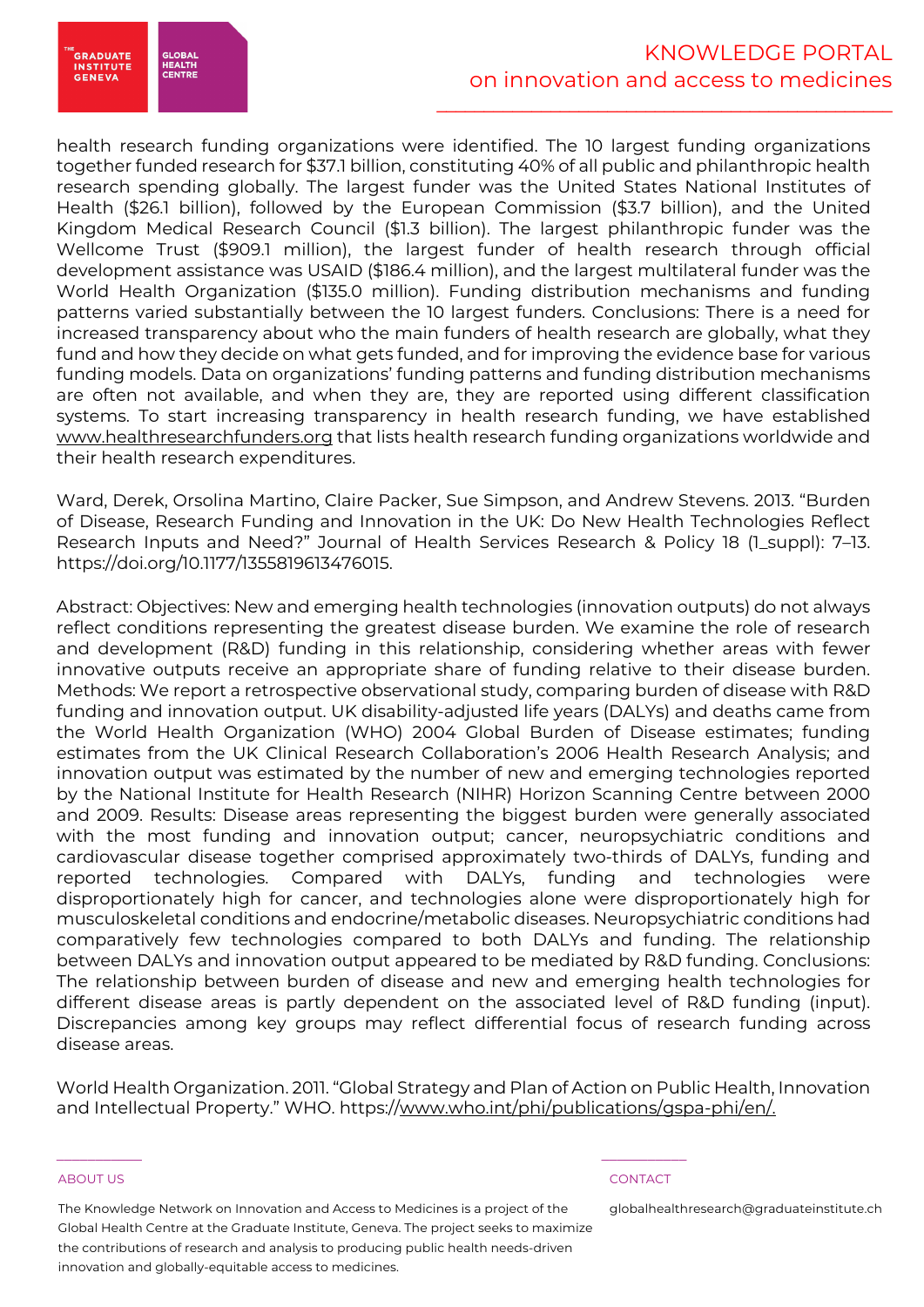

Abstract: Not available.

Description: This document represents a reader-friendly and consolidated version of the Global Strategy and Plan of Action on Public Health, Innovation and Intellectual Property (GSPA-PHI). It includes original the GSPA-PHI document as agreed by Member States, along with the finalized, agreed list of stakeholders, time frames and progress indicators. Both resolutions (i.e. WHA61.21 and WHA62.16) are also provided as annexes. This consolidated version makes the GSPA-PHI more accessible and at the same time helps to promote the GSPA-PHI, as requested by operative paragraph [4(2)] of resolution WHA61.21, which requests the WHO Director-General to support the effective promotion and implementation of the GSPA-PHI.

World Health Organization. 2012. "Report of the Consultative Expert Working Group on Research and Development: Financing and Coordination. Research and Development to Meet Health Needs in Developing Countries: Strengthening Global Financing and Coordination." World Health Organization. https://www.who.int/phi/cewg\_report/en/.

Abstract: Not available.

Description: The Consultative Expert Working Group on Research and Development: Financing and Coordination (CEWG) was established by the World Health Assembly (WHA) in 2010. The CEWG submitted its final report to the 65th World Health Assembly. The report is now available in English, French, Spanish, Russian, Arabic and Chinese.

World Health Organization. 2017. "Fair Pricing Forum 2017 Meeting Report." World Health Organization. https://www.who.int/medicines/access/fair\_pricing/fair\_price\_report/en/.

Abstract: Not available.

Description: The Forum took place in Amsterdam, the Netherlands, on 11 May 2017, and was cosponsored by the Dutch Ministry of Health, Welfare and Sport and WHO. and is co-sponsored by the Dutch Ministry of Health, Welfare and Sport and WHO. The main aim of the Forum was to enable stakeholders to discuss options for a fairer pricing system that is sustainable for both health systems and the pharmaceutical industries. Member States, non-governmental and patient organizations, and the pharmaceutical industry discussed key issues, such as developing alternative approaches for research and development (R&D) and business models for innovation; facilitating collaboration among payers by expanding current networks to include other relevant stakeholders and countries; increasing exchange of information, for example to assess the value of new products; promoting transparency of prices paid, R&D costs, production costs, and profit margins.

\* For the purposes of this review, we have established three categories to describe the state of the literature: thin, considerable, and rich.

• Thin: There are relatively few papers and/or there are not many recent papers and/or there are clear gaps

• Considerable: There are several papers and/or there are a handful of recent papers and/or there are some clear gaps

# ABOUT US CONTACT AND RESERVE THE RELEASE OF THE RELEASE OF THE RELEASE OF THE RELEASE OF THE RELEASE OF THE RELEASE OF THE RELEASE OF THE RELEASE OF THE RELEASE OF THE RELEASE OF THE RELEASE OF THE RELEASE OF THE RELEASE O

The Knowledge Network on Innovation and Access to Medicines is a project of the Global Health Centre at the Graduate Institute, Geneva. The project seeks to maximize the contributions of research and analysis to producing public health needs-driven innovation and globally-equitable access to medicines.

 $\frac{1}{2}$  , and the set of the set of the set of the set of the set of the set of the set of the set of the set of the set of the set of the set of the set of the set of the set of the set of the set of the set of the set